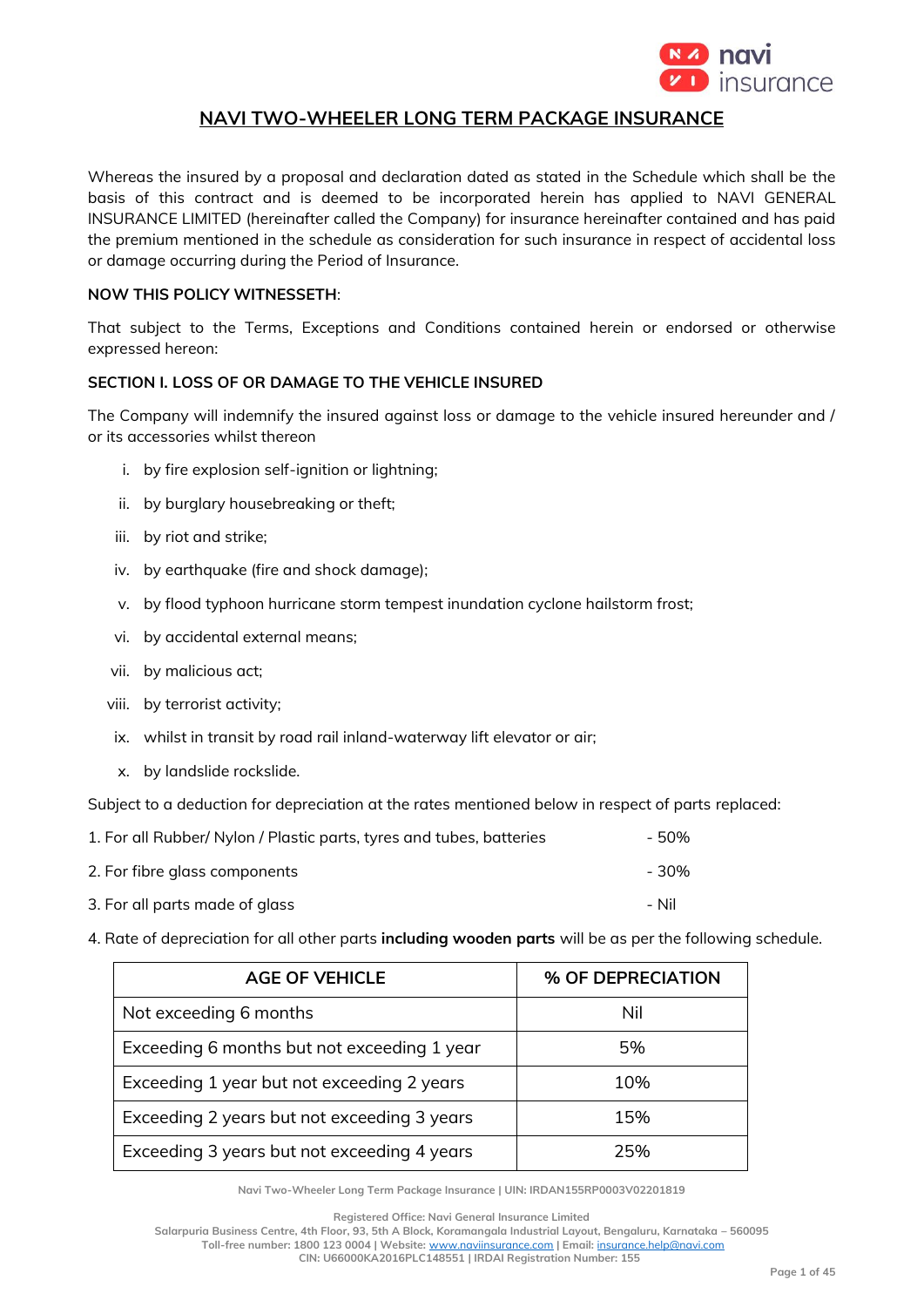

| Exceeding 4 years but not exceeding 5 years  | 35% |
|----------------------------------------------|-----|
| Exceeding 5 years but not exceeding 10 years | 40% |
| Exceeding 10 years                           | 50% |

Rate of Depreciation for Painting: In the case of painting, the depreciation rate of 50% shall be applied only on the material cost of total painting charges. In case of a consolidated bill for painting charges, the material component shall be considered as 25% of total painting charges for the purpose of applying the depreciation.

The Company shall not be liable to make any payment in respect of:

- (a) consequential loss, depreciation, wear and tear, mechanical or electrical breakdown, failures or breakages;
- (b) damage to Tyres and Tubes unless the vehicle insured is damaged at the same time in which case the liability of the Company shall be limited to 50% of the cost of replacement.
- (c) Loss of or damage to accessories by burglary housebreaking or theft unless the vehicle is stolen at the same time; and
- (d) any accidental loss or damage suffered whilst the Insured or any person driving the vehicle with the knowledge and consent of the Insured is under the influence of intoxicating liquor or drugs.

In the event of the vehicle being disabled by reason of loss or damage covered under this Policy the Company will bear the reasonable cost of protection and removal to the nearest repairer and of redelivery to the insured but not exceeding in all Rs. 300/- in respect of any one accident.

The insured may authorise the repair of the vehicle necessitated by damage for which the Company may be liable under this Policy provided that:

- a) the estimated cost of such repair including replacements, if any, does not exceed Rs.150/-;
- b) the Company is furnished forthwith with a detailed estimate of the cost of repairs; and
- c) the insured shall give the Company every assistance to see that such repair is necessary and the charges are reasonable.

# **SUM INSURED – INSURED'S DECLARED VALUE (IDV)**

The **Insured's Declared Value (IDV)** of the vehicle will be deemed to be the 'SUM INSURED' for the purpose of this policy which is fixed at the commencement of each policy period for the insured vehicle.

The IDV of the vehicle (and side car accessories, if any, fitted to the vehicle) is to be fixed on the basis of the manufacturer's listed selling price of the brand and model as the insured vehicle at the commencement of insurance/renewal and adjusted for depreciation (as per schedule below).

The schedule of age-wise depreciation as shown below is applicable for the purpose of Total Loss/Constructive Total Loss (**TL/CTL**) claims only.

| <b>AGE OF THE VEHICLE</b>                   | % OF DEPRECIATION FOR FIXING IDV |
|---------------------------------------------|----------------------------------|
| Not exceeding 6 months                      | 5%                               |
| Exceeding 6 months but not exceeding 1 year | 15%                              |
| Exceeding 1 year but not exceeding 2 years  | 20%                              |
| Exceeding 2 years but not exceeding 3 years | 30%                              |

### **THE SCHEDULE OF DEPRECIATION FOR FIXING IDV OF THE VEHICLE**

**Navi Two-Wheeler Long Term Package Insurance | UIN: IRDAN155RP0003V02201819**

**Registered Office: Navi General Insurance Limited**

**Salarpuria Business Centre, 4th Floor, 93, 5th A Block, Koramangala Industrial Layout, Bengaluru, Karnataka – 560095**

**Toll-free number: 1800 123 0004 | Website:** [www.naviinsurance.com](http://www.naviinsurance.com/) **| Email:** [insurance.help@navi.com](mailto:insurance.help@navi.com)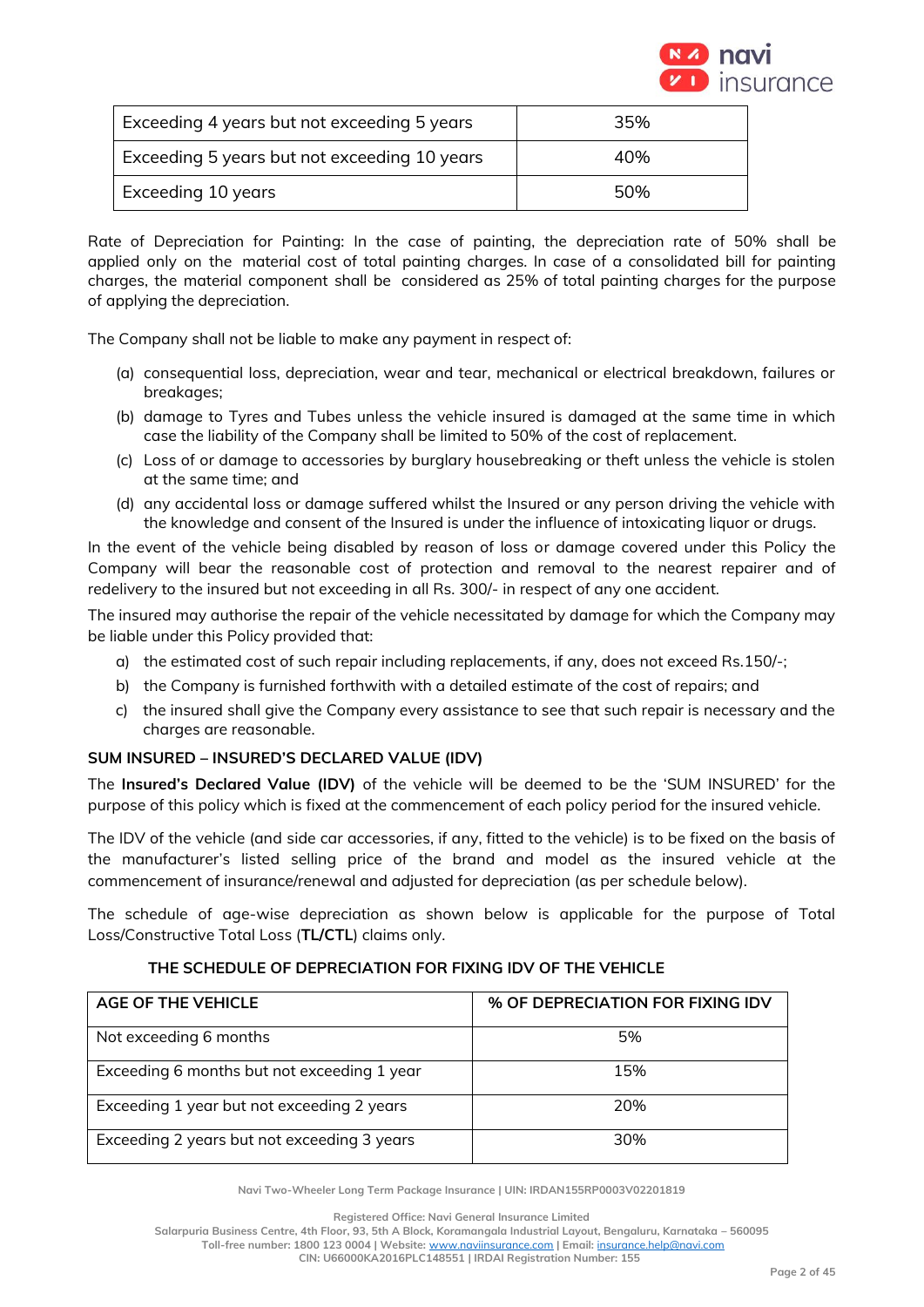

| Exceeding 3 years but not exceeding 4 years | 40% |
|---------------------------------------------|-----|
| Exceeding 4 years but not exceeding 5 years | 50% |

IDV of vehicles beyond 5 years of age and of obsolete models of the vehicles (i.e. models which the manufacturers have discontinued to manufacture) is to be determined on the basis of an understanding between the insurer and the insured.

IDV shall be treated as the 'Market Value' throughout the policy period without any further depreciation for the purpose of Total Loss (**TL**) / Constructive Total Loss (**CTL**) claims.

The insured vehicle shall be treated as a CTL if the aggregate cost of retrieval and / or repair of the vehicle, subject to terms and conditions of the policy, exceeds 75% of the IDV of the vehicle.

# **Section II: LIABILITY TO THIRD PARTIES**

- 1. Subject to the Limit of liability as laid down in the schedule hereto, the Company will indemnify the insured in the event of accident caused by or arising out of the use of the Insured Vehicle against all sums which the insured shall become legally liable to pay in respect of
	- i. death of or bodily injury to any person including occupants carried in the insured vehicle (provided such occupants are not carried for hire or reward) but except so far as it is necessary to meet the requirements of the Motor Vehicles Act, the Company shall not be liable where such death or injury arises out of and in the course of the employment of such person by the insured.
	- ii. damage to property other than property belonging to the insured or held in trust or in the custody or control of the insured.

PROVIDED ALWAYS that the Company shall not be liable in respect of death injury or damage caused or arising beyond the limits of any carriageway or thoroughfare in connection with the bringing of the load to the vehicle for loading thereon or the taking away of the load from the vehicle after unloading there from.

- 2. The Company will also pay all costs and expenses incurred with its written consent.
- 3. In terms of and subject to the limitations of the indemnity granted by this section to the insured, the Company will indemnify any driver who is driving the Vehicle on the insured's order or with insured's permission provided that such driver shall as though he/she was the insured observe fulfill and be subject to the terms exceptions and conditions of this policy in so far as they apply.
- 4. In the event of the death of any person entitled to indemnity under this policy the Company will in respect of the liability incurred by such person indemnify his/her personal representative in terms of and subject to the limitations of this Policy provided that such personal representative shall as though such representative was the insured observe fulfill and be subject to the terms exceptions and conditions of this Policy in so far as they apply.
- 5. The Company may at its own option

(A) arrange for representation at any Inquest or Fatal Inquiry in respect of any death which may be the subject of indemnity under this Policy and

(B) undertake the defence of proceedings in any Court of Law in respect of any act or alleged offence causing or relating to any event which may be the subject of indemnity under this Policy.

# **AVOIDANCE OF CERTAIN TERMS AND RIGHT OF RECOVERY**

**Navi Two-Wheeler Long Term Package Insurance | UIN: IRDAN155RP0003V02201819**

**Registered Office: Navi General Insurance Limited Salarpuria Business Centre, 4th Floor, 93, 5th A Block, Koramangala Industrial Layout, Bengaluru, Karnataka – 560095 Toll-free number: 1800 123 0004 | Website:** [www.naviinsurance.com](http://www.naviinsurance.com/) **| Email:** [insurance.help@navi.com](mailto:insurance.help@navi.com) **CIN: U66000KA2016PLC148551 | IRDAI Registration Number: 155**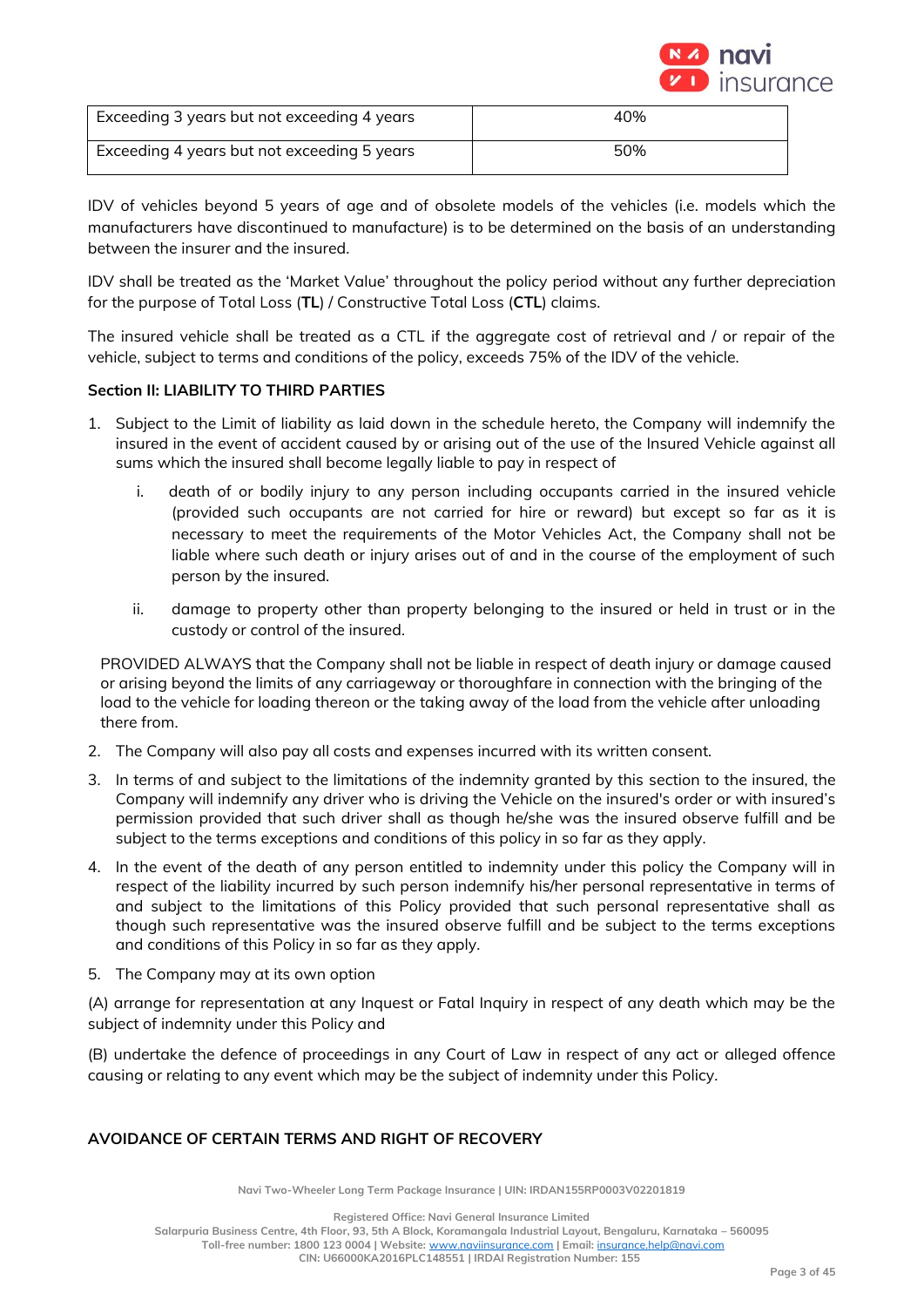

Nothing in this Policy or any endorsement hereon shall affect the right of any person indemnified by this Policy or any other person to recover an amount under or by virtue of the provisions of the Motor Vehicles Act.

But the insured shall repay to the Company all sums paid by the Company which the Company would not have been liable to pay but for the said provisions.

# **APPLICATION OF LIMITS OF INDEMNITY**

In the event of any accident involving indemnity to more than one person any limitation by the terms of this Policy and/or of any Endorsement thereon of the amount of any indemnity shall apply to the aggregate amount of indemnity to all persons indemnified and such indemnity shall apply in priority to the insured.

### **SECTION III PERSONAL ACCIDENT COVER FOR OWNER-DRIVER**

Subject otherwise to the terms exceptions conditions and limitations of this Policy, the Company undertakes to pay compensation as per the following scale for bodily injury/ death sustained by the owner-driver of the vehicle in direct connection with the vehicle insured or whilst mounting into/dismounting from or traveling in the insured vehicle as a co-driver, caused by violent accidental external and visible means which independent of any other cause shall within six calendar months of such injury result in:

| Nature of Injury                                                              | <b>Scale of compensation</b> |
|-------------------------------------------------------------------------------|------------------------------|
| i) Death                                                                      | 100%                         |
| (ii) Loss of two limbs or sight of two eyes or one limb and sight of one eye. | 100%                         |
| (iii) Loss of one limb or sight of one eye                                    | 50%                          |
| (iv) Permanent total disablement from injuries other than named above.        | 100%                         |

### **Provided always that**

- A) the compensation shall be payable under only one of the items (i) to (iv) above in respect of the owner-driver arising out of any one occurrence and the total liability of the insurer shall not in the aggregate exceed the sum of Rs.15 lakh during any one period of insurance.
- B) no compensation shall be payable in respect of death or bodily injury directly or indirectly wholly or in part arising or resulting from or traceable to (a) intentional self-injury suicide or attempted suicide physical defect or infirmity or (b) an accident happening whilst such person is under the influence of intoxicating liquor or drugs.
- C) Such compensation shall be payable directly to the insured or to his/her legal representatives whose receipt shall be the full discharge in respect of the injury to the insured.

### **This cover is subject to**

- (a) the Owner-Driver is the registered owner of the vehicle insured herein;
- (b) the Owner-Driver is the insured named in this policy.
- (c) the Owner-Driver holds an effective driving license, in accordance with the provisions of Rule 3 of the Central Motor Vehicles Rules, 1989, at the time of the accident.

### **GENERAL EXCEPTIONS (Applicable to all Sections of the Policy)**

The Company shall not be liable in respect of

**Navi Two-Wheeler Long Term Package Insurance | UIN: IRDAN155RP0003V02201819**

**Registered Office: Navi General Insurance Limited**

**Salarpuria Business Centre, 4th Floor, 93, 5th A Block, Koramangala Industrial Layout, Bengaluru, Karnataka – 560095**

**Toll-free number: 1800 123 0004 | Website:** [www.naviinsurance.com](http://www.naviinsurance.com/) **| Email:** [insurance.help@navi.com](mailto:insurance.help@navi.com)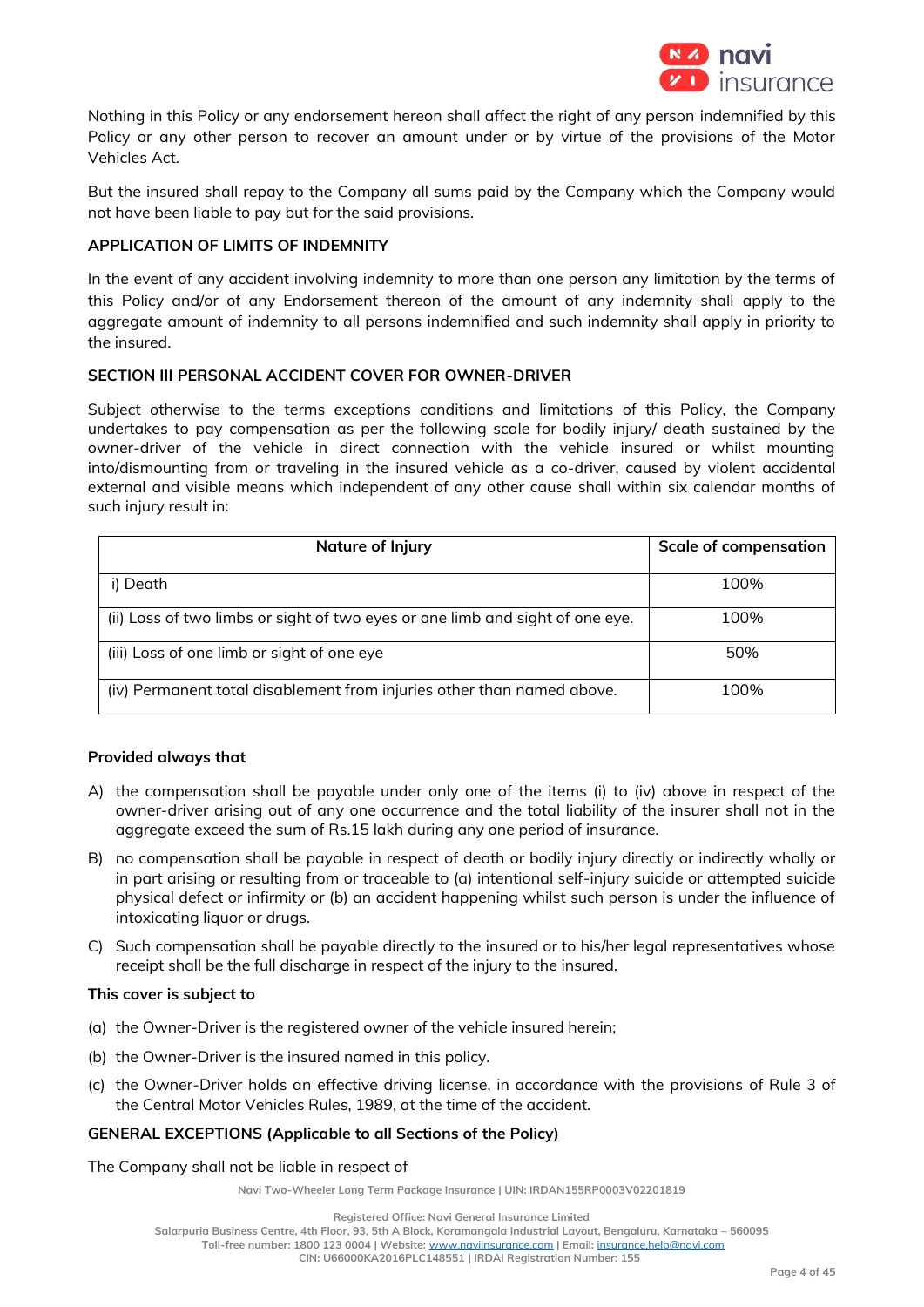

### **A. Exclusion which can be waived on payment of additional premium**

1. Any accidental loss damage and/or liability caused sustained or incurred outside the Geographical Area.

### **B. Exclusions specific to the policy which cannot be waived**

- 2. Any claim arising out of any contractual liability;
- 3. Any accidental loss damage and/or liability caused sustained or incurred whilst the vehicle insured herein is
	- (a) being used otherwise than in accordance with the 'Limitations as to Use' or
	- (b) being driven by or is for the purpose of being driven by him/her in the charge of any person other than a Driver as stated in the Driver's Clause.
- 4. (a) any accidental loss or damage to any property whatsoever or any loss or expense whatsoever resulting or arising there from or any consequential loss.

### **C. Standard Exclusions**

(b) any liability of whatsoever nature directly or indirectly caused by or contributed to by or arising from ionising radiations or contamination by radioactivity from any nuclear fuel or from any nuclear waste from the combustion of nuclear fuel. For the purpose of this exception combustion shall include any self-sustaining process of nuclear fission;

- 5. Any accidental loss damage or liability directly or indirectly caused by or contributed to by or arising from nuclear weapons material;
- 6. Any accidental loss damage and/or liability directly or indirectly or proximately or remotely occasioned by or contributed to by or traceable to or arising out of or in connection with war, invasion, the act of foreign enemies, hostilities or warlike operations (whether before or after declaration of war) civil war, mutiny rebellion, military or usurped power or by any direct or indirect consequence of any of the said occurrences and in the event of any claim hereunder the insured shall prove that the accidental loss damage and/or liability arose independently of and was in no way connected with or occasioned by or contributed to by or traceable to any of the said occurrences or any consequences thereof and in default of such proof, the Company shall not be liable to make any payment in respect of such a claim.

### **DEDUCTIBLE**

The Company shall not be liable for each and every claim under Section -1 (loss of or damage to the vehicle insured) of this Policy in respect of the deductible stated in the schedule.

#### **CONDITIONS:**

This Policy and the Schedule shall be read together and any word or expression to which a specific meaning has been attached in any part of this policy or of the Schedule shall bear the same meaning wherever it may appear.

#### **A. Conditions when a claim arises:**

**Navi Two-Wheeler Long Term Package Insurance | UIN: IRDAN155RP0003V02201819** 1. Notice shall be given in writing to the Company immediately upon the occurrence of any accidental or loss or damage in the event of any claim and thereafter the insured shall give all such information and assistance as the Company shall require. Every letter claims writ summons and/or process or copy thereof shall be forwarded to the Company immediately on receipt by the insured. Notice shall also be given in writing to the Company immediately the insured shall have knowledge of any impending prosecution inquest or fatal inquiry in respect of any occurrence which may give rise to a

**Registered Office: Navi General Insurance Limited**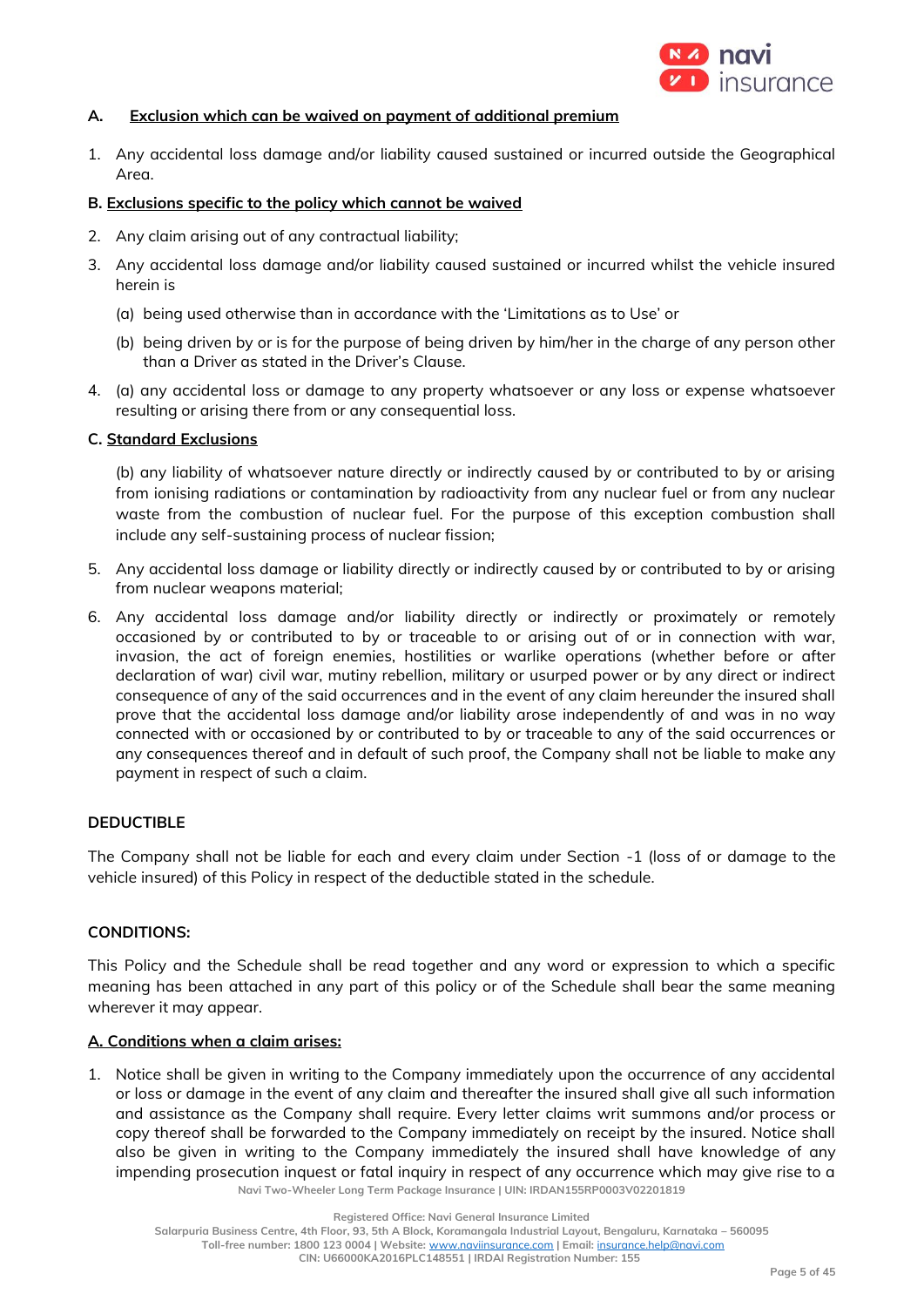

claim under this Policy. In case of theft or other criminal act which may be the subject of a claim under this Policy the insured shall give immediate notice to the police and co-operate with the Company in securing the conviction of the offender.

- 2. No admission offer promise payment or indemnity shall be made or given by or on behalf of the insured without the written consent of the Company which shall be entitled if it so desires to take over and conduct in the name of the insured the defence or settlement of any claim or to prosecute in the name of the insured for its own benefit any claim for indemnity or damage or otherwise and shall have full discretion in the conduct of any proceedings or in the settlement of any claim and the insured shall give all such information and assistance as the Company may require.
- 3. The Company may at its own option repair reinstate or replace the vehicle or part thereof and/or its accessories or may pay in cash the amount of the loss or damage and the liability of the Company shall not exceed:
	- (a) for total loss / constructive total loss of the vehicle the Insured's Declared Value (IDV) of the vehicle (including accessories thereon) as specified in the Schedule less the value of the wreck.
	- (b) for partial losses, i.e. losses other than Total Loss/Constructive Total Loss of the vehicle actual and reasonable costs of repair and/or replacement of parts lost/damaged subject to depreciation as per limits specified.
- 4. If at the time of occurrence of an event that gives rise to any claim under this policy there is in existence any other insurance covering the same liability, the Company shall not be liable to pay or contribute more than its ratable proportion of any compensation, cost or expense.
- 5. If any dispute or difference shall arise as to the quantum to be paid under this policy (liability being otherwise admitted), such difference shall independent of all other questions be referred to the decision of a sole arbitrator to be appointed in writing by the parties to the dispute or if they cannot agree upon a single arbitrator within 30 days of any party invoking Arbitration, the same shall be referred to a panel of three arbitrators comprising two arbitrators one to be appointed by each of the parties to the dispute / difference, and a third arbitrator to be appointed by such two arbitrators who shall act as the presiding arbitrator and Arbitration shall be conducted under and in accordance with the provisions of the Arbitration and Conciliation Act, 1996.

It is clearly agreed and understood that no difference or dispute shall be referable to Arbitration as hereinbefore provided, if the Company has disputed or not accepted liability under or in respect of this policy.

It is hereby expressly stipulated and declared that it shall be condition precedent to any right of action or suit upon this policy that the award by such arbitrator/ arbitrators of the amount of the loss or damage shall be first obtained.

It is also hereby further expressly agreed and declared that if the Company shall disclaim liability to the insured for any claim hereunder and such claim shall not, within twelve calendar months from the date of such disclaimer have been made the subject matter of a suit in a court of law, then the claim shall for all purposes be deemed to have been abandoned and shall not thereafter be recoverable hereunder.

## **B. Conditions applicable during the contract:**

6. The insured shall take all reasonable steps to safeguard the vehicle from loss or damage and to maintain it in efficient condition and the Company shall have at all times free and full access to examine the vehicle or any part thereof or any driver or employee of the insured. In the event of any accident or breakdown, the vehicle shall not be left unattended without proper precautions being taken to prevent further damage or loss and if the vehicle be driven before the necessary repairs are effected any extension of the damage or any further damage to the vehicle shall be entirely at the insured's own risk.

**Navi Two-Wheeler Long Term Package Insurance | UIN: IRDAN155RP0003V02201819**

**Registered Office: Navi General Insurance Limited**

**Salarpuria Business Centre, 4th Floor, 93, 5th A Block, Koramangala Industrial Layout, Bengaluru, Karnataka – 560095 Toll-free number: 1800 123 0004 | Website:** [www.naviinsurance.com](http://www.naviinsurance.com/) **| Email:** [insurance.help@navi.com](mailto:insurance.help@navi.com)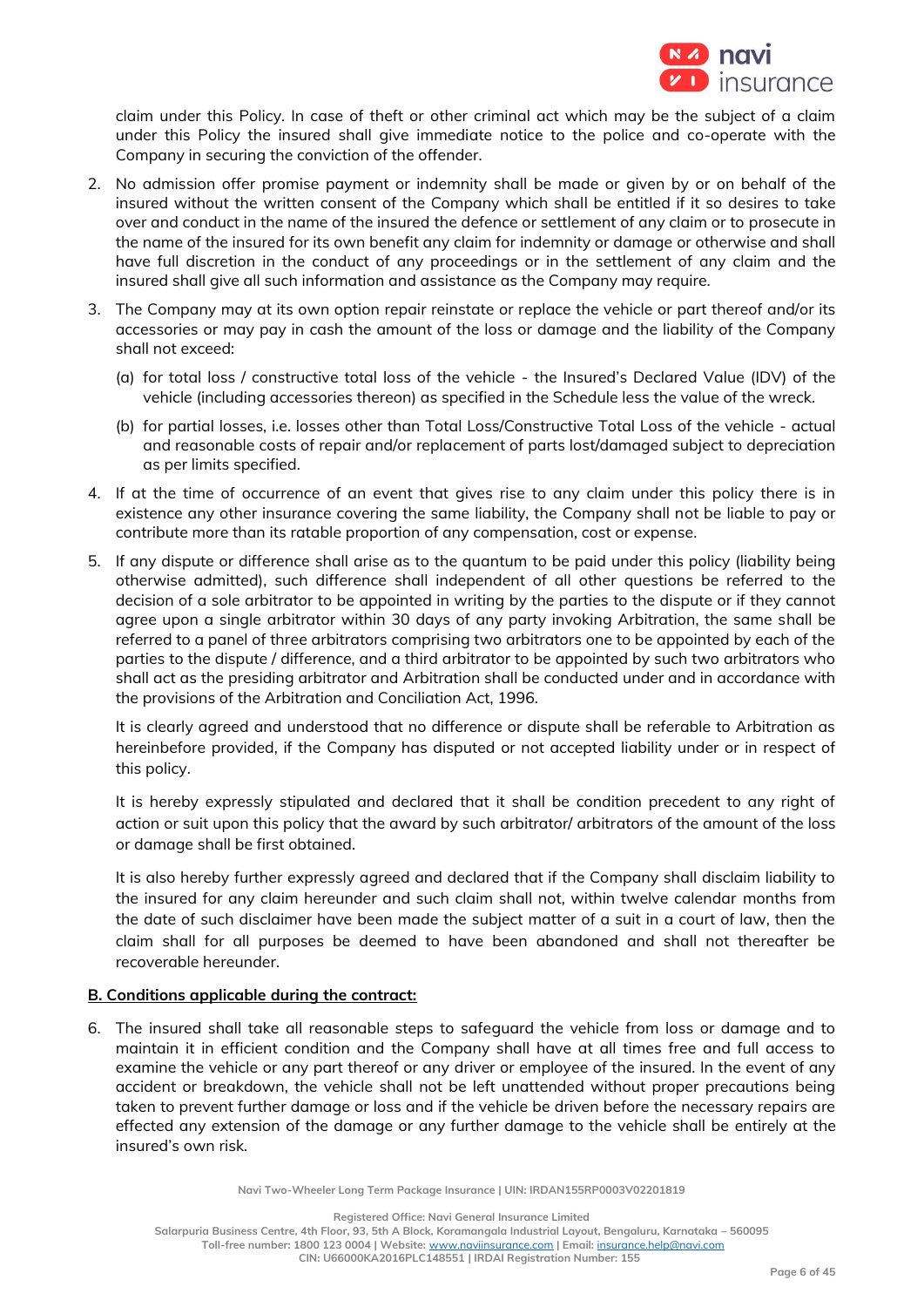

7. The Company may cancel the policy by sending fifteen days' notice by recorded delivery to the insured at insured's last known address on the grounds of misrepresentation, fraud, non-disclosure of material facts or non-cooperation. In the event of cancellation of this Policy on grounds of misrepresentation, fraud, non-disclosure of material facts, the policy shall stand cancelled ab-initio and there will be no refund of premium. In the event the policy is cancelled on the grounds of noncooperation of the insured or insured has initiated cancellation of the policy subject to proof of insurance elsewhere at least for liability only cover and surrender of original certificate of insurance, then the premium shall be computed and retained in accordance with company's short period rate for the period the Policy has been in force provided no claim has occurred up to the date of cancellation. In the event a claim has occurred in which case there shall be no refund of premium.

Return of the premium by the Company will be subject to retention of the minimum premium of Rs. 100/- (or Rs. 25/- in respect of vehicles specifically designed/modified for use by blind/handicapped/ mentally challenged persons).

Where the ownership of the vehicle is transferred, the Policy cannot be cancelled unless evidence that the vehicle is insured elsewhere is produced.

In case of total / constructive loss of insured vehicle, policy will be cancelled, and own damage premium will be refunded as per short period table below and third party premium will be refunded for the full unexpired years.

| <b>Policy Period</b> | <b>Policy Year in which Loss Occurred</b>       | <b>Refund (% of Policy</b><br>Premium) |
|----------------------|-------------------------------------------------|----------------------------------------|
| Two Year             | not exceeding 12 months                         | 23%                                    |
| Two Year             | exceeding 12 months                             | 0%                                     |
| Three Year           | not exceeding 12 months                         | 45%                                    |
| Three Year           | exceeding 12 months but not exceeding 24 months | 16%                                    |
| Three Year           | exceeding 24 months                             | 0%                                     |

### **SHORT PERIOD SCALE (For Refund of Premium if Claim is made or pending)**

### **SHORT PERIOD SCALE (For Refund of Premium if there is no Claim)** (% of Policy premium)

| Period (in months) | 2 Year Policy | <b>3 Year Policy</b> |
|--------------------|---------------|----------------------|
| Upto 3             | 67%           | 74%                  |
| $4 - 6$            | 56%           | 67%                  |
| $7 - 9$            | 45%           | 60%                  |
| $10 - 12$          | 34%           | 52%                  |
| $13 - 15$          | 23%           | 45%                  |
| $16 - 18$          | 1%            | 38%                  |
| $19 - 21$          |               | 30%                  |
| $22 - 24$          |               | 23%                  |
| $25 - 27$          |               | 16%                  |
| $28 - 30$          |               | 1%                   |

8. In the event of the death of the sole insured, this policy will not immediately lapse but will remain valid for a period of three months from the date of the death of insured or until the expiry of this policy (whichever is earlier). During the said period, legal heir(s) of the insured to whom the custody and use of the Motor Vehicle passes may apply to have this Policy transferred to the name(s) of the heir(s) or obtain a new insurance policy for the Motor Vehicle.

**Navi Two-Wheeler Long Term Package Insurance | UIN: IRDAN155RP0003V02201819**

**Registered Office: Navi General Insurance Limited**

**Salarpuria Business Centre, 4th Floor, 93, 5th A Block, Koramangala Industrial Layout, Bengaluru, Karnataka – 560095 Toll-free number: 1800 123 0004 | Website:** [www.naviinsurance.com](http://www.naviinsurance.com/) **| Email:** [insurance.help@navi.com](mailto:insurance.help@navi.com)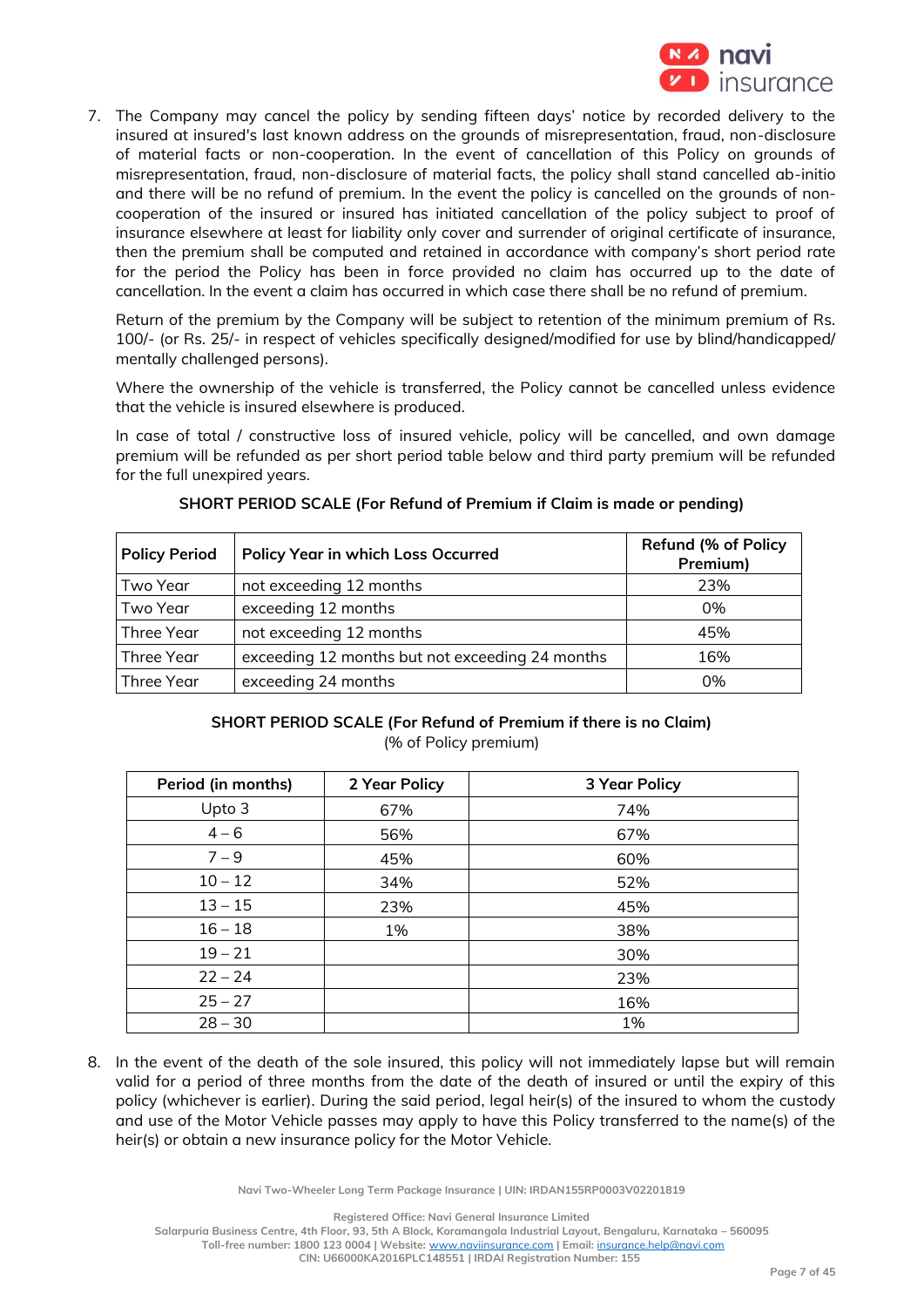

Where such legal heir(s) desire(s) to apply for transfer of this policy or obtain a new policy for the vehicle such heir(s) should make an application to the Company accordingly within the aforesaid period. All such applications should be accompanied by: -

- a) Death Certificate in respect of the insured
- b) Proof of title to the vehicle
- c) Original Policy.

## **C. Conditions precedent to the Contract:**

9. The due observance and fulfillment of the terms, conditions and endorsement of this Policy in so far as they relate to anything to be done or complied with by the insured and the truth of the statements and answers in the said proposal shall be conditions precedent to any liability of the Company to make any payment under this Policy.

### **ENDORSEMENTS:**

(Attached to and forming part of Policy)

### **IMT.1. Extension of Geographical Area**

In consideration of the payment of an additional premium of Rs….it is hereby understood and agreed that notwithstanding anything contained in this Policy to the contrary the Geographical Area in this Policy shall from the.  $\ell$ . .  $\ell$ ... to the.  $\ell$ . ... . (both days inclusive) be deemed to include

It is further specifically understood and agreed that such geographical extension excludes cover for damage to the vehicle insured / injury to its occupants / third party liability in respect of the vehicle insured during sea voyage / air passage for the purpose of ferrying the vehicle insured to the extended geographical area.

Subject otherwise to the terms exceptions conditions and limitations of this Policy.

## **IMT.3. Transfer of Interest**

It is hereby understood and agreed that as from …/…/……. the interest in the Policy is transferred to and vested in ……….... of………………. carrying on or engaged in the business or profession of ……………. who shall be deemed to be the Insured and whose proposal and declaration dated. /…/…. shall be deemed to be incorporated in and to be the basis of this contract.

Provided always that for the purpose of the No Claim Bonus, no period during which the interest in this Policy has been vested in any previous insured shall accrue to the benefit of ....

Subject otherwise to the terms exceptions conditions and limitations of this Policy.

## **IMT. 4. Change of vehicle**

It is hereby understood and agreed that as from …/…. / …... the vehicle bearing Registration Number …………. is deemed to be deleted from the Schedule of the Policy and the vehicle with details specified hereunder is deemed to be included therein-

| Regd. No. | Engine/<br><b>Chassis</b><br>No. | Make | $Type$ of<br><b>Body</b> | C.C. | Manufacture | Year of Seating Capacity<br>including<br><b>Driver</b> | <b>IDV</b> |
|-----------|----------------------------------|------|--------------------------|------|-------------|--------------------------------------------------------|------------|
|           |                                  |      |                          |      |             |                                                        |            |

**Navi Two-Wheeler Long Term Package Insurance | UIN: IRDAN155RP0003V02201819**

**Registered Office: Navi General Insurance Limited**

**Salarpuria Business Centre, 4th Floor, 93, 5th A Block, Koramangala Industrial Layout, Bengaluru, Karnataka – 560095**

**Toll-free number: 1800 123 0004 | Website:** [www.naviinsurance.com](http://www.naviinsurance.com/) **| Email:** [insurance.help@navi.com](mailto:insurance.help@navi.com)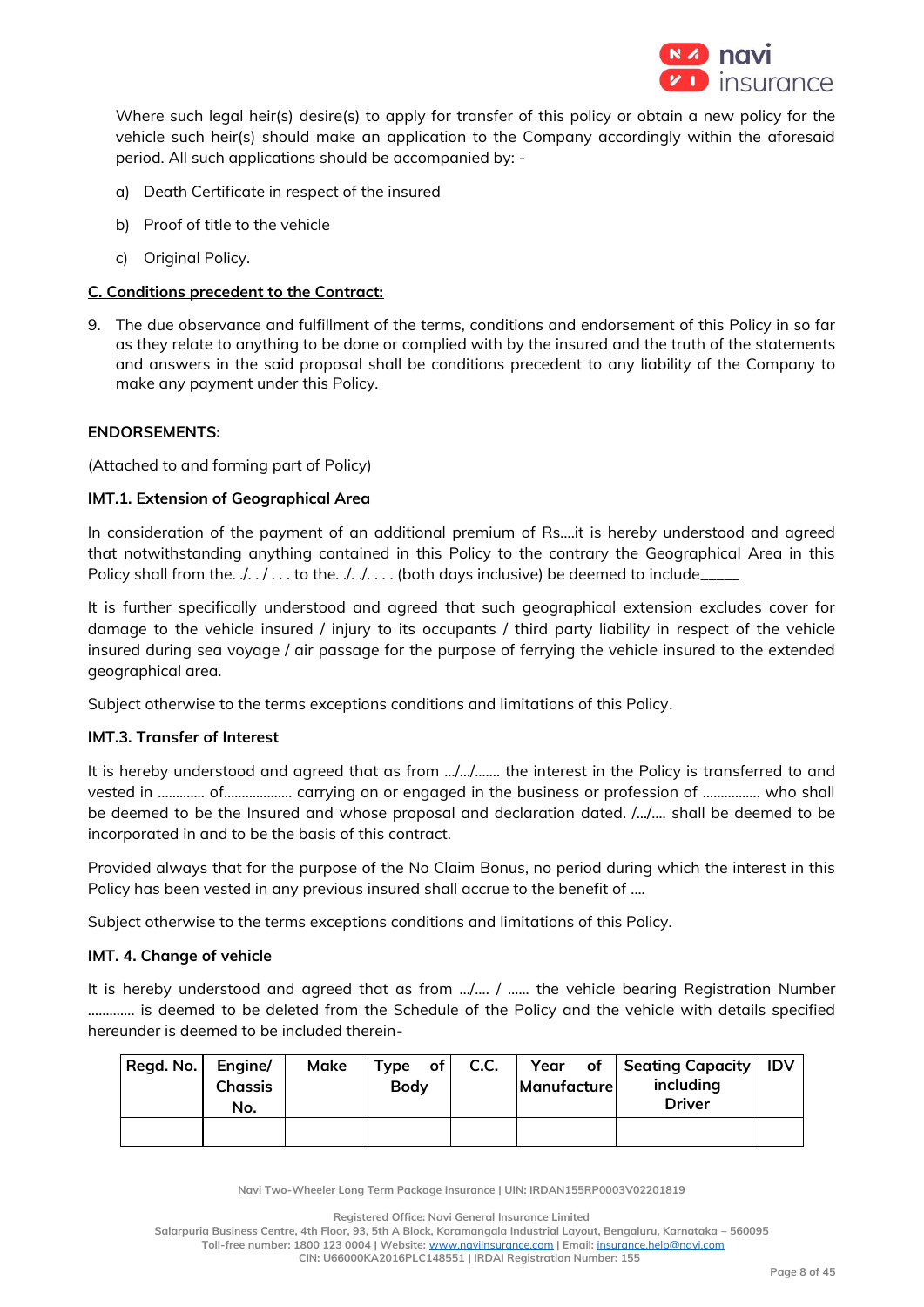

In consequence of this change, an extra / refund premium of Rs....... is charged/ allowed to the insured.

Subject otherwise to the terms exceptions conditions and limitations of this Policy.

## **IMT. 5. Hire purchase Agreement**

It is hereby understood and agreed that ………. (hereinafter referred to as the Owners) are the Owners of the vehicle insured and that the vehicle insured is subject of an Hire Purchase Agreement made between the Owners on the one part and the insured on the other part and it is further understood and agreed that the Owners are interested in any monies which but for this Endorsement would be payable to the insured under this policy in respect of such loss or damage to the vehicle insured as cannot be made good by repair and / or replacement of parts and such monies shall be paid to the Owners as long as they are the Owners of the vehicle insured and their receipt shall be a full and final discharge to the insurer in respect of such loss or damage.

It is further declared and agreed that for the purpose of the Personal Accident Cover for the ownerdriver granted under this policy, the insured named in the policy will continue to be deemed as the owner-driver subject to compliance of provisions of the policy relating to this cover.

Save as by this Endorsement expressly agreed nothing herein shall modify or affect the rights and liabilities of the insured or the insurer respectively under or about this Policy.

Subject otherwise to the terms exceptions conditions and limitations of this policy.

# **IMT.6. Lease Agreement**

It is hereby understood and agreed that ……………… (hereinafter referred to as the Lessors) are the Owners of the vehicle insured and that the vehicle insured is the subject of a Lease Agreement made between the Lessor on the one part and the insured on the other part and it is further understood and agreed that the Lessors are interested in any monies which but for this Endorsement would be payable to the insured under this policy in respect of such loss or damage to the vehicle insured as cannot be made good by repair and / or replacement of parts and such monies shall be paid to the Lessors as long as they are the Owners of the vehicle insured and their receipt shall be a full and final discharge to the insurer in respect of such loss or damage. It is also understood and agreed that notwithstanding any provision in the Leasing Agreement to the contrary, this policy is issued to the insured namely …………. as the principal party and not as agent or trustee and nothing herein contained shall be construed as constituting the insured an agent or trustee for the Lessors or as an assignment (whether legal or equitable) by the insured to the Lessors, of his rights benefits and claims under this policy and further nothing herein shall be construed as creating or vesting any right in the Owner/Lessor to sue the insurer in any capacity whatsoever for any alleged breach of its obligations hereunder.

It is further declared and agreed that for the purpose of the Personal Accident Cover for the ownerdriver granted under this policy, the insured named in the policy will continue to be deemed as the owner-driver subject to compliance of provisions of the policy relating to this cover.

Save as by this Endorsement expressly agreed nothing herein shall modify or affect the rights and liabilities of the insured or the insurer respectively under or in connection with this Policy.

Subject otherwise to the terms exceptions conditions and limitations of this policy.

### **IMT.7. Vehicles subject to Hypothecation Agreement**

It is hereby declared and agreed that the vehicle insured is pledged to / hypothecated with .................. (hereinafter referred to as the "Pledgee") and it is further understood and agreed that the Pledgee is interested in any monies which but for this Endorsement would be payable to the insured under this policy in respect of such loss or damage to the vehicle insured as cannot be made good by repair and /

**Navi Two-Wheeler Long Term Package Insurance | UIN: IRDAN155RP0003V02201819**

**Registered Office: Navi General Insurance Limited**

**Salarpuria Business Centre, 4th Floor, 93, 5th A Block, Koramangala Industrial Layout, Bengaluru, Karnataka – 560095**

**Toll-free number: 1800 123 0004 | Website:** [www.naviinsurance.com](http://www.naviinsurance.com/) **| Email:** [insurance.help@navi.com](mailto:insurance.help@navi.com)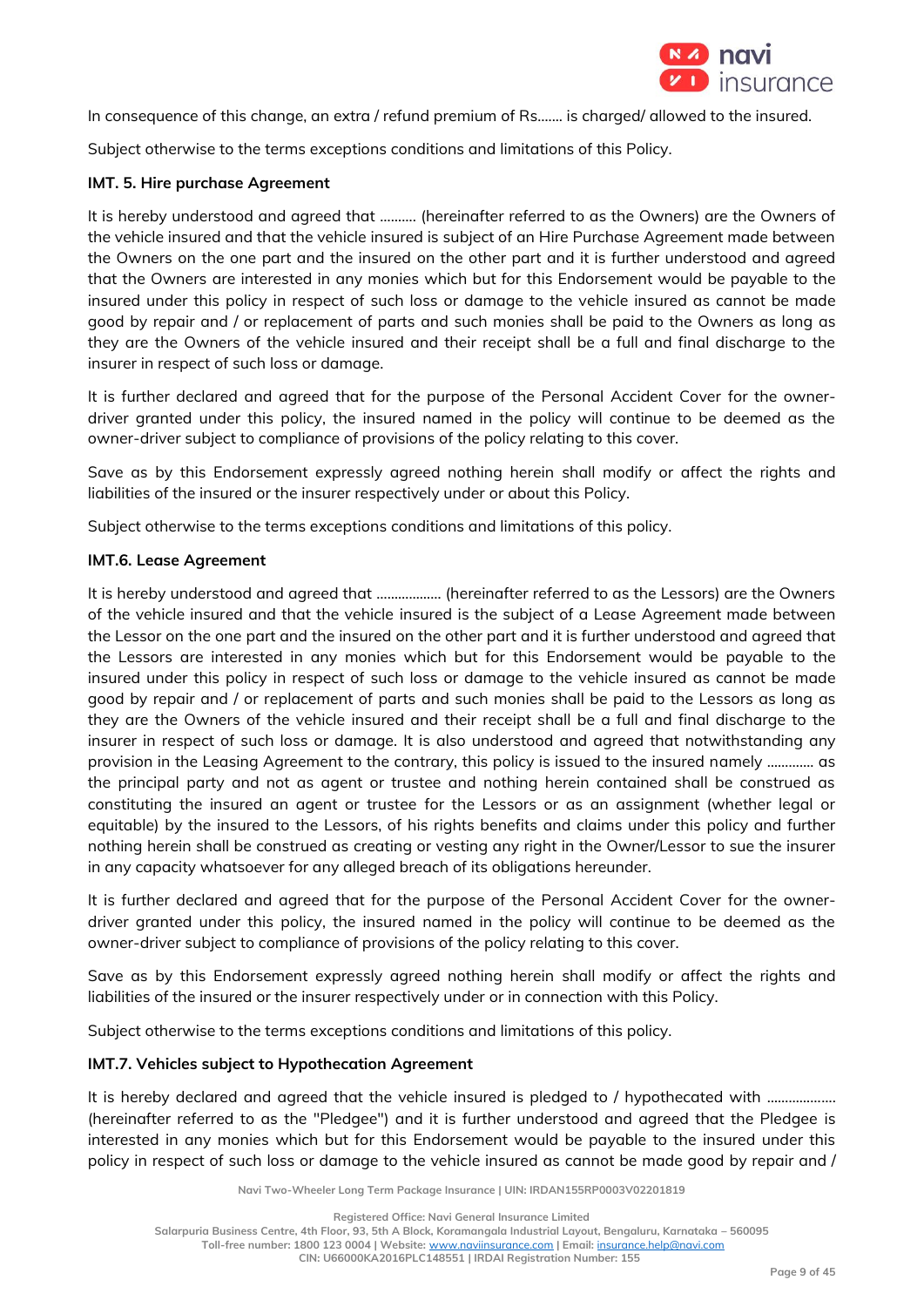

or replacement of parts and such monies shall be paid to the Pledgee as long as they are the Pledgee of the vehicle insured and their receipt shall be a full and final discharge to the insurer in respect of such loss or damage.

It is further declared and agreed that for the purpose of the Personal Accident Cover for the ownerdriver granted under this policy, the insured named in the policy will continue to be deemed as the owner-driver subject to compliance of provisions of the policy relating to this cover.

Save as by this Endorsement expressly agreed that nothing herein shall modify or affect the rights or liabilities of the Insured or the Insurer respectively under or in connection with this Policy or any term, provision or condition thereof.

Subject otherwise to the terms exceptions conditions and limitations of this policy.

# **IMT. 8. Discount for Membership of Recognised Automobile Associations**

It is hereby understood and agreed that in consideration of insured's membership of ……………… a discount in premium of Rs. ………. is allowed to the insured hereunder from …. /…../…...

It is further understood and agreed that if the insured ceases to be a member of the above-mentioned association during the currency of this Policy the insured shall immediately notify the insurer accordingly and refund to the insurer a proportionate amount of the discount allowed on this account for the unexpired period of the cover.

Subject otherwise to the terms exceptions conditions and limitations of the policy

# **IMT.10. Installation of Anti-Theft Device**

In consideration of certification by ………………… that an Anti-Theft device approved by Automobile Research Association of India (ARAI), Pune has been installed in the vehicle insured herein a premium discount of Rs……… is hereby allowed to the insured.

It is hereby understood and agreed that the insured shall ensure at all times that this Anti-theft device installed in the vehicle insured is maintained in efficient condition till the expiry of this policy.

Subject otherwise to the terms, exceptions, conditions and limitations of the policy

# **IMT. 11.A. Vehicles Laid Up (Lay-up period declared)**

Notwithstanding anything to the contrary contained herein it is hereby understood and agreed that from  $\ldots$ ,  $\ldots$ ,  $\ldots$ ,  $\ldots$ ,  $\ldots$ , the vehicle insured is laid up in garage and not in use and during this period all liability of the insurer under this policy in respect of the vehicle insured is suspended SAVE ONLY IN RESPECT OF LOSS OR DAMAGE TO THE SAID VEHICLE CAUSED BY FIRE EXPLOSION SELF-IGNITION OR LIGHTNING OR BURGLARY, HOUSEBREAKING, THEFT OR RIOT STRIKE MALICIOUS DAMAGE TERRORISM OR STORM TEMPEST FLOOD INUNDATION OR EARTHQUAKE PERILS, in consideration whereof

- a) the insurer will deduct from the next renewal premium the sum of Rs……… and the No Claim Bonus (if any) shall be calculated on the next renewal premium after deduction of such sum.
- b) the period of insurance by this policy is extended to..... /...../....... in view of the payment of an additional premium of Rs ……….

Subject otherwise to the terms exceptions conditions and limitations of this policy.

### **IMT. 11. B. Vehicles Laid Up (Lay-up period not declared)**

**Navi Two-Wheeler Long Term Package Insurance | UIN: IRDAN155RP0003V02201819**

**Registered Office: Navi General Insurance Limited**

**Salarpuria Business Centre, 4th Floor, 93, 5th A Block, Koramangala Industrial Layout, Bengaluru, Karnataka – 560095**

**Toll-free number: 1800 123 0004 | Website:** [www.naviinsurance.com](http://www.naviinsurance.com/) **| Email:** [insurance.help@navi.com](mailto:insurance.help@navi.com)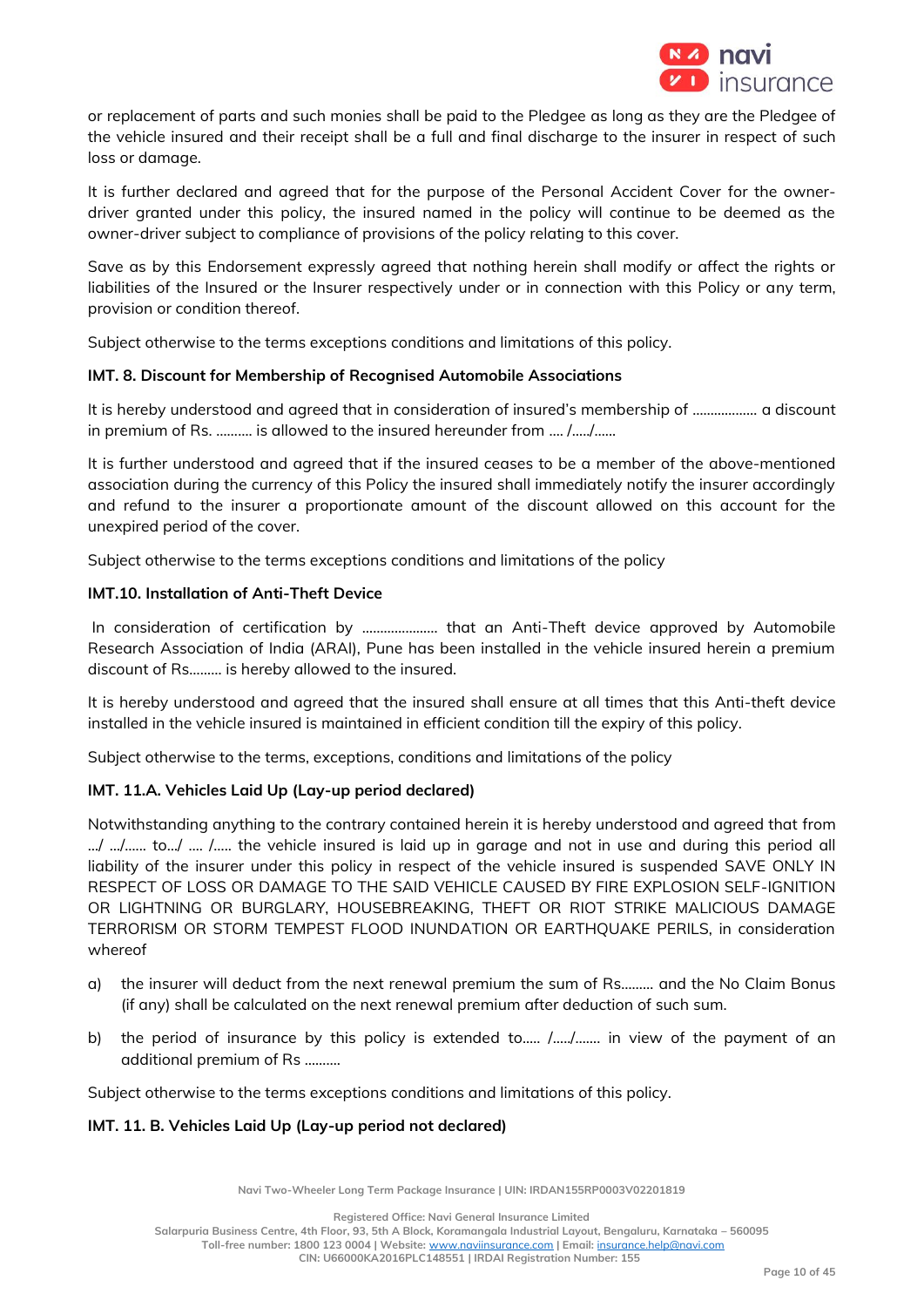

Notwithstanding anything to the contrary contained herein it is hereby understood and agreed that as from …. / ….. /….. the vehicle no. ………… insured hereunder is laid up in garage and not in use and liability of the insurer under this policy in respect of the said vehicle is suspended SAVE ONLY IN RESPECT OF LOSS OR DAMAGE TO THE SAID VEHICLE CAUSED BY FIRE EXPLOSION SELF-IGNITION OR LIGHTNING OR BURGLARY, HOUSEBREAKING, THEFT OR RIOT STRIKE MALICIOUS DAMAGE TERRORISM OR STORM TEMPEST FLOOD INUNDATION OR EARTHQUAKE PERILS

Subject otherwise to the terms exceptions conditions and limitations of this Policy.

# **IMT. 11(C). Termination of the Undeclared Period of Vehicle Laid Up**

It is hereby understood and agreed that the insurance by this Policy in respect of vehicle no. .......... insured hereunder is reinstated in full of ……. /……/…… and the Endorsement IMT 11(B) attaching to this policy shall be deemed to be cancelled. It is further agreed that in consideration of the period during which the vehicle no. ..………………. has been out of use

- (a) The insurer will deduct from the next renewal premium the sum of Rs……… and the No Claim Bonus (if any) shall be calculated on the next renewal premium after deduction of such sum.
- (b) the period of insurance by this policy is extended to.…. /…../……. in view of the payment of an additional premium of Rs ……….

Subject otherwise to the terms exceptions conditions and limitations of this policy.

# **IMT.12. Discount for Specially designed/modified vehicles for the blind, handicapped and mentally challenged persons.**

Notwithstanding anything to the contrary contained in the policy it is hereby understood and agreed that the vehicle insured being specially designed /modified for use of blind, handicapped and mentally challenged persons and suitable endorsement to this effect having been incorporated in the Registration Book by the Registering Authority, a discount of 50% on the Own Damage premium for the vehicle insured is hereby allowed to the insured.

Subject otherwise to the terms exceptions conditions and limitations of the policy.

### **IMT.13. Use of Vehicle within Insured's Own Premises**

It is hereby understood and agreed that the Company shall not be liable in respect of the vehicle insured while the vehicle is being used elsewhere than in the Insured's premises except where the vehicle is specifically required for a mission to fight a fire.

For the purposes of this endorsement "Use confined to own premises" shall mean use only on Insured's premises to which public have no general right of access.

# **IMT.15. Personal Accident Cover to the Insured or any Named Person other than Paid Driver or Cleaner**

In consideration of the payment of an additional premium, it is hereby agreed and understood that the Company undertakes to pay compensation on the scale provided below for bodily injury as hereinafter defined sustained by the Insured person in direct connection with the vehicle insured, or whilst mounting and dismounting from or traveling in the vehicle insured and caused by violent accidental external and visible means which independently of any other cause shall within six calendar months of the occurrence of such injury result in :

| Details of Injury | <b>Scale of Compensation</b> |
|-------------------|------------------------------|
| i) Death          | 100%                         |

**Navi Two-Wheeler Long Term Package Insurance | UIN: IRDAN155RP0003V02201819**

**Salarpuria Business Centre, 4th Floor, 93, 5th A Block, Koramangala Industrial Layout, Bengaluru, Karnataka – 560095**

**Toll-free number: 1800 123 0004 | Website:** [www.naviinsurance.com](http://www.naviinsurance.com/) **| Email:** [insurance.help@navi.com](mailto:insurance.help@navi.com)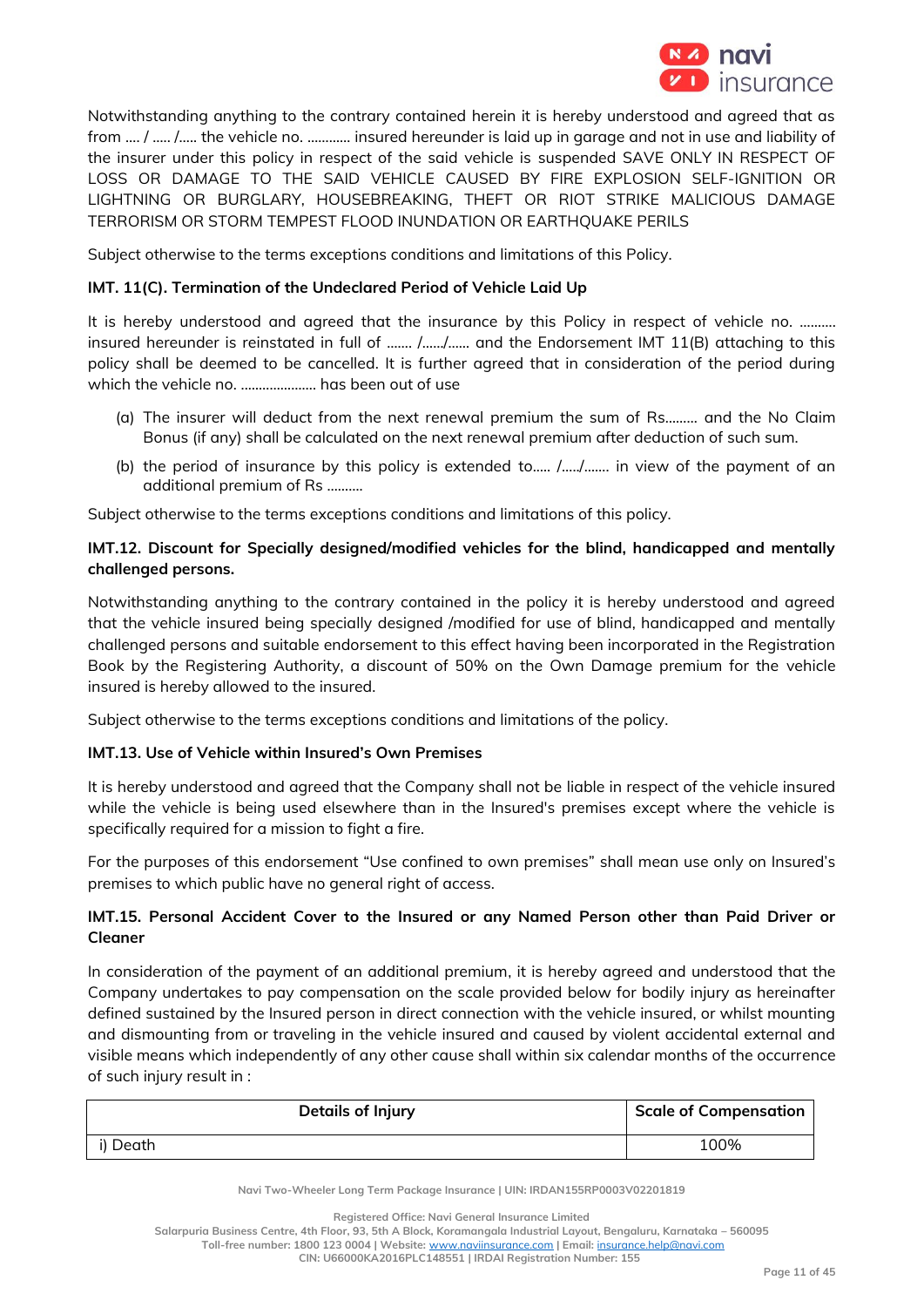

| ii) Loss of two limbs or sight of two eyes or one limb and sight of one eye | 100% |
|-----------------------------------------------------------------------------|------|
| iii) Loss of one limb or sight of one eye                                   | 50%  |
| iv) Permanent Total Disablement from injuries other than named above        | 100% |

### **Provided always that:**

- (1) compensation shall be payable under only one of the items (i) to (iv) above in respect of any such person arising out of any one occurrence and total liability of the Company shall not in the aggregate exceed the sum of Rs...... during any one period of insurance in respect of any such person.
- (2) no compensation shall be payable in respect of death or injury directly or indirectly wholly or in part arising or resulting from or traceable to (a) intentional self-injury, suicide or attempted suicide physical defect or infirmity or (b) an accident happening whilst such person is under the influence of intoxicating liquor or drugs.
- (3) such compensation shall be payable only with the approval of the Insured named in the Policy and directly to the injured person or his/her legal representative(s) whose receipt shall be a full discharge in respect of the injury of such person.

Subject otherwise to the terms exceptions conditions and limitations of this Policy.

### **IMT.16. Personal Accident to Unnamed Passengers other than Insured and the Paid Driver or Cleaner**

In consideration of the payment of an additional premium, it is hereby understood and agreed that the Company undertakes to pay compensation on the scale provided below for bodily injuries hereinafter defined sustained by any passenger other than the Insured and/or the paid driver, attendant or cleaner and/or a person in the employ of the Insured coming within the scope of the Workmen's Compensation Act, 1923 and subsequent amendments of the said Act and engaged in and upon the service of the Insured at the time such injury is sustained whilst mounting into, dismounting from or traveling in the insured motor car and caused by violent accidental external and visible means which independently of any other cause shall within three calendar months of the occurrence of such injury result in :-

| Details of Injury                                                           | <b>Scale of Compensation</b> |
|-----------------------------------------------------------------------------|------------------------------|
| i) Death                                                                    | 100%                         |
| ii) Loss of two limbs or sight of two eyes or one limb and sight of one eye | 100%                         |
| iii) Loss of one limb or sight of one eye                                   | 50%                          |
| iv) Permanent Total Disablement from injuries other than named above        | 100%                         |

### **Provided always that:**

- (1) compensation shall be payable under only one of the items (i) to (iv) above in respect of any such person arising out of any one occurrence and total liability of the Company shall not in the aggregate exceed the sum of Rs....... during any one period of insurance in respect of any such person.
- (2) no compensation shall be payable in respect of death or injury directly or indirectly wholly or in part arising or resulting from or traceable to (a) intentional self-injury, suicide or attempted suicide physical defect or infirmity or (b) an accident happening whilst such person is under the influence of intoxicating liquor or drugs.

**Navi Two-Wheeler Long Term Package Insurance | UIN: IRDAN155RP0003V02201819**

**Registered Office: Navi General Insurance Limited**

**Salarpuria Business Centre, 4th Floor, 93, 5th A Block, Koramangala Industrial Layout, Bengaluru, Karnataka – 560095 Toll-free number: 1800 123 0004 | Website:** [www.naviinsurance.com](http://www.naviinsurance.com/) **| Email:** [insurance.help@navi.com](mailto:insurance.help@navi.com)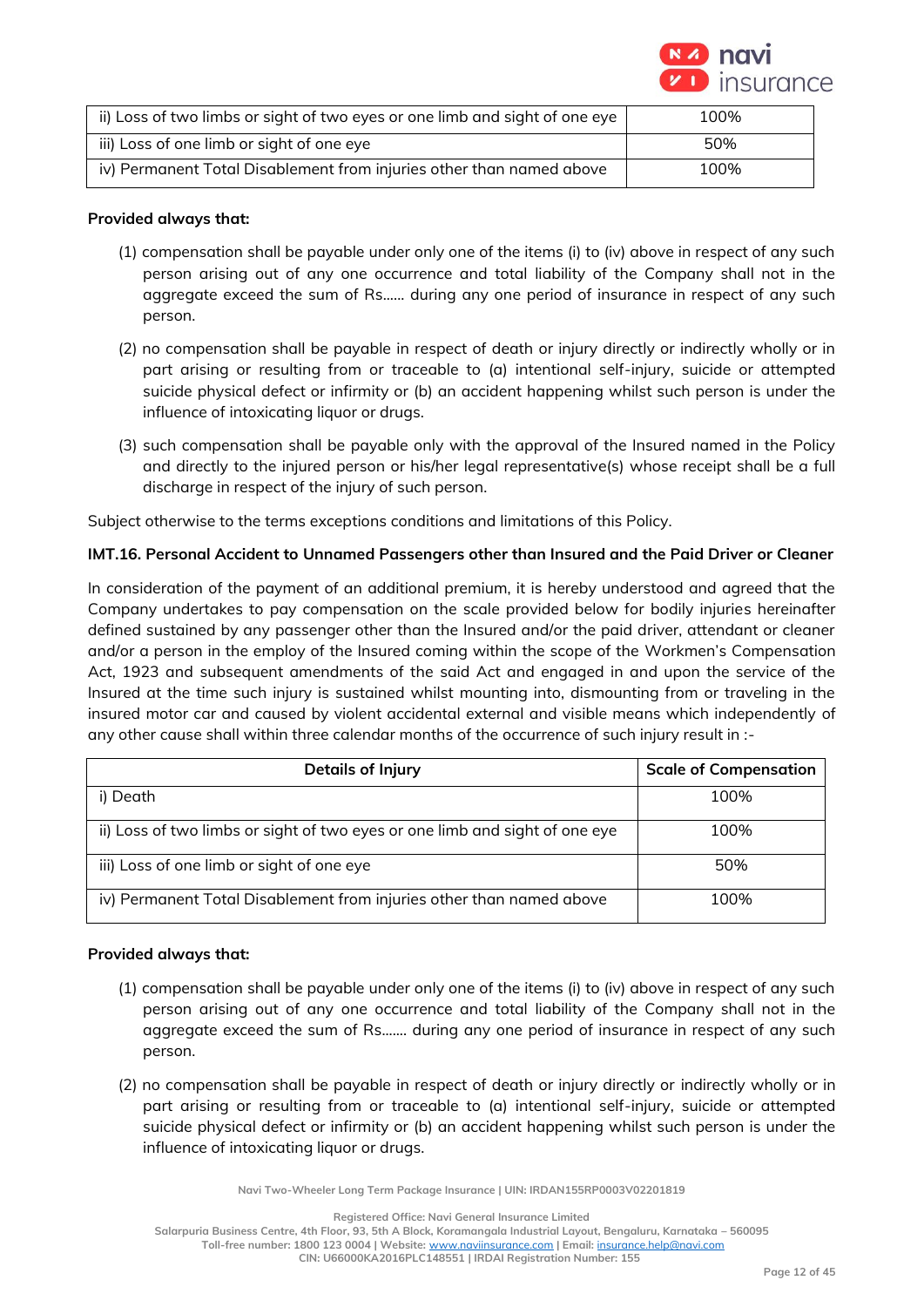

- (3) such compensation shall be payable only with the approval of the Insured named in the Policy and directly to the injured person or his/her legal representative(s) whose receipt shall be a full discharge in respect of the injury of such person.
- (4) not more than …... persons/passengers are in the vehicle insured at the time of occurrence of such injury.

Subject otherwise to the terms exceptions conditions and limitations of this Policy.

# **IMT.17. Personal Accident Cover to Paid Drivers, Cleaners and Conductors**

In consideration of the payment of an additional premium, it is hereby understood and agreed that the Company undertakes to pay compensation on the scale provided below for bodily injury as hereinafter defined sustained by the paid driver/cleaner/conductor in the employ of the Insured in direct connection with the vehicle insured whilst mounting into dismounting from or traveling in the insured vehicle and caused by violent accidental external and visible means which independently of any other cause shall within six calendar months of the occurrence of such injury result in :-

| Details of Injury                                                           | <b>Scale of Compensation</b> |
|-----------------------------------------------------------------------------|------------------------------|
| i) Death                                                                    | 100%                         |
| ii) Loss of two limbs or sight of two eyes or one limb and sight of one eye | 100%                         |
| iii) Loss of one limb or sight of one eye                                   | 50%                          |
| iv) Permanent Total Disablement from injuries other than named above        | 100%                         |

### **Provided always that:**

- (1) compensation shall be payable under only one of the items (i) to (iv) above in respect of any such person arising out of any one occurrence and total liability of the Company shall not in the aggregate exceed the sum of Rs...... during any one period of insurance in respect of any such person.
- (2) no compensation shall be payable in respect of death or injury directly or indirectly wholly or in part arising or resulting from or traceable to (a) intentional self-injury suicide or attempted suicide physical defect or infirmity or (b) an accident happening whilst such person is under the influence of intoxicating liquor or drugs.
- (3) such compensation shall be payable only with the approval of the Insured named in the Policy and directly to the injured person or his/her legal representative(s) whose receipt shall be a full discharge in respect of the injury of such person.

Subject otherwise to the terms exceptions conditions and limitations of this Policy.

### **IMT.18. Personal Accident to Unnamed Hirer and Unnamed Pillion Passengers**

In consideration of the payment of an additional premium, it is hereby understood and agreed that the Company undertakes to pay compensation to any unnamed hirer/ driver/ any unnamed pillion/ sidecar passenger on the scale provided below for bodily injury caused by violent accidental external and visible means whilst mounting into/onto and/or dismounting from or traveling in/on the vehicle insured which independently of any other cause shall within three calendar months of the occurrence of such injury result in :-

**Navi Two-Wheeler Long Term Package Insurance | UIN: IRDAN155RP0003V02201819**

**Registered Office: Navi General Insurance Limited**

**Salarpuria Business Centre, 4th Floor, 93, 5th A Block, Koramangala Industrial Layout, Bengaluru, Karnataka – 560095 Toll-free number: 1800 123 0004 | Website:** [www.naviinsurance.com](http://www.naviinsurance.com/) **| Email:** [insurance.help@navi.com](mailto:insurance.help@navi.com)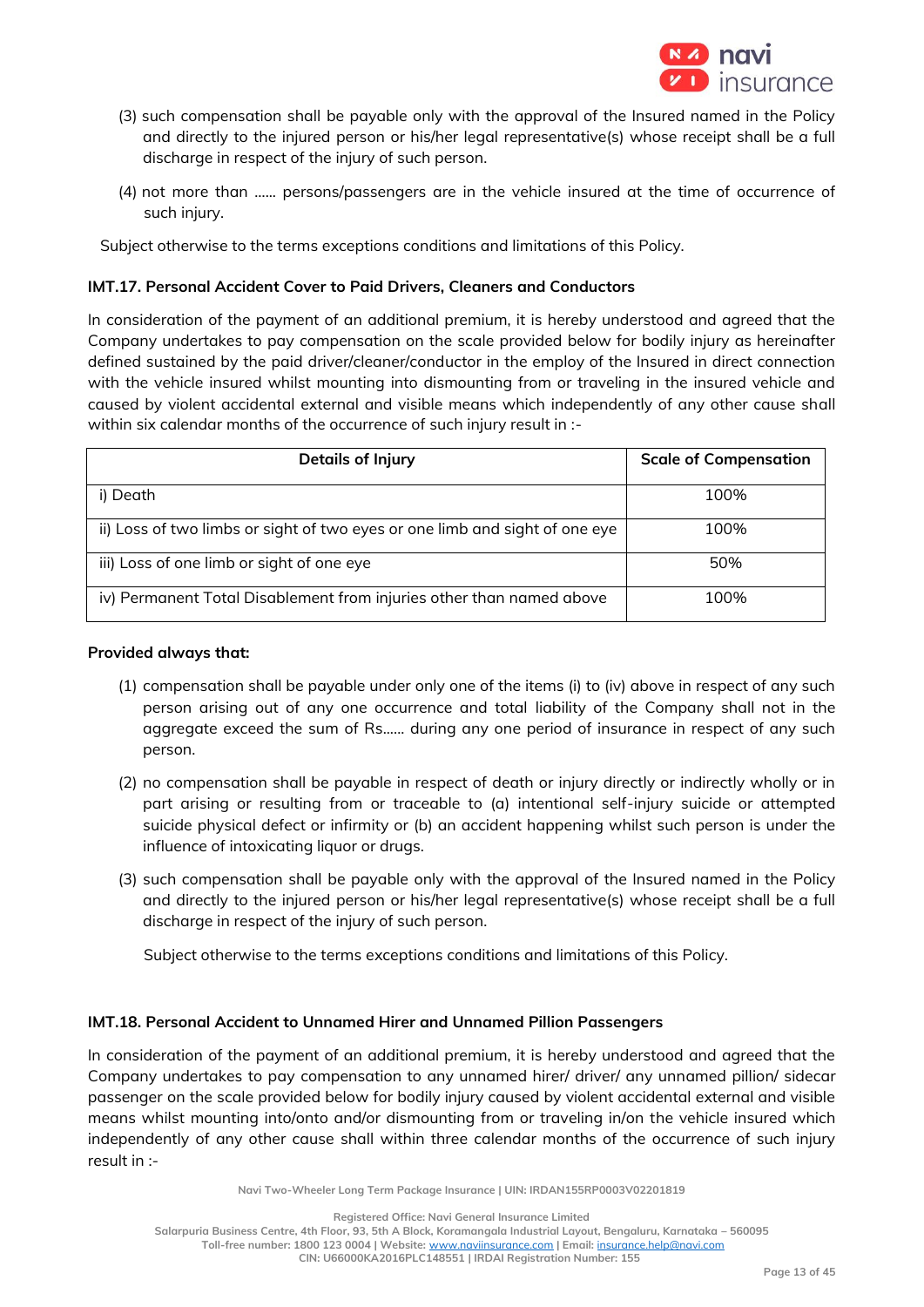

| Details of Injury                                                           | <b>Scale of Compensation</b> |
|-----------------------------------------------------------------------------|------------------------------|
| i) Death                                                                    | 100%                         |
| ii) Loss of two limbs or sight of two eyes or one limb and sight of one eye | 100%                         |
| iii) Loss of one limb or sight of one eye                                   | 50%                          |
| iv) Permanent Total Disablement from injuries other than named above        | 100%                         |

## **Provided always that:**

- (1) compensation shall be payable under only one of the items (i) to (iv) above in respect of any such person arising out of any one occurrence and total liability of the Company shall not in the aggregate exceed the sum of Rs......during any one period of insurance in respect of any such person.
- (2) no compensation shall be payable in respect of death or injury directly or indirectly wholly or in part arising or resulting from or traceable to (a) intentional self-injury suicide or attempted suicide physical defect or infirmity or (b) an accident happening whilst such person is under the influence of intoxicating liquor or drugs.
- (3) such compensation shall be payable only with the approval of the Insured named in the Policy and directly to the injured person or his/her legal representative(s) whose receipt shall be a full discharge in respect of the injury of such person.
- (4) not more than …. persons/passengers are in the vehicle insured at the time of occurrence of such injury.

Subject otherwise to the terms exceptions conditions and limitations of this Policy.

# **IMT.19. Cover for vehicles Imported without Custom Duty**

Notwithstanding anything to the contrary contained in this policy it is hereby understood and agreed that in the event of loss or damage to the vehicle insured and/or its accessories necessitating the supply of a part not obtainable from stocks held in the country in which the vehicle insured is held for repair or in the event of the insurer exercising the option under condition 4, to pay in cash the amount of the loss or damage the liability of the insurer in respect of any such part shall be limited to :-

(a) (i) the price quoted in the latest catalogue or the price list issued by the Manufacturer or his Agent for the country in which the vehicle insured is held for repair less depreciation applicable; OR

(ii) if no such catalogue or price list exists the price list obtaining at the Manufacturer's Works plus the reasonable cost of transport otherwise than by air to the country in which the vehicle insured is held for repair and the amount of the relative import duty less depreciation applicable under the Policy; and

(b) the reasonable cost of fitting such parts.

Subject otherwise to the terms conditions limitations and exceptions of this Policy.

# **IMT.20. Reduction in the Limit of Liability for Property Damage**

It is hereby understood and agreed that notwithstanding anything to the contrary contained in the policy the Company's liability is limited to Rs. 6000/- (Rupees six thousand only) for damage to property other than the property belonging to the Insured or held in trust or in custody or control of the Insured

**Navi Two-Wheeler Long Term Package Insurance | UIN: IRDAN155RP0003V02201819**

**Registered Office: Navi General Insurance Limited**

**Salarpuria Business Centre, 4th Floor, 93, 5th A Block, Koramangala Industrial Layout, Bengaluru, Karnataka – 560095**

**Toll-free number: 1800 123 0004 | Website:** [www.naviinsurance.com](http://www.naviinsurance.com/) **| Email:** [insurance.help@navi.com](mailto:insurance.help@navi.com)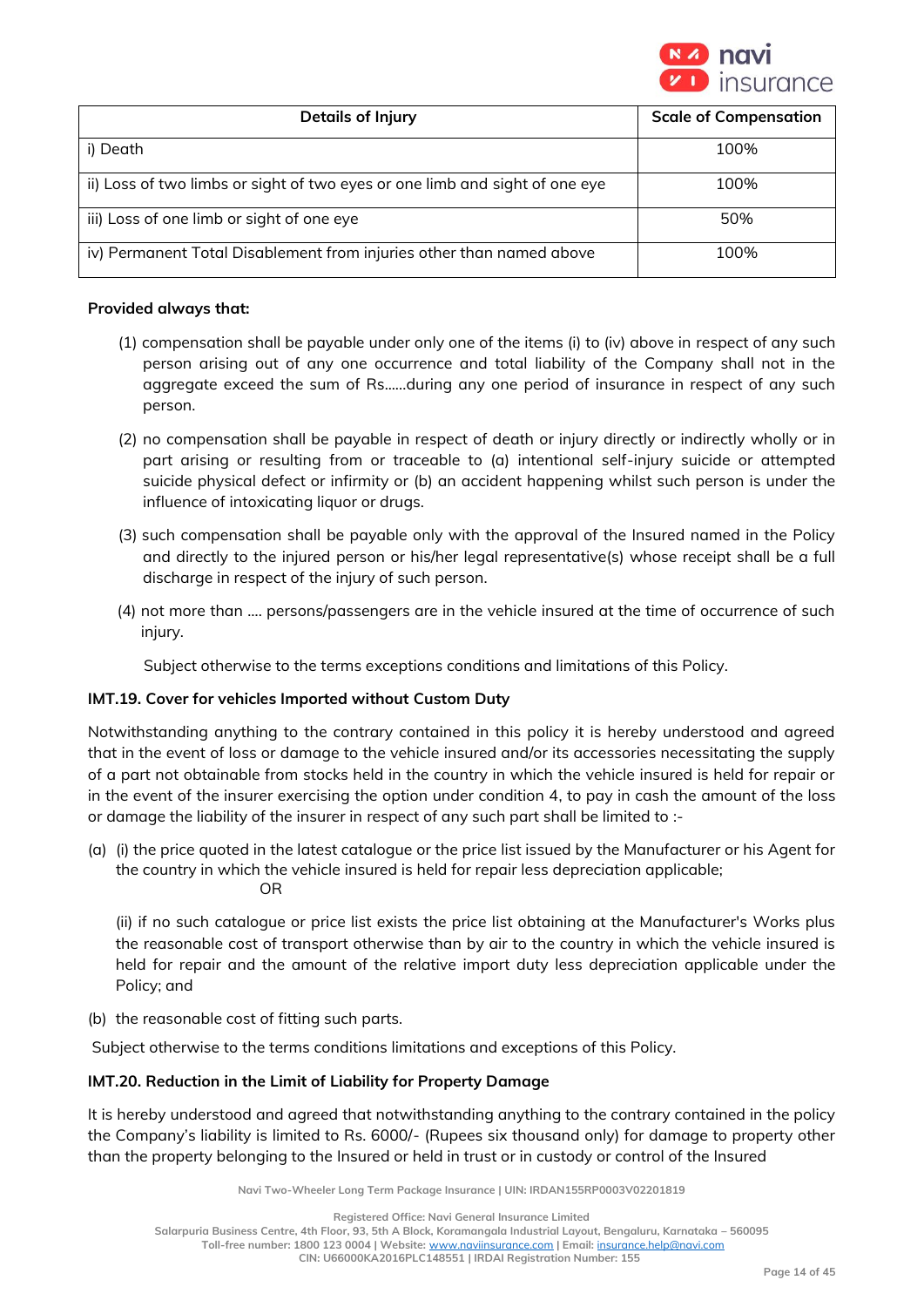

In consideration of this reduction in the limit of liability a reduction in premium of Rs…. is hereby made to the Insured.

Subject otherwise to the terms conditions limitations and exceptions of the Policy.

# **IMT.22. Compulsory Deductible**

Notwithstanding anything to the contrary contained in the policy it is hereby understood and agreed that the insured shall bear under Section 1 of the policy in respect of each and every event (including event giving rise to a total loss/constructive total loss) the first Rs.... (or any less expenditure which may be incurred) of any expenditure for which provision has been made under this policy and/or of any expenditure by the insurer in the exercise of his discretion under Condition no 4 of this policy.

If the expenditure incurred by the insurer shall include any amount for which the insured is responsible hereunder such amount shall be repaid by the insured to the insurer forthwith.

For the purpose of this Endorsement the expression "event" shall mean an event or series of events arising out of one cause in connection with the vehicle insured in respect of which indemnity is provided under this policy.

Subject otherwise to the terms conditions limitations and exceptions of this Policy.

### **IMT.22A. Voluntary Deductible**

It is by declared and agreed that the insured having opted a voluntary deductible of Rs. ………… a reduction in premium of Rs. ……. under Section 1 of the policy is hereby allowed.

In consideration of the above, it is hereby understood and agreed that the insured shall bear under Section 1 of the policy in respect of each and every event (including event giving rise to a total loss/constructive total loss) the first Rs.……. (or any less expenditure which may be incurred) of any expenditure for which provision has been made under this policy and/or of any expenditure by the insurer in the exercise of his discretion under Condition no …. of this policy.

If the expenditure incurred by the insurer shall include any amount for which the insured is responsible hereunder such amount shall be repaid by the insured to the insurer forthwith.

For the purpose of this Endorsement the expression "event" shall mean an event or series of events arising out of one cause in connection with the vehicle insured in respect of which indemnity is provided under this policy.

Subject otherwise to the terms conditions limitations and exceptions of this Policy.

### **IMT.24. Electrical/Electronic fittings**

In consideration of the payment of additional premium of Rs………, notwithstanding anything to the contrary contained in the policy it is hereby understood and agreed that the insurer will indemnify the insured against loss of or damage to such electrical and/or electronic fitting(s) as specified in the schedule whilst it/these is/are fitted in or on the vehicle insured where such loss or damage is occasioned by any of the perils mentioned in Section.1 of the policy.

The insurer shall, however, not be liable for loss of or damage to such fitting(s) caused by/as a result of mechanical or electrical breakdown.

Provided always that the liability of the insurer hereunder shall not exceed the Insured's Declared Value (IDV) of the item.

Subject otherwise to the terms conditions limitations and exceptions of this Policy.

**Navi Two-Wheeler Long Term Package Insurance | UIN: IRDAN155RP0003V02201819**

**Registered Office: Navi General Insurance Limited**

**Toll-free number: 1800 123 0004 | Website:** [www.naviinsurance.com](http://www.naviinsurance.com/) **| Email:** [insurance.help@navi.com](mailto:insurance.help@navi.com)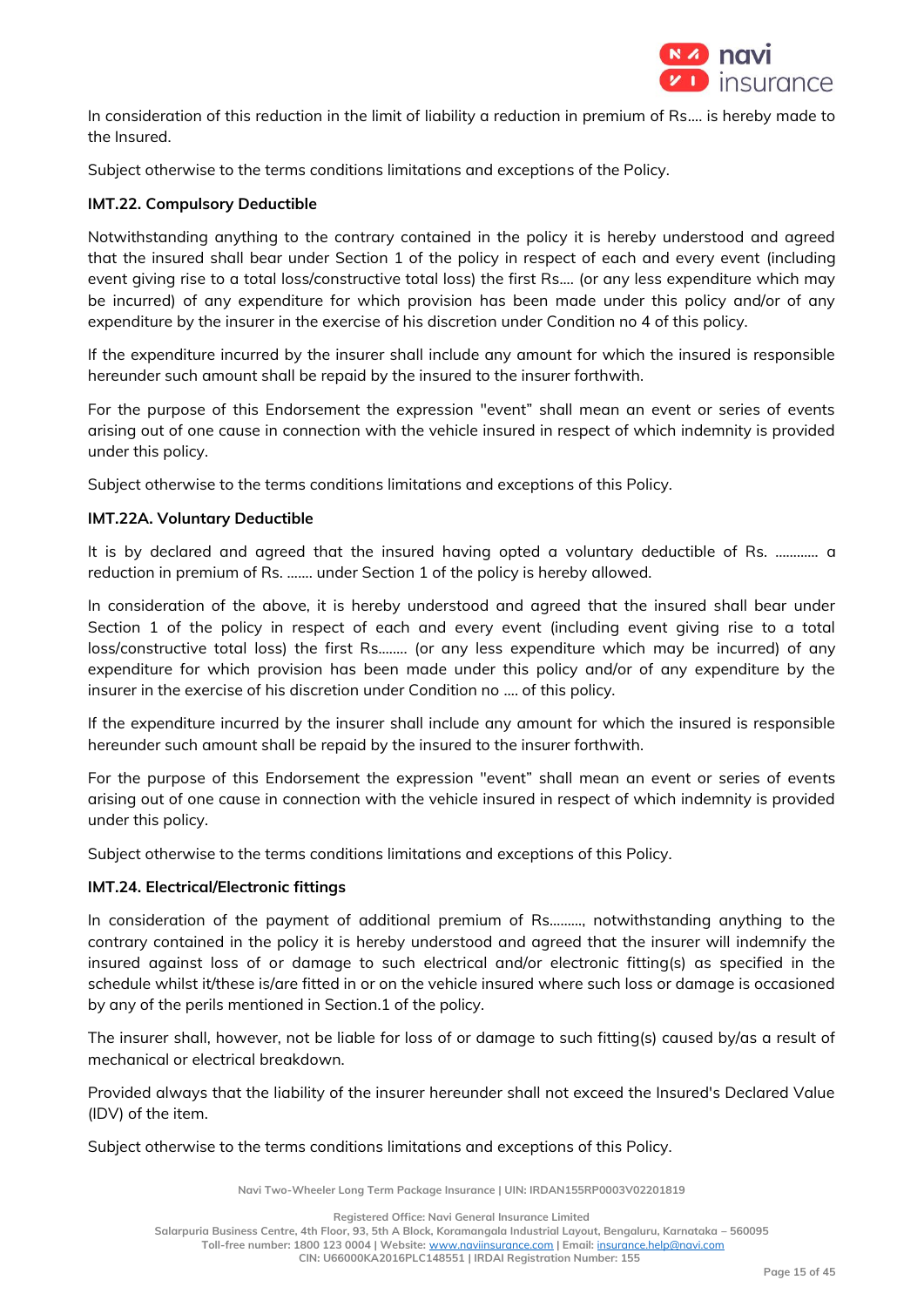

### **IMT.25. CNG/LPG kit in BI fuel system**

In consideration of the payment of premium of Rs…………… notwithstanding anything to the contrary contained in the policy it is hereby understood and agreed that the insurer will indemnify the insured in terms conditions limitations and exceptions of Section 1 of the policy against loss and/or damage to the CNG/LPG kit fitted in the vehicle insured arising from an accidental loss or damage to the vehicle insured, subject to the limit of the Insured's Declared Value of the CNG/LPG kit specified in the Schedule of the policy.

Subject otherwise to the terms conditions limitations and exceptions of this Policy.

### **IMT.26. Fire and/or Theft risk only**

Notwithstanding anything to the contrary contained in the policy it is hereby understood and agreed that Section II of the Policy is deemed to be cancelled and under Section I thereof the insurer shall only be liable to indemnify the insured against loss or damage by fire explosion self-ignition lightning and/or burglary housebreaking theft and riot strike malicious damage terrorism storm tempest flood inundation and earthquake perils whilst the vehicle is laid up in garage and not in use.

Subject otherwise to the terms conditions limitations and exceptions of this Policy.

### **IMT.27. Liability and Fire and/or Theft**

Notwithstanding anything to the contrary contained in the policy it is hereby understood and agreed that Section I of the Policy the insurer shall not be liable thereunder except in respect of loss or damage by fire explosion self-ignition lightning and/or burglary housebreaking theft and riot strike malicious damage terrorism storm tempest flood inundation and earthquake perils.

Subject otherwise to the terms conditions limitations and exceptions of the Policy.

# **IMT.28. Legal Liability to Paid Driver and/or Conductor and /or Cleaner employed in Connection with the Operation of Insured Vehicle**

In consideration of an additional premium of Rs. 50/- notwithstanding anything to the contrary contained in the Policy it is hereby understood and agreed that the Company shall indemnify the Insured against the insured's legal liability under the Workmen's Compensation Act, 1923 , the Fatal Accidents Act, 1855 or at Common Law and subsequent amendments of these Acts prior to the date of this Endorsement in respect of personal injury to any paid driver and/or conductor and/or cleaner whilst engaged in the service of the Insured in such occupation in connection with the vehicle insured herein and will in addition be responsible for all costs and expenses incurred with its written consent.

#### **Provided always that:**

- (1) this Endorsement does not indemnify the Insured in respect of any liability in cases where the Insured holds or subsequently effects with any insurer or group of insurers a Policy of Insurance in respect of liability as herein defined for Insured's general employees;
- (2) The Insured shall take reasonable precautions to prevent accidents and shall comply with all statutory obligations;
- (3) In the event of the Policy being cancelled at the request of the Insured no refund of the premium paid in respect of this Endorsement will be allowed.

Subject otherwise to the terms conditions limitations and exceptions of the Policy except so far as necessary to meet the requirements of the Motor Vehicles Act, 1988.

**Navi Two-Wheeler Long Term Package Insurance | UIN: IRDAN155RP0003V02201819**

**Registered Office: Navi General Insurance Limited**

**Salarpuria Business Centre, 4th Floor, 93, 5th A Block, Koramangala Industrial Layout, Bengaluru, Karnataka – 560095**

**Toll-free number: 1800 123 0004 | Website:** [www.naviinsurance.com](http://www.naviinsurance.com/) **| Email:** [insurance.help@navi.com](mailto:insurance.help@navi.com)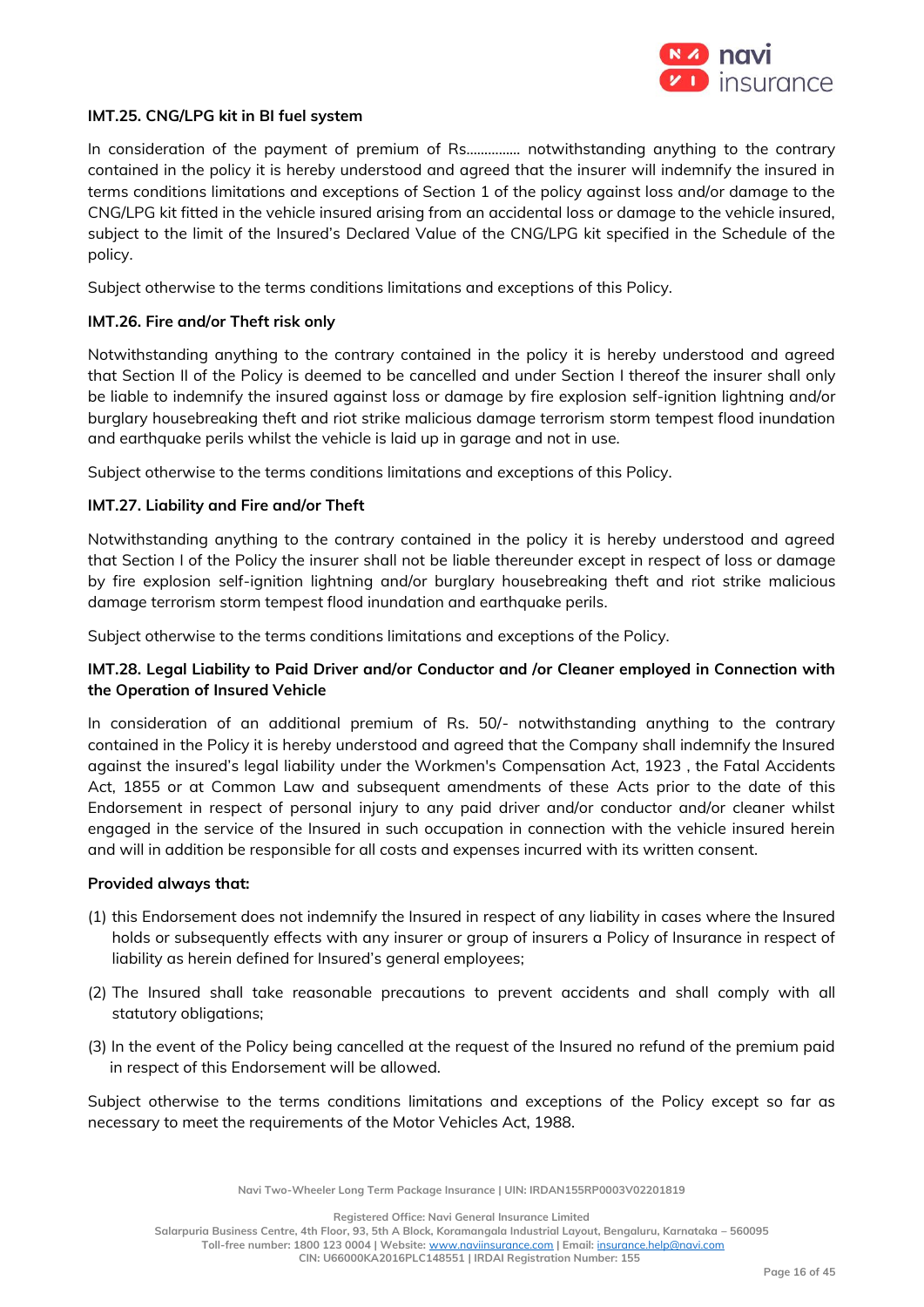

# **IMT.29. Legal Liability to Employees of the Insured other than Paid Driver and / or Conductor and / or Cleaner who may be Travelling or Driving in Employer's Car**

In consideration of the payment of an additional premium  $\textcircled{a}$  Rs.50/- per employee insured notwithstanding anything to the contrary contained in the Policy it is hereby understood and agreed that the Company will indemnify the Insured against the Insured's liability at Common Law and Statutory Liability under the Fatal Accidents Act,1855 for compensation (including legal costs of any claimant) for death of or bodily injury to any employee (other than paid drivers) of the within named Insured being carried in or upon or entering in or getting on to or alighting from or driving the vehicle insured.

Provided that in the event of an accident whilst the vehicle insured is carrying more than.... employees of the Insured (including the driver) the Insured shall repay to the Company a ratable proportion of the total amount payable by the Company by the reason of this endorsement in respect of accident in connection with such vehicle insured.

Subject otherwise to the terms, conditions limitations and exceptions of this policy.

# **IMT.31. Reliability Trials and Rallies**

In consideration of the payment of an additional premium it is hereby understood and agreed that in the indemnity granted by this Policy is extended to apply whilst the vehicle insured is engaged in ………………………. to be held at ………………… on or about the date of. /../…. under the auspices of . The same state of the state of the state of the state of the state of the state of the state of the state of the state of the state of the state of the state of the state of the state of the state of the state of the st

### **Provided that –**

- (a) No indemnity shall be granted by this Endorsement to ……………………………….
- (b) This Policy does not cover use for organized racing, pace making, or speed testing.
- (c) During the course of the ………. , the Company shall not be liable in respect of death of or bodily injury to any person being carried in or upon or entering or getting on to or alighting from the vehicle insured at the time of the occurrence of the event out of which any claim arises.

Provided that if the Company shall make any payment in exercise of its discretion under condition No. 3 of the Policy in settlement of any claim and such payment includes the amount for which the Insured is responsible by reason of this Endorsement the Insured shall repay to the Company forthwith the amount for which the insured is so responsible.

For the purpose of this Endorsement the expression "claim" shall mean a claim or series of claims arising out of one event.

Subject otherwise to the terms, conditions limitations and exceptions of this Policy.

# **IMT.32. Accidents to Soldiers / Sailors / Airmen Employed As Drivers**

In consideration of the payment of an additional premium of Rs 100/- it is hereby understood and agreed that in the event of any Soldier/Sailor/Airman employed by the Insured to drive the vehicle insured being injured or killed whilst so employed, this policy will extend to relieve the Insured of his liability to indemnify Ministry of Defense under the respective Regulations.

Subject otherwise to the terms, conditions limitations and exceptions of this Policy.

# **IMT.33. LOSS OF ACCESSORIES**

In consideration of the payment of an additional premium of Rs......... it is hereby understood and agreed that as from. /….../…..... notwithstanding anything to the contrary contained in Section I but subject otherwise to the terms exceptions conditions and limitations of this Policy the insurer will indemnify the

**Navi Two-Wheeler Long Term Package Insurance | UIN: IRDAN155RP0003V02201819**

**Registered Office: Navi General Insurance Limited**

**Toll-free number: 1800 123 0004 | Website:** [www.naviinsurance.com](http://www.naviinsurance.com/) **| Email:** [insurance.help@navi.com](mailto:insurance.help@navi.com)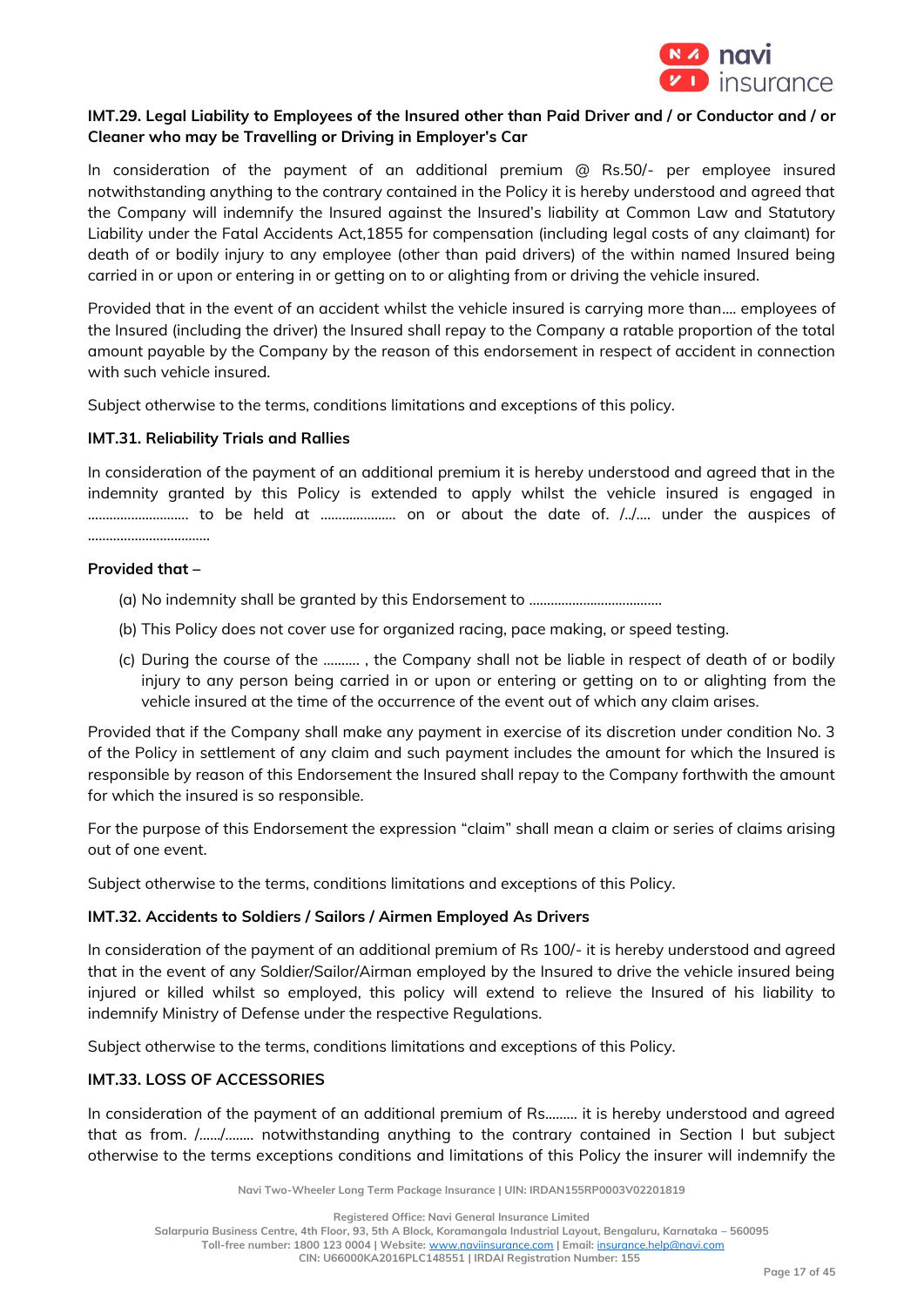

insured in respect of loss of or damage to accessories the property of the insured, specifically declared by the insured caused by burglary, housebreaking or theft.

Subject otherwise to the terms conditions limitations and exceptions of this policy.

# **Grievance Redressal Procedure:**

At Navi General Insurance, we want your relationship with insurance to soar beyond what you've experienced yet. To understand, appreciate, and enjoy insurance—we're here for you. You can connect with us on the following channels:

- a. Call us on our Toll Free 1800 123 0004 for any queries that you may have!
- b. Email your queries to [insurance.help@navi.com](mailto:insurance.help@navi.com)
- c. For Senior Citizens, we have a special cell and Our Senior Citizen customers can email us at [seniorcare@navi.comf](mailto:seniorcare@navi.com)or priority resolution
- d. Visit our website [www.naviinsurance.com](http://www.naviinsurance.com/) to register & track your queries.
- e. Please walk in to any of our branches or partner locations.
- f. You can also dispatch your letters to us at:

### **Navi General Insurance Limited**

Corporate Office: Salarpuria Business Centre,

4th B Cross Road, 5th Block,

Koramangala Industrial Layout,

Bengaluru, Karnataka – 560095

We request you to please mention your complete details:

- Full Name
- Policy Number / Certificate of Insurance Number
- Contact Details

in all your communications, to enable our customer experience expert to connect with you and provide you with quickest possible solution.

We'll ensure to acknowledge your service request within 3 working days and try and resolve it to your satisfaction within 15 working days. That's a promise!

### **Escalation Matrix**

### **Leve 1**

While we attempt to give you best-in-class and prompt resolution for any concerns, sometimes it may not be perfect. If you feel that you weren't offered a perfect resolution, please feel free to share your feedback with our Manager Customer Experience team at Manager.CustomerExperience@navi.com

### **Level 2**

If you still are not happy about the resolution provided, then you may please write to our Grievance Redressal Officer (GRO) and Head Customer Experience a[t Head.CustomerExperience@navi.com.](mailto:Head.CustomerExperience@cocogeneralinsurance.com)

### **Level 3**

If you are not happy with the resolution, you may approach IRDAI by calling on the Toll Free no. 155255 (or) 1800 4254 732. You can also register an online complaint on the website [http://igms.irda.gov.in.](http://igms.irda.gov.in/)

**Navi Two-Wheeler Long Term Package Insurance | UIN: IRDAN155RP0003V02201819**

**Registered Office: Navi General Insurance Limited**

**Salarpuria Business Centre, 4th Floor, 93, 5th A Block, Koramangala Industrial Layout, Bengaluru, Karnataka – 560095**

**Toll-free number: 1800 123 0004 | Website:** [www.naviinsurance.com](http://www.naviinsurance.com/) **| Email:** [insurance.help@navi.com](mailto:insurance.help@navi.com)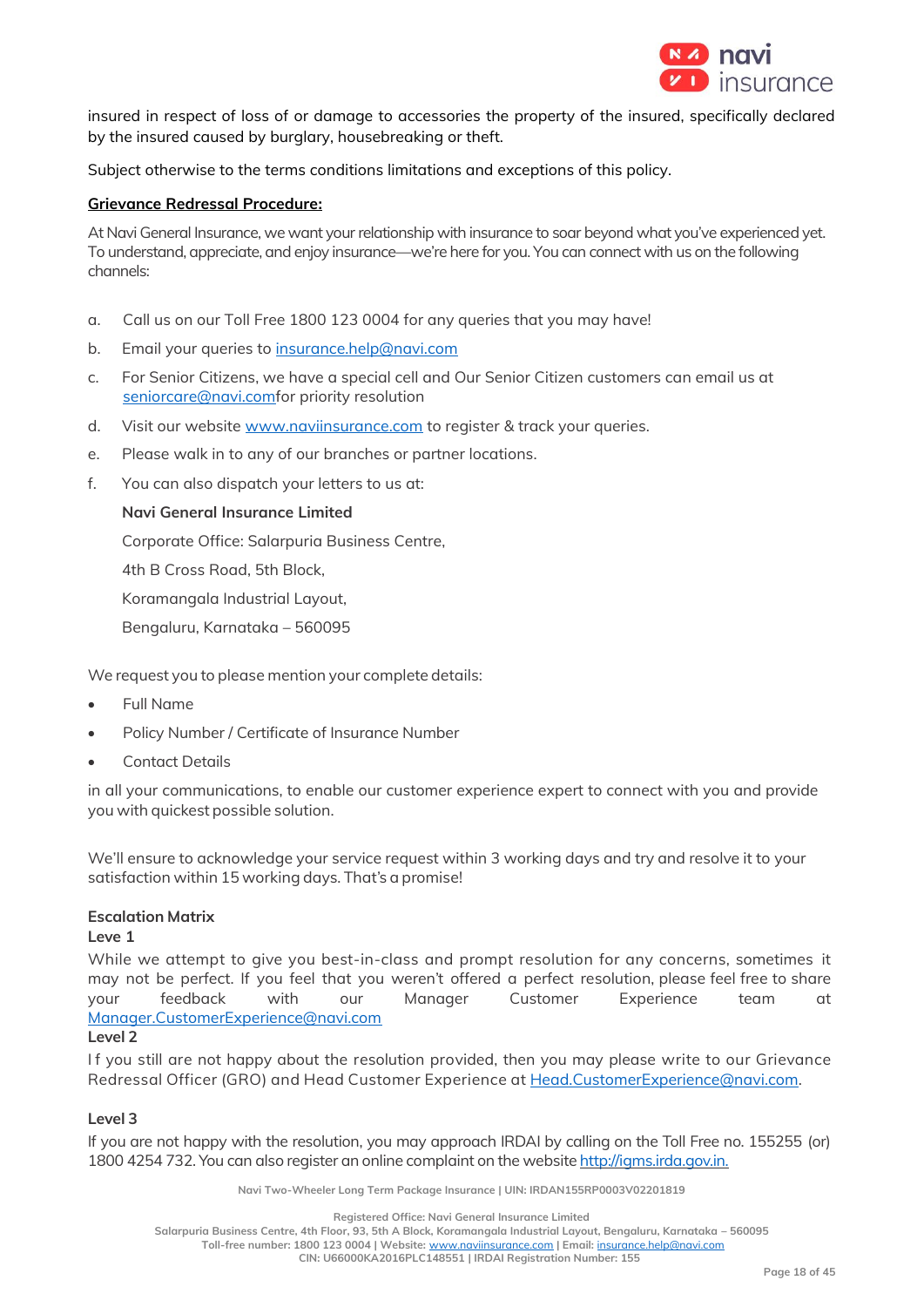

If your concern remains unresolved till one month from the date of registering your complaint, you may please approach the **Insurance Ombudsman** for redressal. To know who your Insurance Ombudsman is, simply referto the Ombudsman list overleaf.

Contact details of Insurance Ombudsman are available at our website [www.naviinsurance.com](http://www.naviinsurance.com/)

OMBUDSMAN AND ADDRESSES: Refer the below link:<http://ecoi.co.in/ombudsman.html>

### **NAMES OF OMBUDSMAN AND ADDRESSES OF OMBUDSMAN CENTRES**

| S. No. | <b>Contact Details</b>                                                                                                                                                                                                                                                        | <b>Jurisdiction of Office</b>                                                                        |
|--------|-------------------------------------------------------------------------------------------------------------------------------------------------------------------------------------------------------------------------------------------------------------------------------|------------------------------------------------------------------------------------------------------|
| 1.     | <b>AHMEDABAD</b><br>Office of the Insurance Ombudsman,<br>Jeevan Prakash Building, 6th Floor,<br>Tilak Marg, Relief Road,<br>Ahmedabad - 380 001.<br>Tel.: 079 - 25501201/02/05/06<br>Email: bimalokpal.ahmedabad@ecoi.co.in                                                  | State of Gujarat and Union Territories of<br>Dadra & Nagar Haveli and Daman and Diu                  |
| 2.     | <b>BENGALURU</b><br>Office of the Insurance Ombudsman,<br>Jeevan Soudha Building,<br>PID No. 57-27-N-19,<br>Ground Floor, 19/19, 24th Main Road,<br>JP Nagar, 1st Phase,<br>Bengaluru - 560 078.<br>Tel.: 080 - 26652048 / 26652049<br>Email: bimalokpal.bengaluru@ecoi.co.in | Karnataka                                                                                            |
| 3.     | <b>BHOPAL</b><br>Office of the Insurance Ombudsman,<br>Janak Vihar Complex, 2nd Floor,<br>6, Malviya Nagar, Opp. Airtel Office,<br>Near New Market, Bhopal - 462 003.<br>Tel.: 0755 - 2769201 / 2769202<br>Fax: 0755 - 2769203<br>Email: bimalokpal.bhopal@ecoi.co.in         | States of Madhya Pradesh and Chattisgarh                                                             |
| 4.     | <b>BHUBANESHWAR</b><br>Office of the Insurance Ombudsman,<br>62, Forest Park, Bhubneshwar - 751 009.<br>Tel.: 0674 - 2596461 / 2596455<br>Fax: 0674 - 2596429<br>Email: bimalokpal.bhubaneswar@ecoi.co.in                                                                     | State of Orissa                                                                                      |
| 5.     | <b>CHANDIGARH</b><br>Office of the Insurance Ombudsman,<br>S.C.O. No. 101, 102 & 103, 2nd Floor,<br>Batra Building, Sector 17 - D,<br>Chandigarh - 160 017.<br>Tel.: 0172 - 2706196 / 2706468<br>Fax: 0172 - 2708274<br>Email: bimalokpal.chandigarh@ecoi.co.in               | States of Punjab, Haryana, Himachal<br>Pradesh, Jammu & Kashmir and Union<br>territory of Chandigarh |

**Navi Two-Wheeler Long Term Package Insurance | UIN: IRDAN155RP0003V02201819**

**Registered Office: Navi General Insurance Limited**

**Salarpuria Business Centre, 4th Floor, 93, 5th A Block, Koramangala Industrial Layout, Bengaluru, Karnataka – 560095**

**Toll-free number: 1800 123 0004 | Website:** [www.naviinsurance.com](http://www.naviinsurance.com/) **| Email:** [insurance.help@navi.com](mailto:insurance.help@navi.com)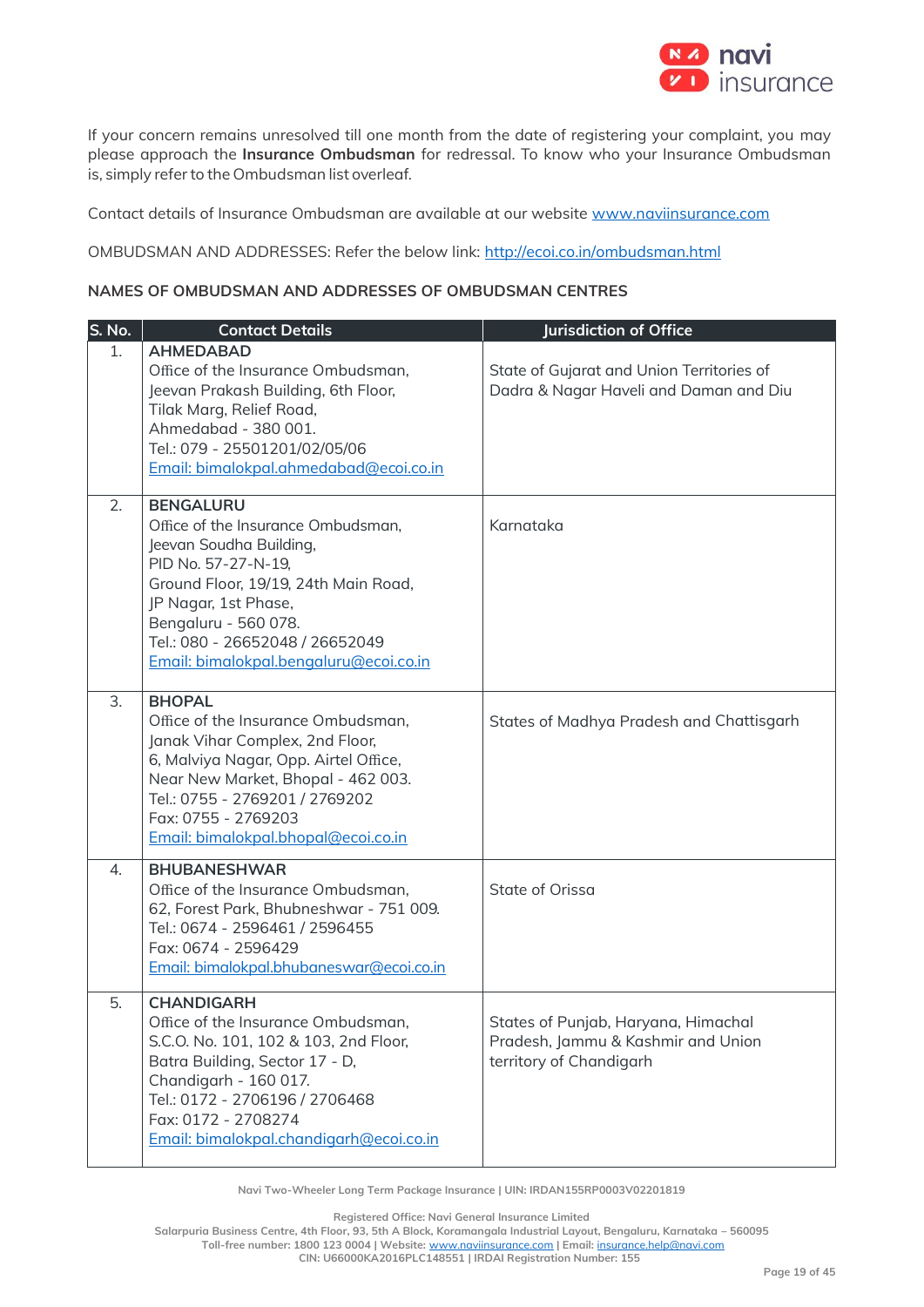

| 6.  | <b>CHENNAI</b><br>Office of the Insurance Ombudsman,<br>Fatima Akhtar Court, 4th Floor, 453,<br>Anna Salai, Teynampet,<br>Chennai - 600 018.<br>Tel.: 044 - 24333668 / 24335284<br>Fax: 044 - 24333664<br>Email: bimalokpal.chennai@ecoi.co.in                                              | State of Tamil Nadu and Union Territories -<br>Pondicherry Town and Karaikal (which<br>are part of Union Territory of<br>Pondicherry) |
|-----|---------------------------------------------------------------------------------------------------------------------------------------------------------------------------------------------------------------------------------------------------------------------------------------------|---------------------------------------------------------------------------------------------------------------------------------------|
| 7.  | <b>DELHI</b><br>Office of the Insurance Ombudsman,<br>2/2 A, Universal Insurance Building,<br>Asaf Ali Road, New Delhi - 110 002.<br>Tel.: 011 - 23232481 / 23213504<br>Fax: 011 - 23230858<br>Email: bimalokpal.delhi@ecoi.co.in                                                           | State of Delhi                                                                                                                        |
| 8.  | <b>GUWAHATI</b><br>Office of the Insurance Ombudsman,<br>Jeevan Nivesh, 5th Floor,<br>Nr. Panbazar Over Bridge, S.S. Road,<br>Guwahati - 781001 (ASSAM).<br>Tel.: 0361 - 2132204 / 2132205<br>Fax: 0361 - 2732937<br>Email: bimalokpal.guwahati@ecoi.co.in                                  | States of Assam, Meghalaya, Manipur, Mizoram,<br>Arunachal Pradesh, Nagaland and Tripura                                              |
| 9.  | <b>HYDERABAD</b><br>Office of the Insurance Ombudsman,<br>6-2-46, 1st floor, "Moin Court",<br>Lane Opp. Saleem Function Palace,<br>A. C. Guards, Lakdi-Ka-Pool,<br>Hyderabad - 500 004.<br>Tel.: 040 - 65504123 / 23312122<br>Fax: 040 - 23376599<br>Email: bimalokpal.hyderabad@ecoi.co.in | States of Andhra Pradesh, Telangana and<br>Union Territory of Yanam - a part of the Union<br><b>Territory of Pondicherry</b>          |
| 10. | <b>JAIPUR</b><br>Office of the Insurance Ombudsman,<br>Jeevan Nidhi - Il Bldg., Gr. Floor,<br>Bhawani Singh Marg, Jaipur - 302 005.<br>Tel.: 0141 - 2740363<br>Email: bimalokpal.jaipur@ecoi.co.in                                                                                          | State of Rajasthan                                                                                                                    |
| 11. |                                                                                                                                                                                                                                                                                             |                                                                                                                                       |

**Navi Two-Wheeler Long Term Package Insurance | UIN: IRDAN155RP0003V02201819**

**Registered Office: Navi General Insurance Limited**

**Salarpuria Business Centre, 4th Floor, 93, 5th A Block, Koramangala Industrial Layout, Bengaluru, Karnataka – 560095**

**Toll-free number: 1800 123 0004 | Website:** [www.naviinsurance.com](http://www.naviinsurance.com/) **| Email:** [insurance.help@navi.com](mailto:insurance.help@navi.com)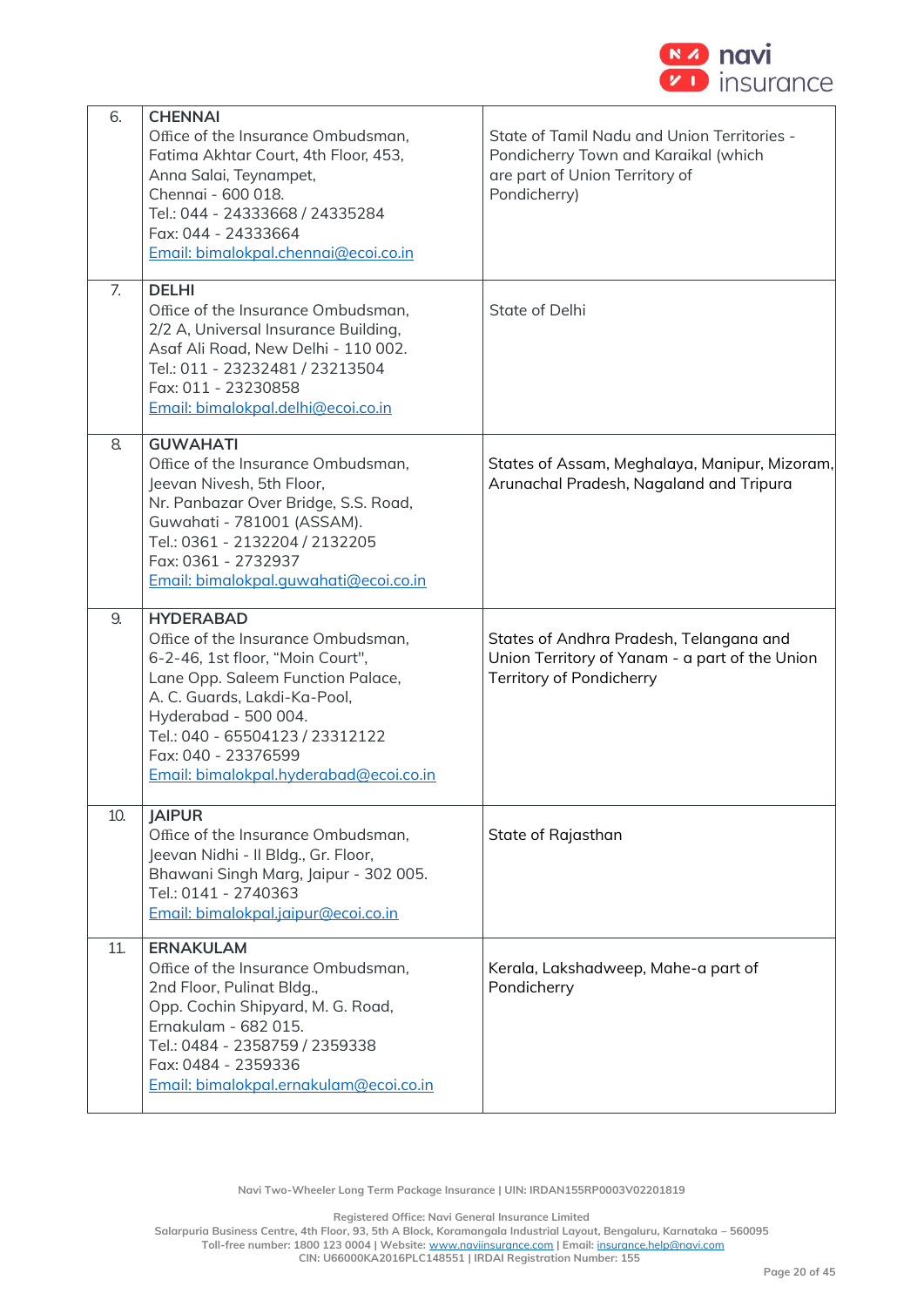

| 12. | <b>KOLKATA</b><br>Office of the Insurance Ombudsman,<br>Hindustan Bldg. Annexe, 4th Floor,<br>4, C.R. Avenue, Kolkata - 700 072.<br>Tel.: 033 - 22124339 / 22124340<br>Fax: 033 - 22124341<br>Email: bimalokpal.kolkata@ecoi.co.in                            | States of West Bengal, Sikkim and Union<br><b>Territories of Andaman and Nicobar Islands</b>                                                                                                                                                                                                                                                                                                                                                                                                |
|-----|---------------------------------------------------------------------------------------------------------------------------------------------------------------------------------------------------------------------------------------------------------------|---------------------------------------------------------------------------------------------------------------------------------------------------------------------------------------------------------------------------------------------------------------------------------------------------------------------------------------------------------------------------------------------------------------------------------------------------------------------------------------------|
| 13. | <b>LUCKNOW</b><br>Office of the Insurance Ombudsman,<br>6th Floor, Jeevan Bhawan,<br>Phase-II, Nawal Kishore Road,<br>Hazratganj, Lucknow - 226 001.<br>Tel.: 0522 - 2231330 / 2231331<br>Fax: 0522 - 2231310<br>Email: bimalokpal.lucknow@ecoi.co.in         | District of Uttar Pradesh: Lalitpur, Jhansi,<br>Mahoba, Hamirpur, Banda, Chitrakoot,<br>Allahabad, Mirzapur, Sonbhabdra, Fatehpur,<br>Pratapgarh, Jaunpur, Varansi, Gazipur, Jalaun,<br>Kanpur, Lucknow, Unnao, Sitapur, Lakhimpur,<br>Bahraich, Barabanki, Raebareli, Sravasti,<br>Gonda, Faizabad, Amethi, Kaushambi,<br>Balrampur, Basti, Ambedkarnagar, Sulanpur,<br>Maharajganj, Santkabirnagar, Azamgarh,<br>Kaushinagar, Gorkhpur, Deoria, Mau, Chandauli,<br>Ballia, Sidharathnagar |
| 14. | <b>MUMBAI</b><br>Office of the Insurance Ombudsman,<br>3rd Floor, Jeevan Seva Annexe, S. V. Road,<br>Santacruz (W), Mumbai - 400 054.<br>Tel.: 022 - 26106552 / 26106960<br>Fax: 022 - 26106052<br>Email: bimalokpal.mumbai@ecoi.co.in                        | States of Goa, Mumbai Metropolitan<br>Region excluding Navi Mumbai & Thane                                                                                                                                                                                                                                                                                                                                                                                                                  |
| 15. | <b>NOIDA</b><br>Office of the Insurance Ombudsman,<br>Bhagwan Sahai Palace, 4th Floor,<br>Main Road, Naya Bans, Sector 15,<br>Distt: Gautam Buddh Nagar,<br>U. P. - 201301.<br>Tel.: 0120 - 2514250 / 2514252 / 2514253<br>Email: bimalokpal.noida@ecoi.co.in | States of Uttaranchal and the following Districts<br>of Uttar Pradesh: Agra, Aligarh, Bagpat,<br>Bareilly, Bijnor, Budaun, Bulandshehar, Etah,<br>Kanooj, Mainpuri, Mathura, Meerut, Moradabad,<br>Muzaffarnagar, Oraiyya, Pilibhit, Etawah,<br>Farrukhabad, Firozabad, Gautam Budh Nagar,<br>Ghaziabad, Hardoi, Shahjahanpur, Hapur,<br>Shamli, Rampur, Kashganj, Sambhal, Amroha,<br>Hathras, Kanshiramnagar, Saharanpur                                                                  |
| 16. | <b>PATNA</b><br>Office of the Insurance Ombudsman,<br>1st Floor, Kalpana Arcade Building,<br>Bazar Samiti Road, Bahadurpur,<br>Patna - 800 006.<br>Tel.: 0612-2680952<br>Email: bimalokpal.patna@ecoi.co.in                                                   | States of Bihar and Jharkhand                                                                                                                                                                                                                                                                                                                                                                                                                                                               |

**Navi Two-Wheeler Long Term Package Insurance | UIN: IRDAN155RP0003V02201819**

**Registered Office: Navi General Insurance Limited**

**Salarpuria Business Centre, 4th Floor, 93, 5th A Block, Koramangala Industrial Layout, Bengaluru, Karnataka – 560095**

**Toll-free number: 1800 123 0004 | Website:** [www.naviinsurance.com](http://www.naviinsurance.com/) **| Email:** [insurance.help@navi.com](mailto:insurance.help@navi.com)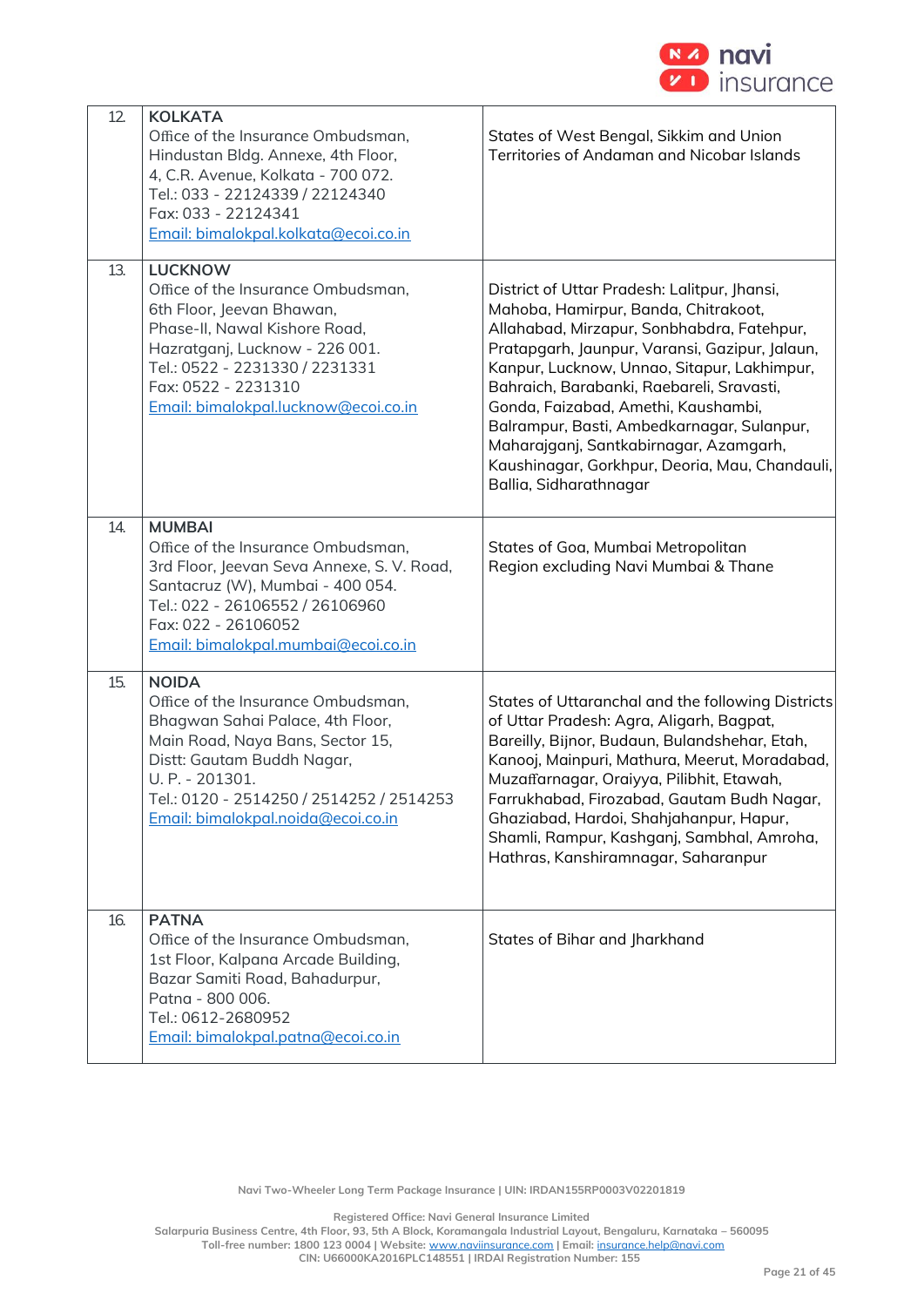

| <b>PUNF</b>                               |                                            |
|-------------------------------------------|--------------------------------------------|
| Office of the Insurance Ombudsman,        | States of Maharashtra, Area of Navi Mumbai |
| Jeevan Darshan Bldg., 3rd Floor,          | and Thane excluding Mumbai Metropolitan    |
| C.T.S. No. 195 to 198, N. C. Kelkar Road, | Region                                     |
| Narayan Peth, Pune - 411 030.             |                                            |
| Tel.: 020 - 41312555                      |                                            |
| Email: bimalokpal.pune@ecoi.co.in         |                                            |
|                                           |                                            |

**IRDAI Regulation No 17**: This Policy is subject to regulation 17 of IRDAI (Protection of Policyholder's Interests) Regulation 2017 or any amendment thereof from time to time.

Annexure 1. (Claims related guidelines as per Protection of Policy Holders Interest Regulations 2017):

While notifying the claim, following information should be provided:

- Name of insured
- Insured contact numbers
- Policy number
- Date and time of loss
- Location of loss
- Nature and approximate extent of loss
- Place and contact details of the person at the loss location

On receipt of notice of loss, Company will respond immediately and provide information to the insured on the claim procedures.

In cases where surveyor is to be appointed for assessment of loss, Company shall immediately appoint surveyor within 72 hours of receipt of intimation from the insured. Company shall communicate the details of the appointment of surveyor, including the role, duties and responsibilities of the surveyor to the insured by letter, email or any other electronic form immediately after the appointment of the surveyor.

Insured/Claimant shall submit following documents in support of the claim notified to us in addition to Claim Form. Where documents are available in public domain or with a public authority, the surveyor/Company will obtain themselves. The Company may ask additional relevant documents basis nature, complexity and circumstances of the loss.

### **For Accident Claims**

- Proof of insurance Policy copy
- Copy of Registration Book, Tax Receipt [original required for verification]
- Copy of Motor Driving License of the person driving the vehicle at the time of accident (original required for verification)
- Police Panchanama /FIR (In case of Third Party property damage /Death / Body Injury)
- Estimate for repairs if available
- Repair Bills/Invoices and payment receipts after the job is completed

**Navi Two-Wheeler Long Term Package Insurance | UIN: IRDAN155RP0003V02201819**

**Registered Office: Navi General Insurance Limited**

**Salarpuria Business Centre, 4th Floor, 93, 5th A Block, Koramangala Industrial Layout, Bengaluru, Karnataka – 560095**

**Toll-free number: 1800 123 0004 | Website:** [www.naviinsurance.com](http://www.naviinsurance.com/) **| Email:** [insurance.help@navi.com](mailto:insurance.help@navi.com)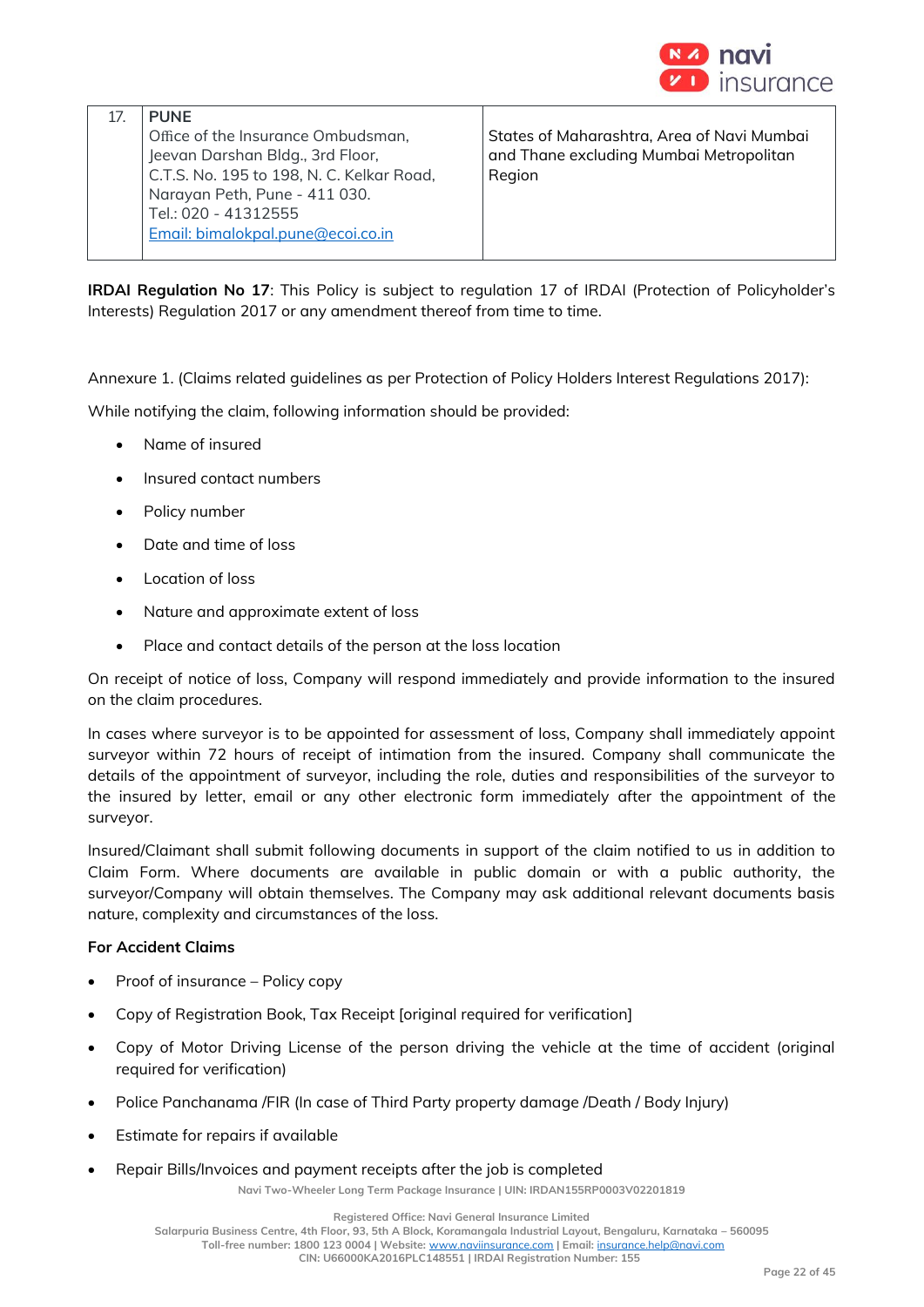

## **Documents for Theft Claims**

- Original Policy document
- Original Registration Book/Certificate and Tax Payment Receipt
- All the sets of keys/Service Booklet/Warranty Card/Original Purchase Invoice
- Police Panchanama/ FIR and Final Investigation Report/Non-Traceable Report.
- Acknowledged copy of letter addressed to RTO intimating theft and informing "NON-USE"
- Form 28, 29 and 30 signed by the Insured and Form 35 signed by the Financer/ transferred RC as applicable
- **Letter of Subrogation**
- NOC from the Financer if claim is to be paid to Insured.

## **Documents for Liability claims**

- Policy Copy
- Copy of Registration Book
- Copy of Motor Driving License of the person driving the vehicle at the time of accident
- Police Panchanama /FIR

## **Documents for Personal Accident Claims**

- Policy copy
- Certificate of from government hospital doctor confirming the nature and degree of disability
- Discharge summary of the treating hospital clearly indicating the Hospital Registration No.
- Diagnostic reports
- FIR / Panchanama– (if Notified to Police) Attested or Original
- Final Police Report- (if applicable)
- Death Certificate\*
- Post Mortem report\*
- Legal Heir certificate /nominee certificate\*
- Driving license for owner driver (ODPA claim)

### **(Marked with \* are required only in death claims)**

The surveyor shall start the survey immediately unless there is a contingency that delays immediate survey, in any case within 48 hours of his appointment. Interim report of the physical details of the loss shall be recorded and uploaded/forwarded to the Company within the shortest time but not later than 15 days from the date of first visit of the surveyor. A copy of the interim report shall be furnished by the Company to the insured/claimant, if he so desires.

Where the insured is unable to furnish all the particulars required by the surveyor or where the surveyor does not receive the full cooperation of the insured, the Company or the surveyor, as the case may be, will inform in writing to the insured about the consequent delay that may result in the assessment of the

**Navi Two-Wheeler Long Term Package Insurance | UIN: IRDAN155RP0003V02201819**

**Toll-free number: 1800 123 0004 | Website:** [www.naviinsurance.com](http://www.naviinsurance.com/) **| Email:** [insurance.help@navi.com](mailto:insurance.help@navi.com)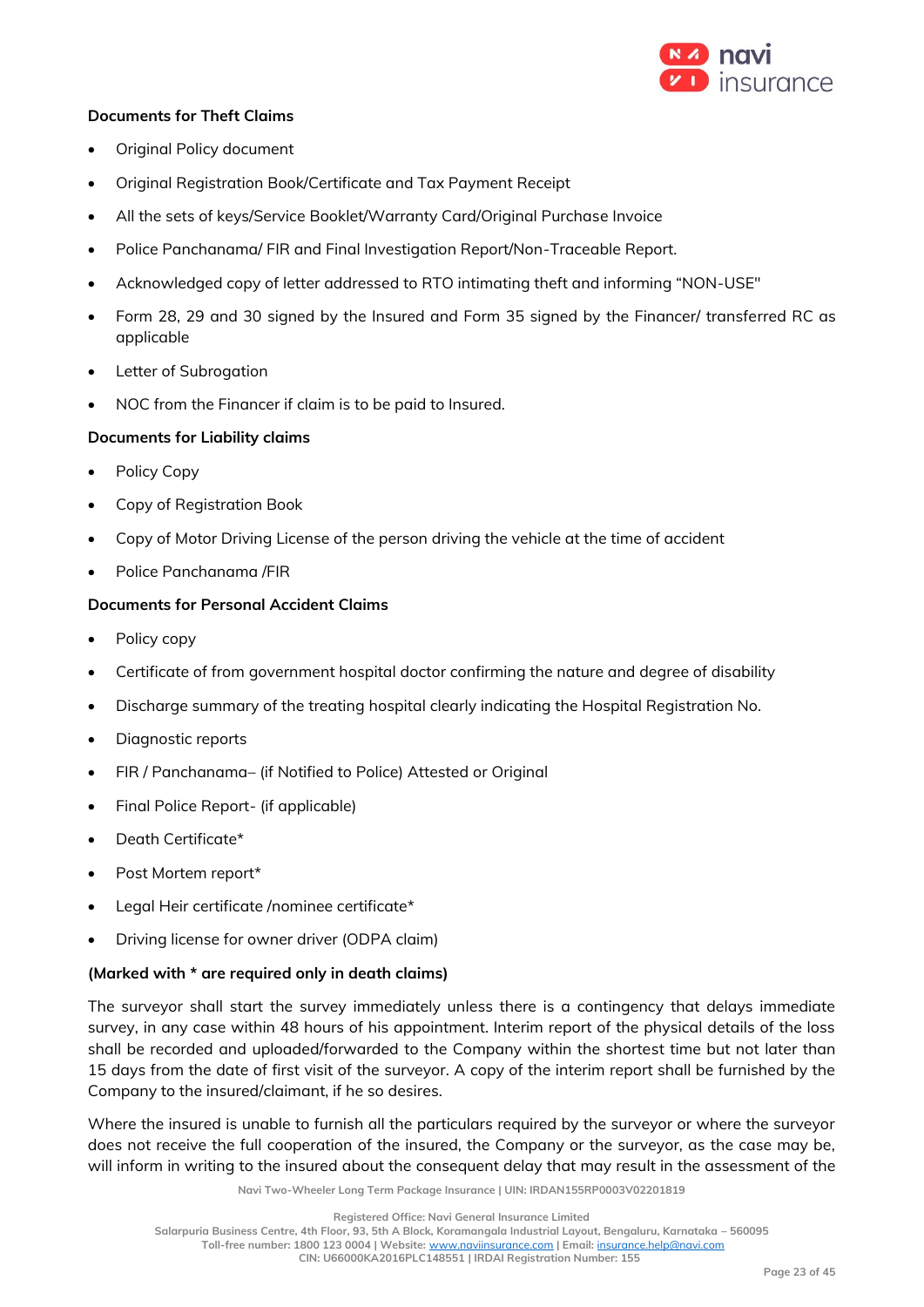

claim. Company and the surveyor will follow up with the insured for pending information/documents guiding the insured with regard to submissions to be made. The Company and/or surveyor will not call for any information/document that is not relevant for the claim.

The surveyor shall, subject to the para above, submit his final report to the Company within 30 days of his appointment. A copy of the surveyor's report shall be furnished to the insured/claimant, on request.

Where special circumstances exist in respect of a claim either due to its special / complicated nature, or due to difficulties associated with replacement/reinstatement, the surveyor shall, seek an extension from Company for submission of his report. In such an event, the Company will give the status to the insured/claimant fortnightly wherever warranted. The Company may make provisional/ on account payment based on the admitted claim liability.

If Company, on the receipt of a survey report, finds that it is incomplete in any respect, it shall require the surveyor, under intimation to the insured/claimant, to furnish an additional report on certain specific issues as may be required by the Company. Such a request may be made by the Company within 15 days of the receipt of the final survey report and not more than once in case of a claim.

The surveyor, on receipt of this communication, shall furnish an additional report within three weeks from the date of receipt of communication from the Company.

On receipt of the final survey report or the additional survey report, as the case may be, and on receipt of all required information/documents that are relevant and necessary for the claim, the Company shall offer a settlement of the claim to the insured/claimant within a period of 30 days. If the Company, for any reasons to be recorded in writing and communicated to the insured/claimant, decides to reject a claim under the policy, it shall do so within a period of 30 days from the receipt of the final survey report and/or additional information/documents or the additional survey report, as the case may be.

In case, the amount admitted is less than the amount claimed, then the Company shall inform the insured/claimant in writing about the basis of settlement. Where the claim is rejected, the Company shall give the reasons for the same in writing drawing reference to the specific terms and conditions of the policy document.

In the event the claim is not settled within 30 days as stipulated above, the Company shall be liable to pay interest at a rate, which is 2% above the bank rate from the date of receipt of last relevant and necessary document from the insured/claimant by the Company till the date of actual payment.

Insured will assist the Company if so required, in any prosecution, proceeding or in the matter of recovery of claims by the Company against third parties.

Annexure 2. General Regulations:

### **GR.1. Insurance not provided for:**

Motor Insurance in India cannot be transacted outside the purview of the India Motor Tariff unless specifically authorized by the TAC. For risks which have not been provided for in the tariff, reference should be made to TAC for advice thereon.

Motor Insurance includes Private Cars, Motorized Two Wheelers and Commercial Vehicles excluding vehicles running on rails.

### **GR.2. Proposal Forms:**

**Navi Two-Wheeler Long Term Package Insurance | UIN: IRDAN155RP0003V02201819**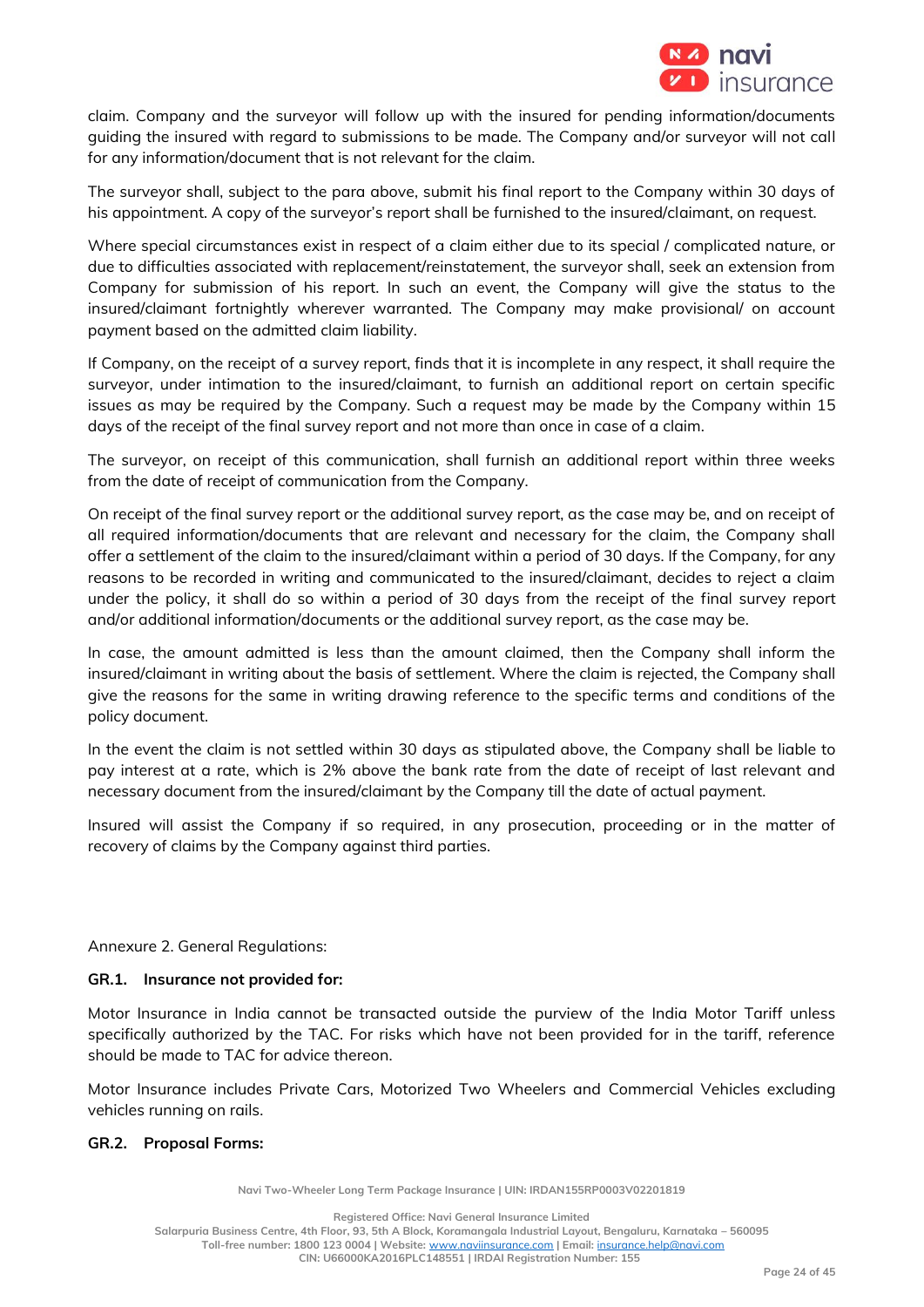

Proposal Form as specified in **Section 5 of the INDIA MOTOR TARIFF** is required to be submitted by the insured to the insurer before the commencement of cover and at renewal in case of material alteration. For change of IDV at each renewal, however, **a fresh proposal is not necessary**. Such changes may be advised by the insured to the insurer by a letter signed by the insured / insured's authorized signatory (for companies / body corporate) and sent to the insurer by recorded delivery. In case of change of insurer, a fresh proposal is required to be submitted to the new insurer. The insurers may include additional questions in the proposal form for their information and use.

## **GR.3. Policy Forms:**

Policies insuring Motor Vehicles are to be issued only as per the Standard Form(s) given in **Section 6 of the INDIA MOTOR TARIFF.**

### *A. Types of Policies*

There are two types of Policies:

- **(i) Liability Only Policy**: This covers Third Party Liability for bodily injury and/ or death and Property Damage. Personal Accident Cover for Owner-Driver is also included.
- **(ii) Package Policy:** This **covers** loss or damage to the vehicle insured in addition to **(i)** above.

Restricting the scope of cover under **Section-I (loss of or damage to the vehicle insured)** of the Package policy without any reduction in Tariff rates is permitted. Excepting this, no alteration or extension of any of the Covers, Terms, Conditions, Exclusions, etc. of any of the Policies/Endorsements laid down in this tariff is permitted without prior approval of the TAC.

### **B.** *Rating:*

Rates provided under this Tariff are minimum rates. Loading on tariff premium rates by 100% may be applied for adverse claims experience of the vehicle insured and individual risk perception as per the insurer's assessment. If the experience continues to be adverse, a further loading of 100% on the expiring premium may be applied. No further loading shall apply.

# **GR.4. Extension of Geographical Area**

The Geographical Area of Motor Policies may be extended to include

- a) Bangladesh
- b) Bhutan
- c) Nepal
- d) Pakistan
- e) Sri Lanka
- f) Maldives

by charging a flat additional premium, as stated below for a period not exceeding 12 months:

| For Package Policy                     | Rs.500/ per vehicle, irrespective of the class of vehicle. |
|----------------------------------------|------------------------------------------------------------|
| For policies other than Package Policy | Rs.100/ per vehicle, irrespective of the class of vehicle. |

For such extensions *Endorsement IMT 1 is to be used.*

**Navi Two-Wheeler Long Term Package Insurance | UIN: IRDAN155RP0003V02201819**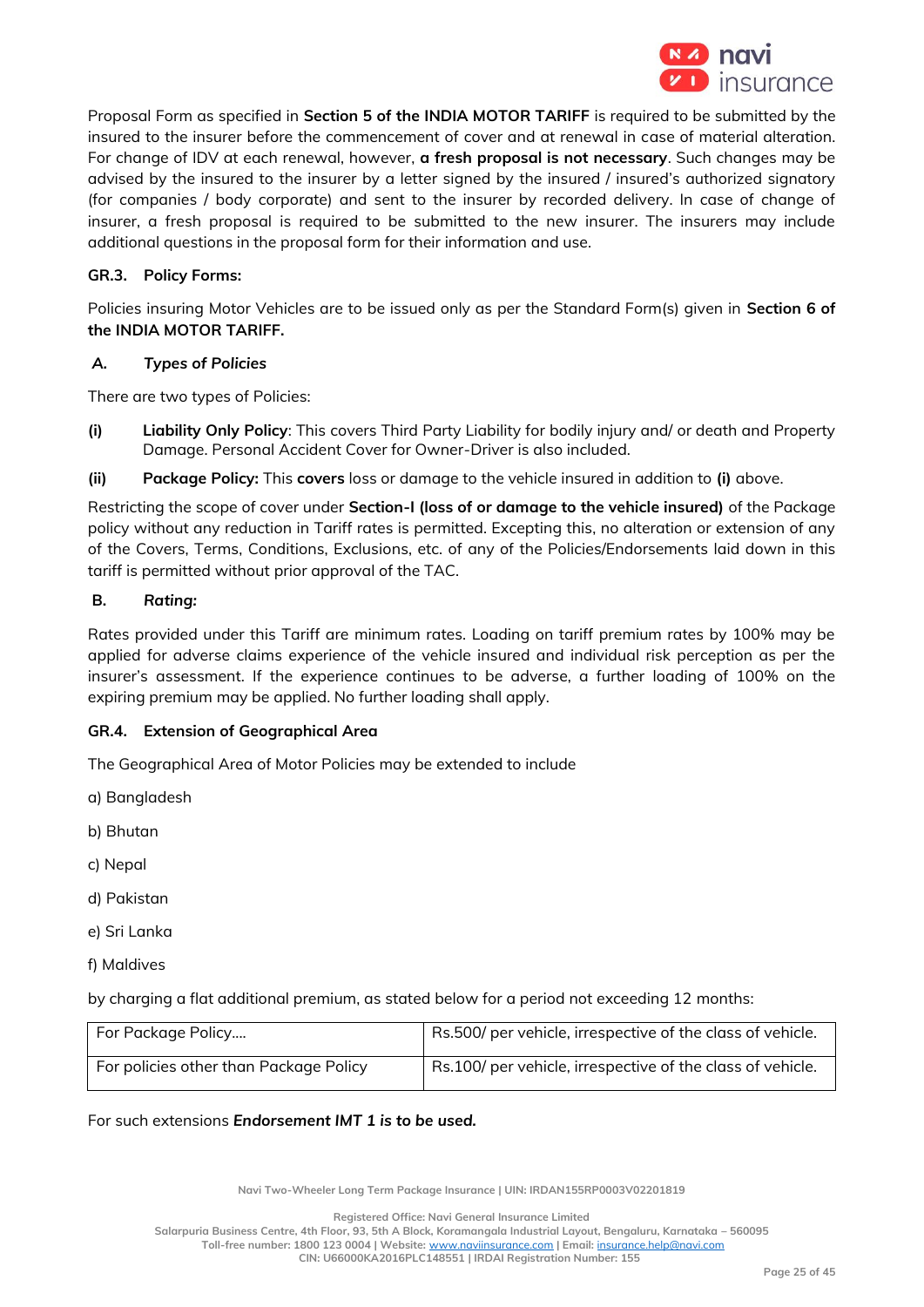

**Such geographical extensions, however, specifically exclude cover for damage to the vehicle/ injury to its occupants/ TP liability in respect of the vehicle during air passage/ sea voyage for the purpose of ferrying the vehicle to the extended Geographical Area.** 

## **GR.5. Vintage Cars**

Any car manufactured prior to 31-12-1940 and duly certified by the **Vintage and Classic Car Club of India** can be considered a Vintage car for the purpose of this tariff.

## **GR.6. Classic Cars**

Any car manufactured after 31-12-1940, but before 31-12-1970, is considered as a Classic Car by the **Vintage and Classic Car Club of India**. **There is however, no provision for special rating or special cover for such vehicles under this tariff.**

### **GR.7. Valued Policies**

Under an **Agreed Value Policy,** a specified sum agreed as the **insured value of the vehicle** is paid as compensation in case of Total Loss/Constructive Total Loss of the vehicle without any deduction for depreciation.

It is **not** permitted to issue **Agreed Value Policies** under this tariff excepting for policies covering **vintage cars** as defined under 5 above.

For such policies, *Endorsement IMT- 2 is to be used***.**

# **GR.8. Insured's Declared Value (IDV)**

The **Insured's Declared Value (IDV)** of the vehicle will be deemed to be the 'SUM INSURED' for the purpose of this tariff and it will be fixed at the commencement of each policy period for each insured vehicle.

The IDV of the vehicle is to be fixed on the basis of manufacturer's listed selling price of the brand and model as the vehicle proposed for insurance at the commencement of insurance /renewal and adjusted for depreciation (as per schedule specified below). The IDV of the side car(s) and / or accessories, if any, fitted to the vehicle but not included in the manufacturer's listed selling price of the vehicle is also likewise to be fixed. However, depreciation will not be applied to brand new vehicles covered under motor trade policies. (IMT/08/2002 dt 16<sup>th</sup> Dec, 2002).

The schedule of age-wise depreciation as shown below is applicable for the purpose of Total Loss/ Constructive Total Loss **(TL/ CTL)** claims only. A vehicle will be considered to be a **CTL**, where the aggregate cost of retrieval and / or repair of the vehicle subject to terms and conditions of the policy exceeds 75% of the IDV.

The depreciation for replacement of parts in partial loss claims will be as per a separate schedule **specified under GR.9.** 

### **SCHEDULE OF DEPRECIATION FOR ARRIVING AT IDV**

| AGE OF THE VEHICLE                          | % OF DEPRECIATION FOR FIXING IDV |
|---------------------------------------------|----------------------------------|
| Not exceeding 6 months                      | 5%                               |
| Exceeding 6 months but not exceeding 1 year | 15%                              |
| Exceeding 1 year but not exceeding 2 years  | 20%                              |

#### **(Other Than Motor Trade Policies)**

**Navi Two-Wheeler Long Term Package Insurance | UIN: IRDAN155RP0003V02201819**

**Registered Office: Navi General Insurance Limited**

**Salarpuria Business Centre, 4th Floor, 93, 5th A Block, Koramangala Industrial Layout, Bengaluru, Karnataka – 560095**

**Toll-free number: 1800 123 0004 | Website:** [www.naviinsurance.com](http://www.naviinsurance.com/) **| Email:** [insurance.help@navi.com](mailto:insurance.help@navi.com)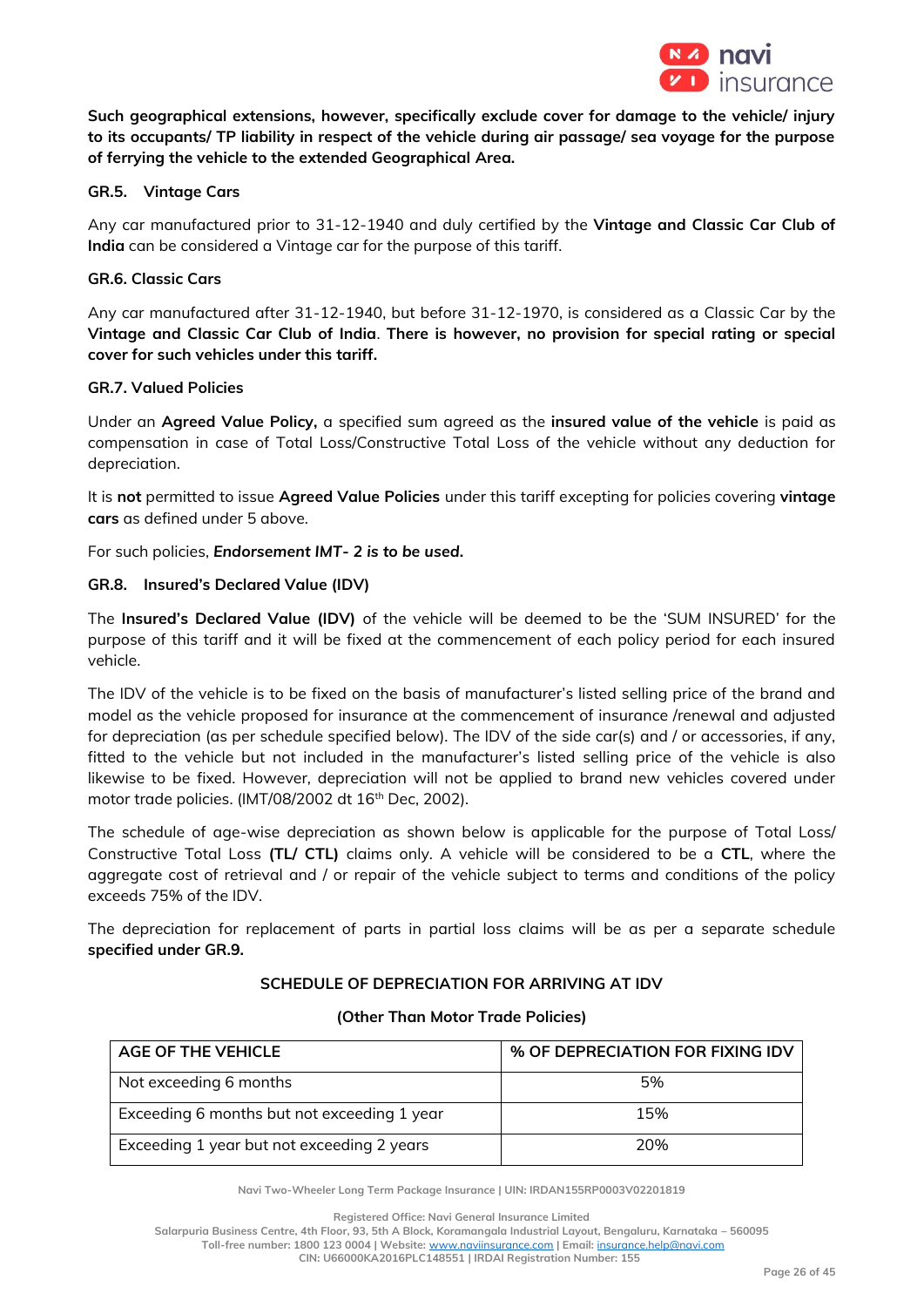

| Exceeding 2 years but not exceeding 3 years | 30% |
|---------------------------------------------|-----|
| Exceeding 3 years but not exceeding 4 years | 40% |
| Exceeding 4 years but not exceeding 5 years | 50% |

# **SCHEDULE OF DEPRECIATION FOR ARRIVING AT IDV**

## **(Motor Trade Policies)**

| <b>AGE OF THE VEHICLE</b>                   | % OF DEPRECIATION FOR FIXING IDV |
|---------------------------------------------|----------------------------------|
| Not exceeding 6 months                      | 0%                               |
| Exceeding 6 months but not exceeding 1 year | 15%                              |
| Exceeding 1 year but not exceeding 2 years  | 20%                              |
| Exceeding 2 years but not exceeding 3 years | 30%                              |
| Exceeding 3 years but not exceeding 4 years | 40%                              |
| Exceeding 4 years but not exceeding 5 years | 50%                              |

**NOTE:** IDV of vehicles beyond 5 years of age and of obsolete models of the vehicles (i.e. models which the manufacturers have discontinued to manufacture) is to be determined on the basis of an understanding between the insurer and the insured.

For the purpose of **TL/CTL** claim settlement, this IDV will not change during the currency of the policy period in question. It is clearly understood that the liability of the insurer shall in no case exceed the IDV as specified in the policy schedule less the value of the wreck, in 'as is where is' condition.

### **GR.9. Depreciation on Parts for Partial Loss Claims**

The following rates of depreciation shall apply for **replacement of parts for partial loss claims** in respect of all categories of vehicles / accessories.

| 1. | Rate of depreciation for all rubber nylon/ plastic parts,<br>tyres and tubes, batteries and air bags | 50% |
|----|------------------------------------------------------------------------------------------------------|-----|
| 2  | Rate of depreciation for all fibre glass components                                                  | 30% |
| 3. | Rate of depreciation for all parts made of glass                                                     | Nil |

4. Rate of depreciation for all other parts including wooden parts is to be as per the following schedule:

| AGE OF THE VEHICLE                          | % OF DEPRECIATION |
|---------------------------------------------|-------------------|
| Not exceeding 6 months                      | Nil               |
| Exceeding 6 months but not exceeding 1 year | 5%                |
| Exceeding 1 year but not exceeding 2 years  | 10%               |

**Navi Two-Wheeler Long Term Package Insurance | UIN: IRDAN155RP0003V02201819**

**Registered Office: Navi General Insurance Limited**

**Salarpuria Business Centre, 4th Floor, 93, 5th A Block, Koramangala Industrial Layout, Bengaluru, Karnataka – 560095**

**Toll-free number: 1800 123 0004 | Website:** [www.naviinsurance.com](http://www.naviinsurance.com/) **| Email:** [insurance.help@navi.com](mailto:insurance.help@navi.com)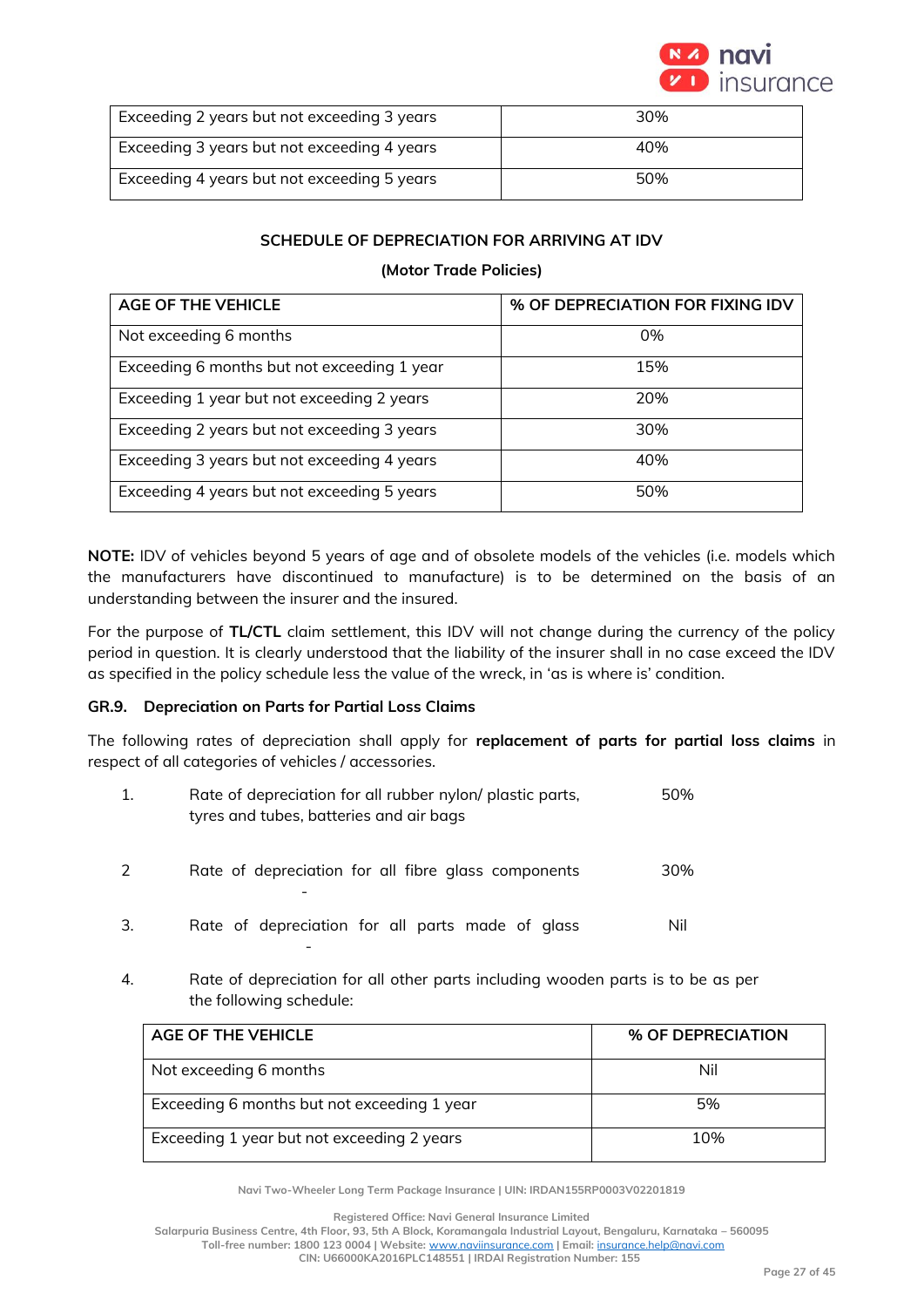

| Exceeding 2 years but not exceeding 3 years  | 15% |
|----------------------------------------------|-----|
| Exceeding 3 years but not exceeding 4 years  | 25% |
| Exceeding 4 years but not exceeding 5 years  | 35% |
| Exceeding 5 years but not exceeding 10 years | 40% |
| Exceeding 10 years                           | 50% |

### **GR.10. Geographical Zones**

For the purpose of rating, the whole of India has been divided into the following zones depending upon the location of the office of registration of the vehicle concerned.

# *(i) Private Cars/ Motorized Two Wheelers/ Commercial Vehicles rateable under Section 4.C.1 and C.4.*

Zone A: Ahmedabad, Bangalore, Chennai, Hyderabad, Kolkata, Mumbai, New Delhi and Pune.

Zone B: Rest of India

# *(ii) Commercial Vehicles excluding vehicles rateable under Section 4. C.1 and C.4.*

Zone A Chennai, Delhi / New Delhi, Kolkata, Mumbai

Zone B All Other State Capitals

Zone C Rest of India

# **GR.11. Period of Insurance**

Unless specifically stated otherwise, premiums quoted in the Schedules under various Sections of the **India Motor Tariff** are the premiums payable on policies issued or renewed for a period of **twelve months**. No policy is permitted to be issued or renewed for any period longer than twelve months. It shall, however, be permissible to extend the period of insurance under the policy for any period less than twelve months, for the purpose of arriving at a particular renewal date or for any other reasons convenient to the insured, by payment of extra premium calculated on pro-rata basis, **provided such policies are renewed with the same insurer immediately after the expiry of such an extension.** All such extensions will require attachment of the following Warranty to the policy.

"In consideration of the premium for this extension being calculated at a pro-rata proportion of the annual premium, it is hereby declared and agreed by the insured that upon expiry of this extension, this policy shall be renewed for a period of twelve months, failing which the difference between the extension premium now paid on **pro rata** basis and the premium at **short period** rate shall become payable by the insured."

# **GR.12. Premium Rates for Short Period Cover**

Short Period Cover/ Renewal may be granted for periods less than twelve months at the following short period scale:

# **SHORT PERIOD SCALE**

| <b>PERIOD</b>                                | % OF ANNUAL PREMIUM RATE |
|----------------------------------------------|--------------------------|
| Not exceeding 1 month                        | 20%                      |
| Exceeding 1 month but not exceeding 2 months | 30%                      |

**Navi Two-Wheeler Long Term Package Insurance | UIN: IRDAN155RP0003V02201819**

**Registered Office: Navi General Insurance Limited**

**Salarpuria Business Centre, 4th Floor, 93, 5th A Block, Koramangala Industrial Layout, Bengaluru, Karnataka – 560095**

**Toll-free number: 1800 123 0004 | Website:** [www.naviinsurance.com](http://www.naviinsurance.com/) **| Email:** [insurance.help@navi.com](mailto:insurance.help@navi.com)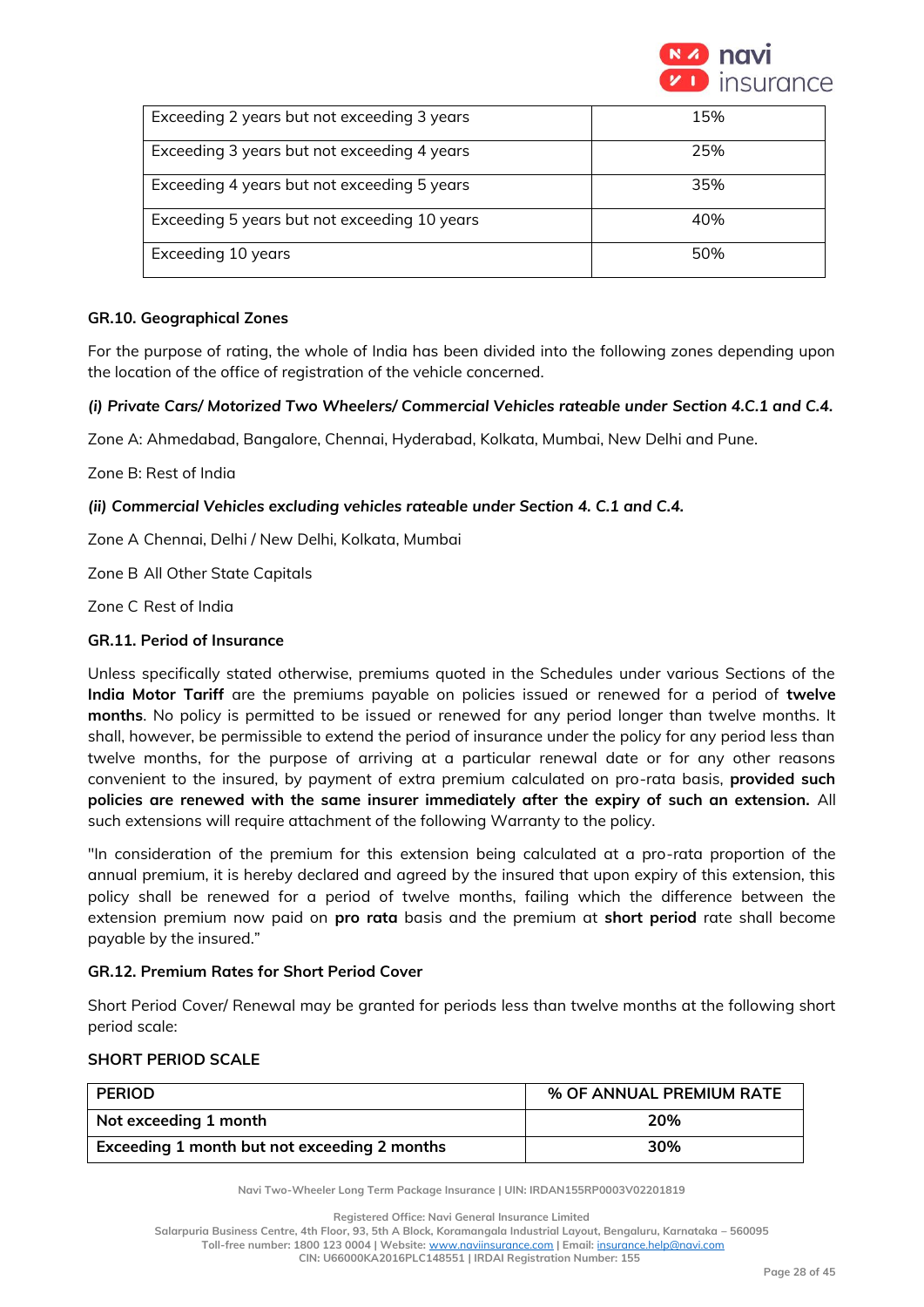

| Exceeding 2 months but not exceeding 3 months | 40%                       |
|-----------------------------------------------|---------------------------|
| Exceeding 3 months but not exceeding 4 months | 50%                       |
| Exceeding 4 months but not exceeding 5 months | 60%                       |
| Exceeding 5 months but not exceeding 6 months | 70%                       |
| Exceeding 6 months but not exceeding 7 months | 80%                       |
| Exceeding 7 months but not exceeding 8 months | 90%                       |
| <b>Exceeding 8 months</b>                     | Full annual premium/ rate |

**N.B.: 1.** Extension of short period covers/short period renewals, for any reason, can be granted only by charging the premium for such extensions at the above mentioned short period rates.

**N.B.:2.** Short period covers/short period renewals for Liability Only Policies are not permissible.

### **GR.13. Display of Premium**

- **(a)** In case of a **Package Policy**, the Own Damage and the Liability components of premium are required to be displayed separately in the Policy Schedule.
- **(b)** Similarly, all permissible **loadings** on /**discounts** from tariff rates are required to be displayed separately in the policy schedule.
- **(c)** The Own Damage as well as the Liability components of premium are required to be rounded off to the nearest rupee, separately.

### **GR.14. Computation of Premium**

The premium payable on a policy is required to be calculated in accordance with the Premium Computation Tables appearing in the Tariff. For applicable discounts / loadings, if any, reference is also to be made to the relevant GRs as well as regulations contained in the specific section(s) of the Tariff while computing premium.

#### **GR.15. Payment of Premium**

The full premium is required to be collected before commencement of cover. It is **not permissible** to collect premium in installments.

#### **GR.16. Minimum Premium**

The minimum premium applicable for vehicles specially designed or modified for use of the blind, handicapped and mentally challenged persons will be Rs.25/- per vehicle. For all other vehicles, the applicable minimum premium per vehicle will be Rs.100/-.

### **GR.17. Transfers**

On transfer of ownership, the **Liability Only cover**, either under a Liability Only policy or under a Package policy, is deemed to have been transferred in favour of the person to whom the motor vehicle is transferred with effect from the date of transfer.

The transferee shall apply within fourteen days from the date of transfer in writing under recorded delivery to the insurer who has insured the vehicle, with the details of the registration of the vehicle, the date of transfer of the vehicle, the previous owner of the vehicle and the number and date of the insurance policy so that the insurer may make the necessary changes in his record and issue fresh Certificate of Insurance.

**Registered Office: Navi General Insurance Limited**

**Salarpuria Business Centre, 4th Floor, 93, 5th A Block, Koramangala Industrial Layout, Bengaluru, Karnataka – 560095 Toll-free number: 1800 123 0004 | Website:** [www.naviinsurance.com](http://www.naviinsurance.com/) **| Email:** [insurance.help@navi.com](mailto:insurance.help@navi.com)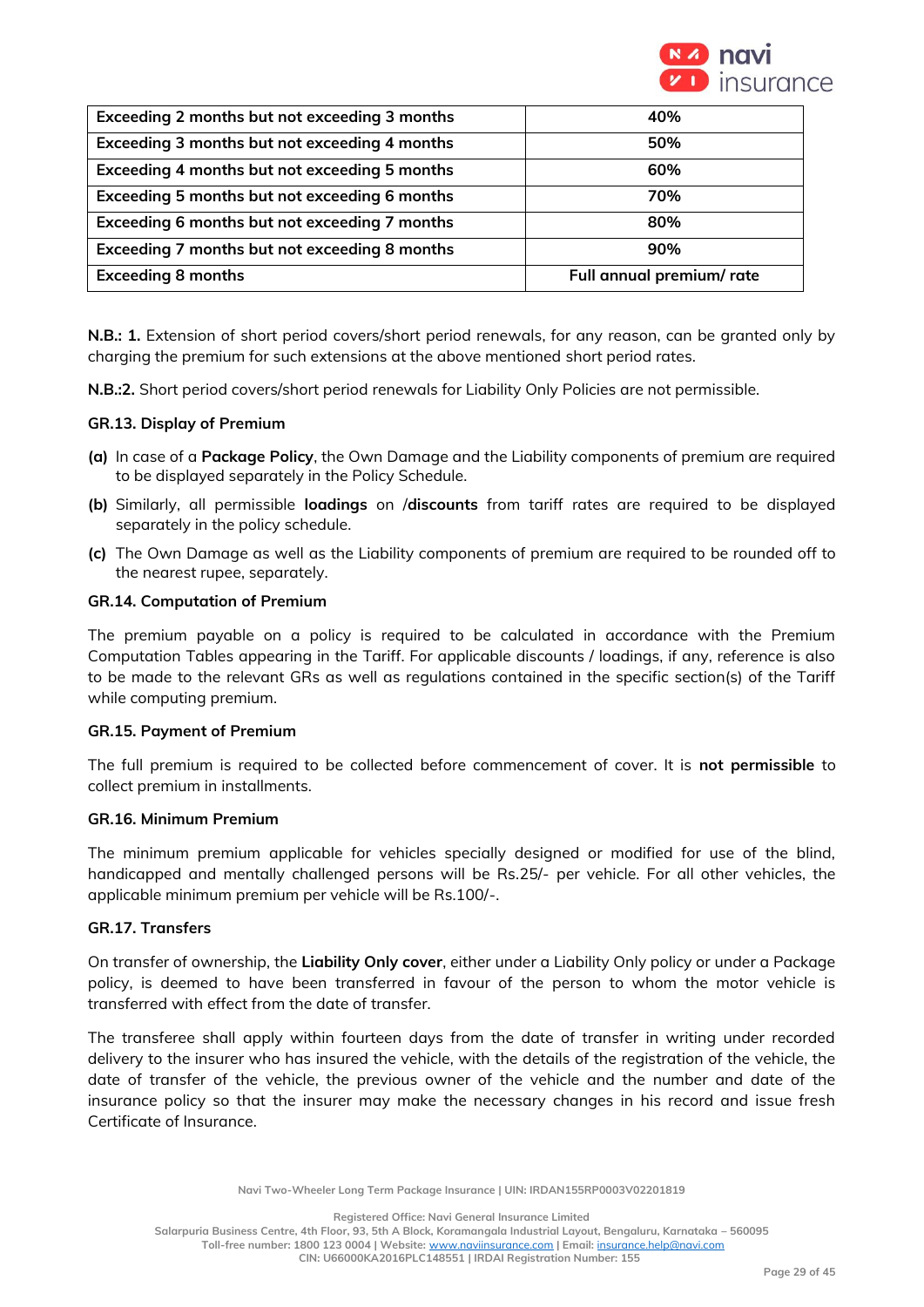

In case of Package Policies, transfer of the "Own Damage" section of the policy in favour of the transferee, shall be made by the insurer only on receipt of a specific request from the transferee along with consent of the transferor. If the transferee is not entitled to the benefit of the No Claim Bonus (NCB) shown on the policy or is entitled to a lesser percentage of NCB than that existing in the policy, recovery of the difference between the transferee's entitlement, if any, and that shown on the policy shall be made before effecting the transfer.

A fresh Proposal Form duly completed is to be obtained from the transferee in respect of both Liability Only and Package Policies.

Transfer of Package Policy in the name of the transferee can be done only on getting acceptable evidence of sale and a fresh proposal form duly filled and signed. The old Certificate of Insurance for the vehicle, is required to be surrendered and a fee of **Rs.50/-** is to be collected for issue of fresh Certificate in the name of the transferee. If for any reason, the old Certificate of Insurance cannot be surrendered, a proper declaration to that effect is to be taken from the transferee before a new Certificate of Insurance is issued.

### *Endorsement IMT - 3 is to be used.*

# **GR.18. Change of Vehicle**

A vehicle insured under a policy can be substituted by another vehicle of the same class for the balance period of the policy subject to adjustment of premium, if any, on pro-rata basis from the date of substitution.

Where the vehicle so substituted is not a total loss, evidence in support of continuation of insurance on the substituted vehicle is required to be submitted to the insurer before such substitution can be carried out.

### *Endorsement IMT - 4 is to be used.*

### **GR.19. Vehicles Subject to Hire Purchase Agreement**

Policies and Certificates of Insurance are to be issued in the name of Hirer only and issuance in the joint names of the Hirer and Owner is prohibited. If Owner's interest is to be protected it should be done by the use of *Endorsement IMT - 5.*

For the purpose of the Personal Accident cover for the Owner-Driver granted under the policy, the insured named in the policy will continue to be deemed as the Owner- driver subject to conditions of the policy relating to this cover.

## **GR.20. Vehicles Subject to Lease Agreement**

Policies and Certificates of Insurance are to be issued in the name of Lessee only and issuance in the joint names of the Lessee and Lessor is prohibited. If Lessor's interest is to be protected, it should be done by the use of *Endorsement IMT - 6.*

For the purpose of the Personal Accident cover for the Owner-Driver granted under the policy, the insured named in the policy will continue to be deemed as the Owner- driver subject to conditions of the policy relating to this cover.

### **GR.21. Vehicles Subject to Hypothecation Agreement**

**Navi Two-Wheeler Long Term Package Insurance | UIN: IRDAN155RP0003V02201819**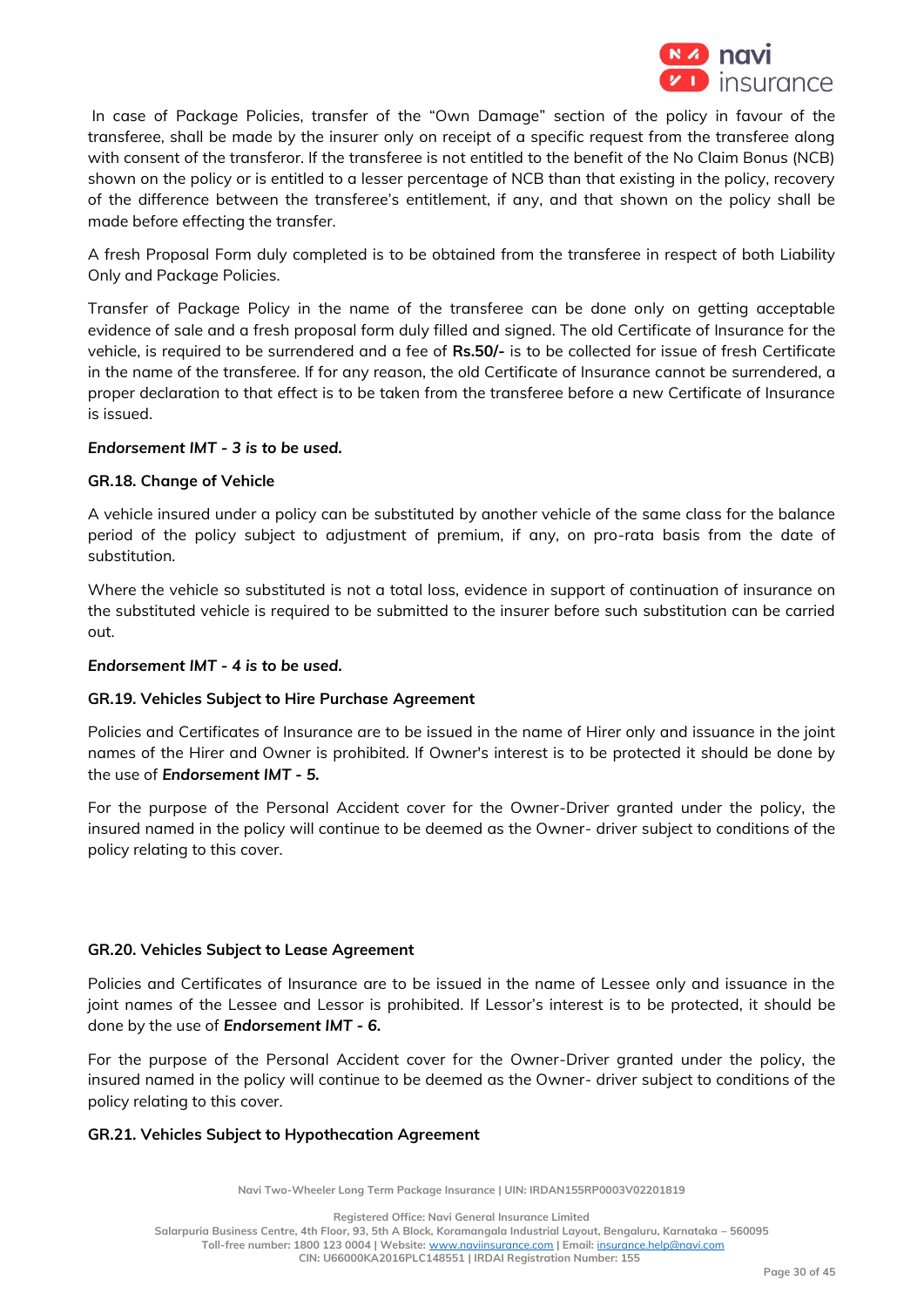

Policies and Certificates of Insurance are to be issued in the name of Registered Owner only and issuance in the joint names of the Registered Owner and Pledgee is prohibited. If Pledgee's interest is to be protected, it should be done by the use of *Endorsement IMT - 7.* 

For the purpose of the Personal Accident cover for the Owner-Driver granted under the policy, the registered owner named in the policy will continue to be deemed as the Owner- driver subject to conditions of the policy relating to this cover.

### **GR.22. Cover Note**

- (i) Cover Notes insuring Motor Vehicles are to be issued only in **Form 52** in terms of Rule 142 Sub-Rule (1) of the Central Motor Vehicles Rules 1989. (**Refer Section 6 of the India Motor Tariff).**
- (ii) In terms of Rule 142, Sub-Rule (2) of Central Motor Vehicles Rules 1989, a Cover Note shall be valid for a period of sixty days from the date of its issue and the insurer shall issue a policy of insurance before the date of expiry of the Cover Note.

## **GR.23. Certificate of Insurance**

A Certificate of Insurance for a Motor Vehicle is to be issued only in **FORM 51** in terms of Rule 141 of Central Motor Vehicle Rules 1989. (**Refer Section 6 of the India Motor Tariff).**

# **GR.24. Cancellation of Insurance and Double Insurance**

#### *A Cancellation of Insurance*

- (a) A policy may be cancelled by the insurer by sending to the insured seven days' notice of cancellation by recorded delivery to the insured's last known address and the insurer will refund to the insured the pro-rata premium for the balance period of the policy.
- (b) A policy may be cancelled at the option of the insured with seven days' notice of cancellation and the insurer will be entitled to retain premium on short period scale of rates for the period for which the cover has been in existence prior to the cancellation of the policy. The balance premium, if any, will be refundable to the insured. Refund of premium will be subject to:
	- i) there being no claim under the policy, and
	- ii) the retention of minimum premium as specified in the Tariff.
- (c) A policy can be cancelled only after ensuring that the vehicle is insured elsewhere, at least for Liability Only cover and after surrender of the original Certificate of Insurance for cancellation.
- (d) **Insurer should inform the Regional Transport Authority (RTA) concerned by recorded delivery about such cancellation of insurance.**

### *B. Double Insurance*

When two policies are in existence on the same vehicle with identical cover, one of the policies may be cancelled. Where one of the policies commences at a date later than the other policy, the policy commencing later is to be cancelled by the insurer concerned.

If a vehicle is insured at any time with two different offices of the same insurer, 100% refund of premium of one policy may be allowed by canceling the later of the two policies. However, if the two policies are issued by two different insurers, the policy commencing later is to be cancelled by the insurer concerned and pro-rata refund of premium thereon is to be allowed.

**Registered Office: Navi General Insurance Limited**

**Salarpuria Business Centre, 4th Floor, 93, 5th A Block, Koramangala Industrial Layout, Bengaluru, Karnataka – 560095 Toll-free number: 1800 123 0004 | Website:** [www.naviinsurance.com](http://www.naviinsurance.com/) **| Email:** [insurance.help@navi.com](mailto:insurance.help@navi.com)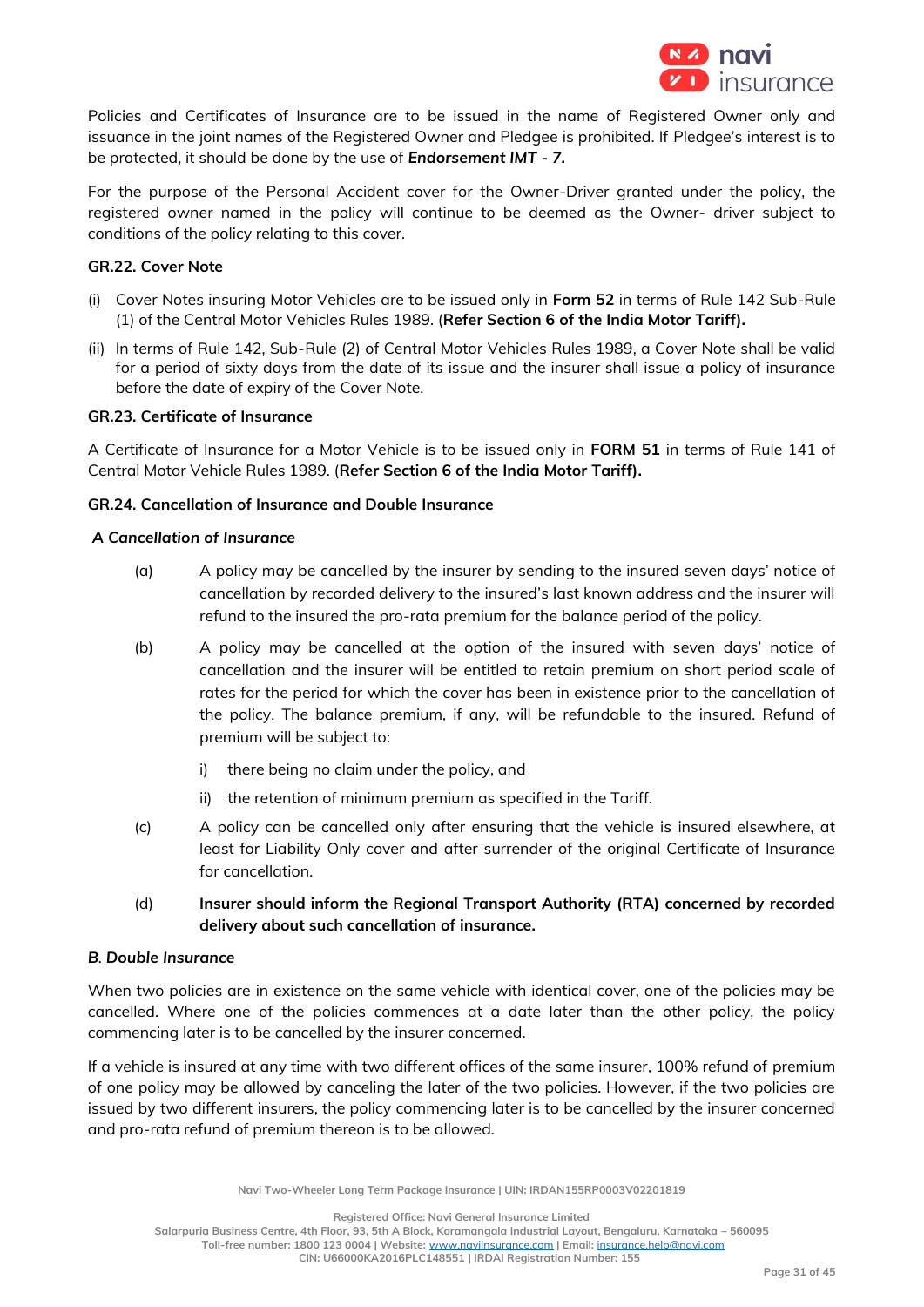

If, however, due to requirements of Banks/Financial Institutions, intimated to the insurer in writing, the earlier dated policy is required to be cancelled, then refund of premium is to be allowed after retaining premium at short period scale for the period the policy was in force prior to cancellation.

In all such eventualities, the minimum premium as specified in the tariff is to be retained.

In either case, no refund of premium can be allowed for such cancellation if any claim has arisen on either of the policies during the period when both the policies were in operation, but prior to cancellation of one of the policies.

## **GR.25. Cancellation and issuance of fresh Certificate of Insurance**

Following any changes in the policy during its currency, affecting the information shown on the Certificate of Insurance, the Certificate of Insurance is required to be returned to the Insurer for cancellation and a fresh Certificate incorporating the changes is to be issued.

Information regarding change of number of Engine and/ or Chassis of the vehicle, is required to be intimated to the insurer immediately for effecting necessary changes in the policy, provided such changes are duly endorsed on the Registration Certificate. The Certificate of Insurance is also required to be returned immediately for issuance of fresh Certificate of Insurance incorporating the changes.

Remittance of Rs. 50/- is required to be made to the insurer for each issuance of fresh Certificate of Insurance.

# **GR.26. Certificate or Cover Note destroyed, torn, soiled, defaced or mutilated.**

- **1.** Where the insured
- a) lodges with an insurer a declaration in which he declares that a Certificate of Insurance or Cover Note issued to him by such insurer has been lost, destroyed, torn, soiled, defaced or mutilated and sets out full particulars of the circumstances connected with the loss or destruction of the certificate or cover note and the efforts made to find it;

### **OR**

b) returns to the authorized insurer the Certificate or Cover Note issued to him by such insurer in a torn, soiled, defaced or mutilated condition;

### **AND**

c) pays to the insurer a fee of Rs.50/- (Fifty) in respect of each such new certificate or Cover Note, the insurer shall, if satisfied that such certificate or cover note has been lost, destroyed and that all reasonable efforts have been made to find it, or that it has been destroyed or is soiled, defaced or mutilated as the case may be, issue in lieu thereof a duplicate certificate or insurance or cover note with the word 'Duplicate' prominently endorsed to that effect.

**2.** When a duplicate certificate of insurance or cover note has been issued in accordance with the provisions of sub rule (1) on representation that a certificate or cover note has been lost and the original certificate or cover note is afterwards found by the holder, the original certificate or cover note, as the case may be, shall be surrendered to the insurer.

### **GR.27. No Claim Bonus**

(a) No Claim Bonus(NCB) can be earned **only in the Own Damage section of Policies** covering all classes of vehicles **but not on Motor Trade Policies (Road Transit Risks / Road Risks / Internal Risks) and policies which cover only Fire and / or Theft Risks.** For policies covering Liability with

**Navi Two-Wheeler Long Term Package Insurance | UIN: IRDAN155RP0003V02201819**

**Registered Office: Navi General Insurance Limited**

**Salarpuria Business Centre, 4th Floor, 93, 5th A Block, Koramangala Industrial Layout, Bengaluru, Karnataka – 560095**

**Toll-free number: 1800 123 0004 | Website:** [www.naviinsurance.com](http://www.naviinsurance.com/) **| Email:** [insurance.help@navi.com](mailto:insurance.help@navi.com)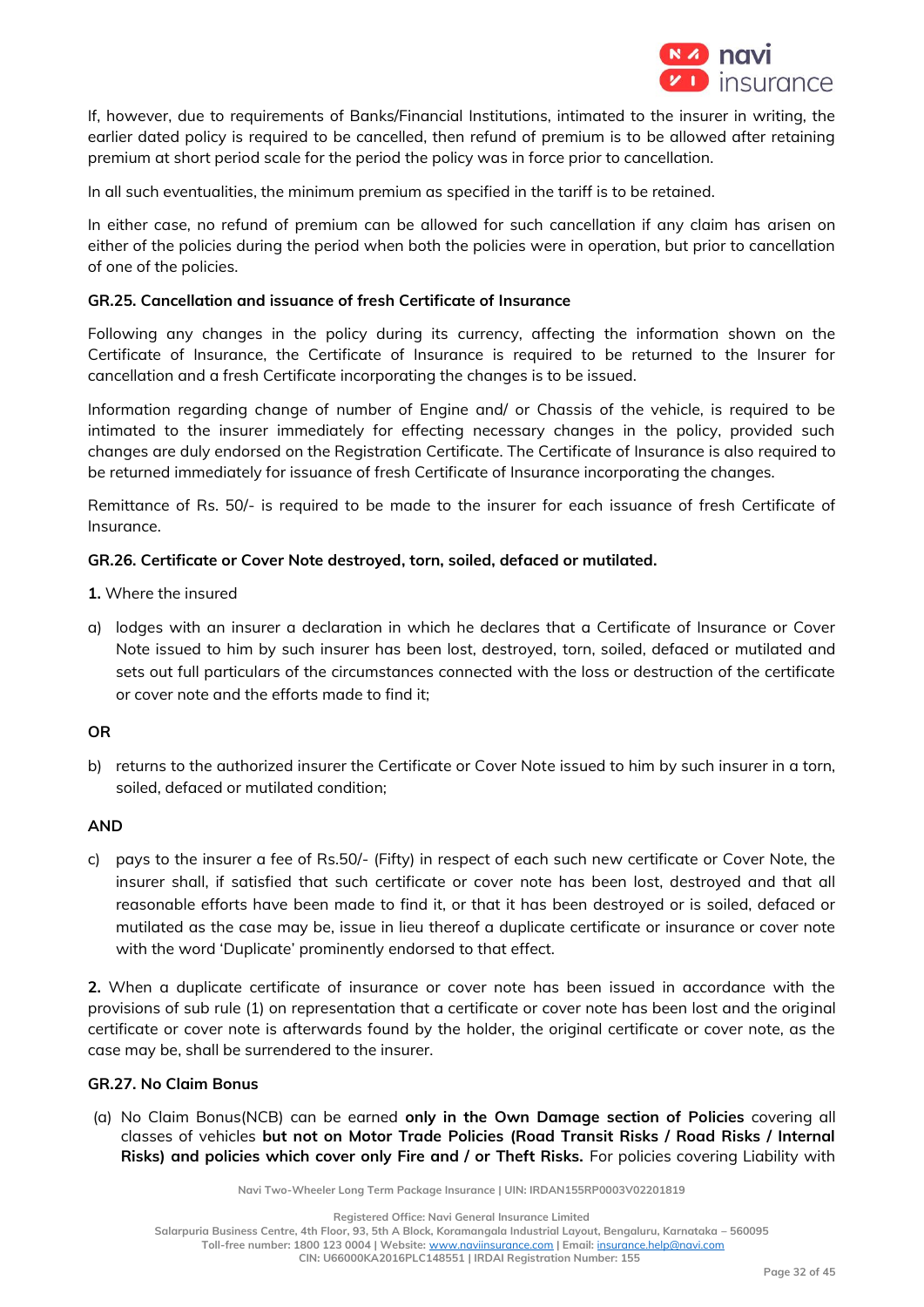

Fire and/or Theft Risks, the NCB will be applicable only on the Fire and / or Theft components of the premium. An insured becomes entitled to NCB only at the renewal of a policy after the expiry of the full duration of 12 months.

(b) No Claim Bonus, wherever applicable, will be as per the following table.

| All types of Vehicles                                                             | % Discount on Own<br>Damage premium |
|-----------------------------------------------------------------------------------|-------------------------------------|
| No claim made or pending during the preceding full year of<br>insurance           | 20%                                 |
| No claim made or pending during the preceding 2 consecutive<br>years of insurance | 25%                                 |
| No claim made or pending during the preceding 3 consecutive<br>years of insurance | 35%                                 |
| No claim made or pending during the preceding 4 consecutive<br>years of insurance | 45%                                 |
| No claim made or pending during the preceding 5 consecutive<br>years of insurance | 50%                                 |

**Sunset Clause: If at the renewal falling due any time between 1st July 2002 and 30th June 2003, both days inclusive, (after completion of the full policy period of 12 months)**

(IMT/08/2002 dt 16<sup>th</sup> Dec, 2002).

- **i) An insured becomes entitled to NCB in terms of the tariff prevailing prior to 01st July, 2002 which is different from the slabs given above, the entitlement of such percentage of NCB will remain protected at the renewal. For subsequent renewals, NCB if any earned, will be in terms of the above table. In case claims arises under renewed policy, the NCB will become NIL at the following renewal.**
- **ii) An insured becomes entitled to an NCB of 55% or 65% in terms of the Tariff prevailing prior to 1st July 2002, the entitlement of such higher percentage of NCB will remain protected for all subsequent renewals till a claim arises under the policy, in which case the NCB will become 'Nil' at the following renewal. Thereafter, NCB if any earned, will be in terms of the above table.**
- (c) The percentage of applicable NCB is to be computed on the Own Damage premium required for renewal of the insurance after deducting any rebate in respect of "Vehicle Laid Up" under the policy. If the policy period has been extended in lieu of the rebate for the layup of the vehicle, as per 'Vehicle Laid Up' Regulation, such extended period shall be deemed to have been part of the preceding year of insurance.
- (d) The entitlement of NCB shall follow the fortune of the original insured and not the vehicle or the policy. In the event of transfer of interest in the policy from one insured to another, the entitlement of NCB for the new insured will be as per the transferee's eligibility following the transfer of interest.

**It is however, clarified that the entitlement of No Claim Bonus will be applicable for the substituted vehicle subject to the provision that the substituted vehicle on which the entitled NCB is to be applied is of the same class (as per this tariff) as the vehicle on which the NCB has been earned.** 

Provided that where the insured is an individual, and on his/ her death the custody and use of the vehicle pass to his/her spouse and/or children and/or parents, the NCB entitlement of the original insured will pass on to such person/s to whom the custody and use of the vehicle pass.

**Navi Two-Wheeler Long Term Package Insurance | UIN: IRDAN155RP0003V02201819** (e) The percentage of NCB earned on a vehicle owned by an institution during the period when it was allotted to and exclusively operated by an employee should be passed on to the employee if the

**Registered Office: Navi General Insurance Limited**

**Toll-free number: 1800 123 0004 | Website:** [www.naviinsurance.com](http://www.naviinsurance.com/) **| Email:** [insurance.help@navi.com](mailto:insurance.help@navi.com)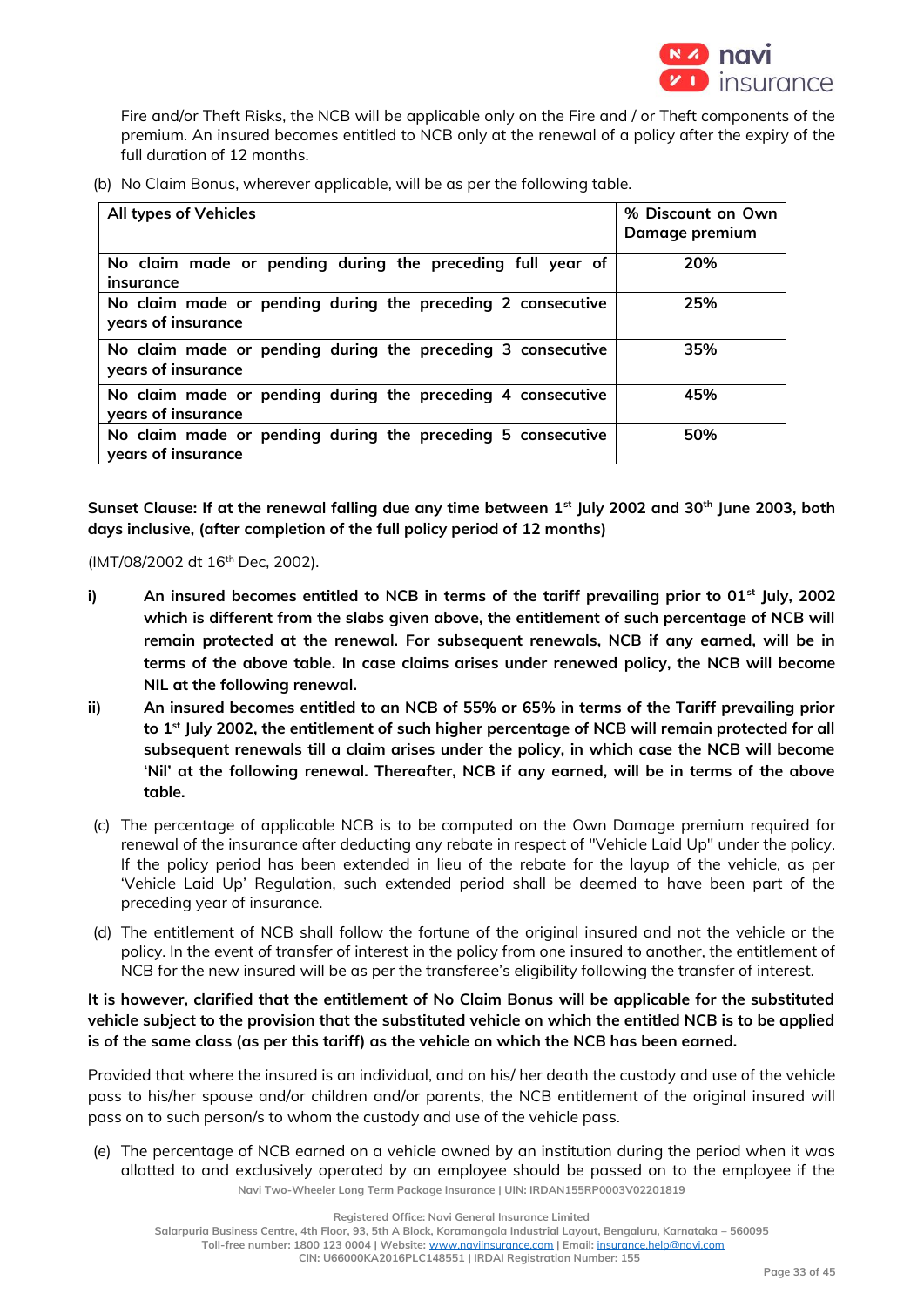

ownership of the vehicle is transferred in the name of the employee. This will however require submission of a suitable letter from the employer confirming that prior to transfer of ownership of the vehicle to the employee, it was allotted to and exclusively operated by the employee during the period in which the NCB was earned.

(f) In the event of the insured, transferring his insurance from one insurer to another insurer, the transferee insurer may allow the same rate of NCB which the insured would have received from the previous insurer. Evidence of the insured's NCB entitlement either in the form of a renewal notice or a letter confirming the NCB entitlement from the previous insurer will be required for this purpose.

Where the insured is unable to produce such evidence of NCB entitlement from the previous insurer, the claimed NCB may be permitted after obtaining from the insured a declaration as per the following wording:

# *"I / We declare that the rate of NCB claimed by me/us is correct and that no claim as arisen in the expiring policy period (copy of the policy enclosed). I/We further undertake that if this declaration is found to be incorrect, all benefits under the policy in respect of Section I of the Policy will stand forfeited."*

Notwithstanding the above declaration, the insurer allowing the NCB will be obliged to write to the policy issuing office of the previous insurer by recorded delivery calling for confirmation of the entitlement and rate of NCB for the particular insured and the previous insurer shall be obliged to provide the information sought within 30 days of receipt of the letter of enquiry failing which the matter will be treated as a breach of Tariff on the part of the previous insurer. Failure of the insurer granting the NCB to write to the previous insurer **within 21 days** after granting the cover will also constitute a breach of the Tariff.

- (g) If an insured vehicle is sold and not replaced immediately, or laid up, and the policy is not renewed immediately after expiry, NCB, if any, may be granted on a subsequent insurance, provided such fresh insurance is affected within 3 (three) years from the expiry of the previous insurance. The rate of NCB applicable to the fresh policy shall be that earned at the expiry of the last 12 months period of insurance.
- (h) On production of evidence of having earned NCB abroad, an insured may be granted NCB on a new policy taken out in India as per entitlement earned abroad, provided the policy is taken out in India within three years of expiry of the overseas insurance policy, subject to relevant provisions of NCB under these rules.
- (i) Except as provided in Rule (g), no NCB can be allowed when a policy is not renewed within 90 days of its expiry. However, in the case of Military or Paramilitary Personnel working in Forward areas, the period of 90 days may be extended upto 365 days depending on the circumstances of each individual case with a declaration in writing by the policy holder that the vehicle was not put to use during the interim period.
- (j) Except as provided in Rules (g), (h) and (i) above, NCB is to be allowed **only** when the vehicle has been insured continuously for a period of 12 months without any break.

# **GR.28. Automobile Association Membership Discount**:

For valid membership of recognized Automobile Associations such as Automobile Association of Eastern India, the Uttar Pradesh Automobile Association, the Western India Automobile Association, Automobile Association of Southern India, the Automobile Association of Upper India, a discount @ 5% of the Own Damage premium, subject to a maximum of Rs.200/- for a Private Car and maximum of Rs.50/- for a Motorized Two-Wheeler may be allowed. It is, however, clarified that irrespective of the number of Associations of which an insured may be a member, discount for only one membership of such Association is to be permitted.

**Registered Office: Navi General Insurance Limited**

**Salarpuria Business Centre, 4th Floor, 93, 5th A Block, Koramangala Industrial Layout, Bengaluru, Karnataka – 560095**

**Toll-free number: 1800 123 0004 | Website:** [www.naviinsurance.com](http://www.naviinsurance.com/) **| Email:** [insurance.help@navi.com](mailto:insurance.help@navi.com)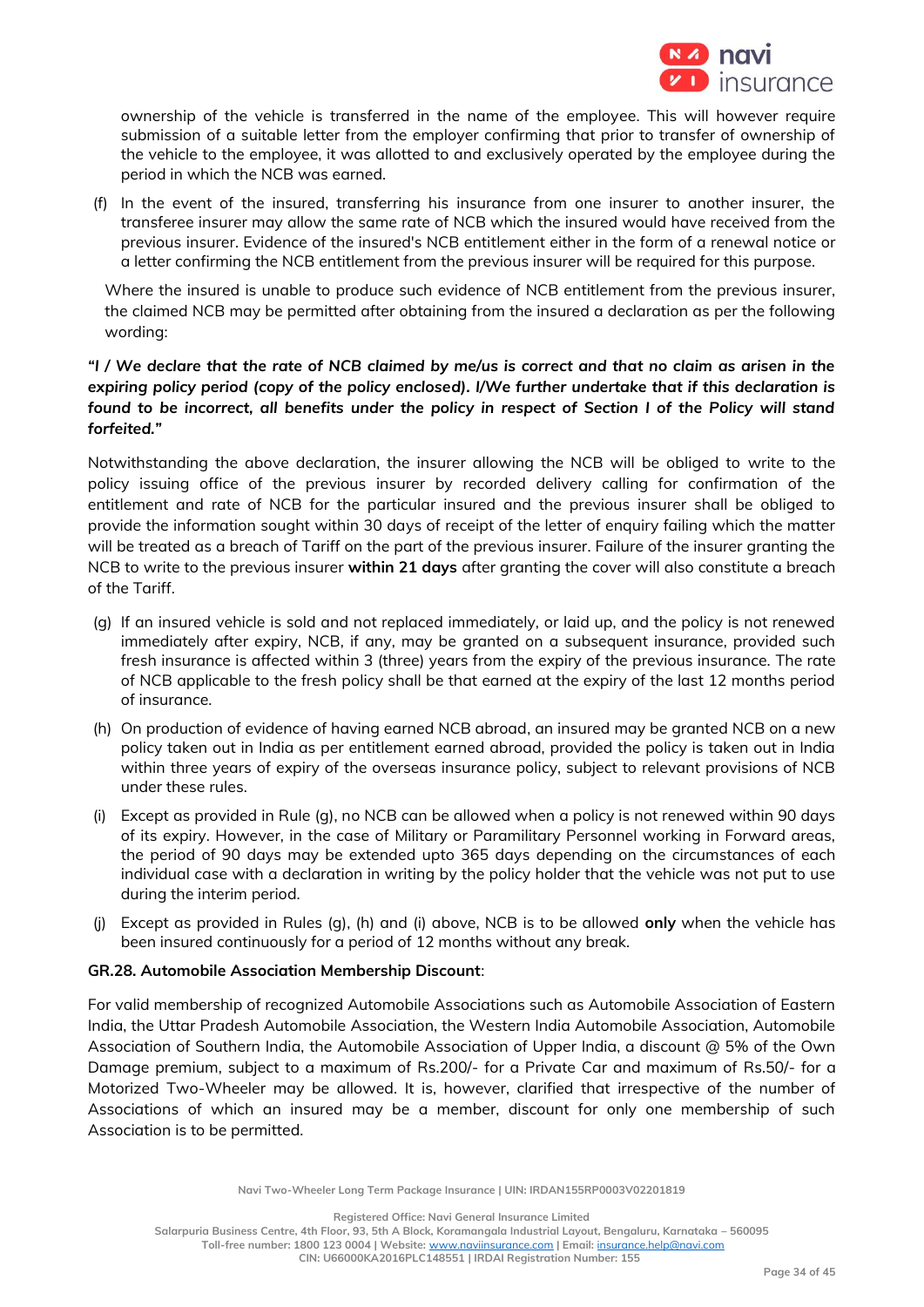

The discount is applicable only on the Own Damage premium under Section I of the Package Policy. Policies covering Fire and/or Theft risks only are not eligible for the discount.

The discount applies to both new business and renewals. If the insured becomes a member of any of the above Automobile Associations, during the currency of the policy, the discount may be allowed pro-rata calculated from the date of his membership of the Association concerned**. On cancellation or termination of the membership of the Automobile Association during the currency of the policy, pro rata discount from the date of cancellation/ termination of membership till the expiry of the policy is to be recovered from the insured.**

Application of this discount will require attachment of *Endorsement IMT – 8.* The insurers, however, should ascertain the validity of the membership at each renewal before granting the discount.

The discount is applicable only to individual owners or joint owners or companies who are members of the above-mentioned Automobile Associations.

A member of the above-mentioned Automobile Associations, who buys a private car/motorized twowheeler under Hire Purchase system or under a leasing agreement and has the sole use of it and pays the insurance premium, shall be entitled to the discount for Automobile Association membership, provided he/she is otherwise eligible to receive the discount under the rules. The name of such hire purchaser/lessee is to be stated on the policy.

### **GR.29. Discount for Vintage Cars**

Private cars certified by the Vintage and Classic Car Club of India as Vintage Cars will be eligible for 25% discount on basic Own Damage and/or Third-Party Premium.

For mid-term certification as Vintage car, pro-rata proportion of the tariff discount for the unexpired period of the policy is to be allowed.

*Endorsement IMT - 9 is to be used."*

Reno. IMT/01/2003

### *Endorsement IMT – 9 is to be used.*

### **GR.30. Discount for Anti-Theft Devices**

Vehicles **(other than those covered under Motor Trade policies)** fitted with anti-theft devices approved by Automobile Research Association of India (ARAI), Pune and whose installation is duly certified by any of the Automobile Associations mentioned in **GR.28** above are eligible for a discount of 2.5% on the OD component of premium subject to a maximum of Rs. 500/-.

For mid-term installation of anti-theft device approved and certified as above in the vehicle insured, pro rata proportion of the premium discount calculated as per tariff provision for the unexpired period of the policy is to be allowed.

### *Endorsement IMT – 10 is to be used.*

**Vehicles (other than those covered under Motor Trade policies) fitted with anti-theft devices approved by Automobile Research Association of India (ARAI), Pune and whose installation is duly certified by any of the Automobile Associations mentioned in GR.28 above are eligible for a discount of 2.5% on the OD component of premium subject to a maximum of Rs.500/-.** 

**For mid-term installation of anti-theft device approved and certified as above in the vehicle insured, pro-rata proportion of the premium discount calculated as per tariff provision for the unexpired period of the policy is to be allowed."** 

**Navi Two-Wheeler Long Term Package Insurance | UIN: IRDAN155RP0003V02201819**

**Registered Office: Navi General Insurance Limited**

**Salarpuria Business Centre, 4th Floor, 93, 5th A Block, Koramangala Industrial Layout, Bengaluru, Karnataka – 560095**

**Toll-free number: 1800 123 0004 | Website:** [www.naviinsurance.com](http://www.naviinsurance.com/) **| Email:** [insurance.help@navi.com](mailto:insurance.help@navi.com)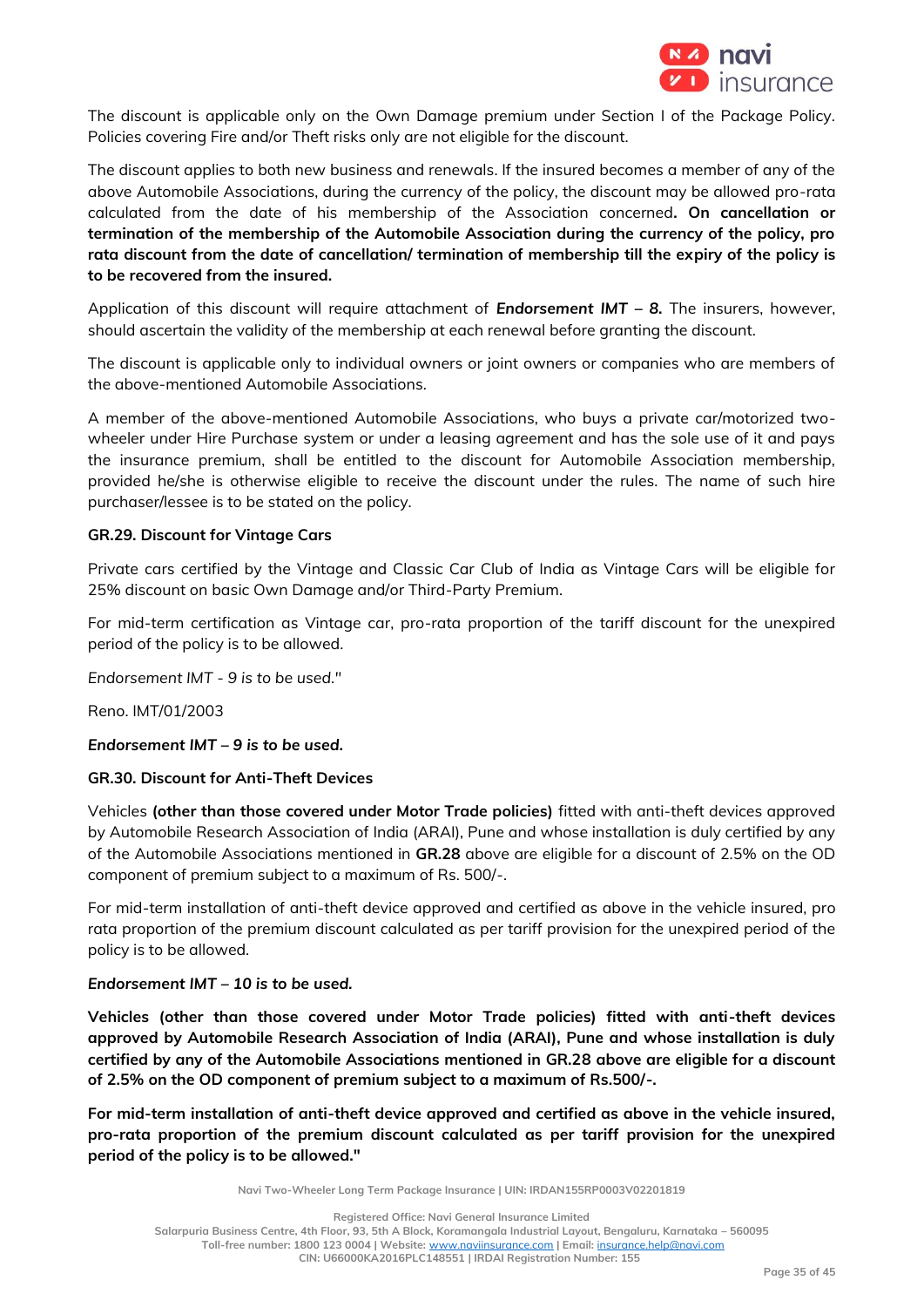

### Ref. IMT/08/2005

### **GR.31. Concession for Laid-Up Vehicles**

Vehicles laid up in garage and not in use for a period of not less than two consecutive months will be entitled to:

### **I. For Liability Only Policy -**

a) A pro-rata returns of premium for the period during which the vehicle is so laid up, which return will be credited to the insured in consideration of suspension of the insurer's liability under the policy during the period of lay-up.

The credited return of premium will be deducted from the next renewal premium. **This cannot be given as cash refund even if the policy is not renewed with the same insurer.**

The calculation of the amount of the return premium is to be made on the net premium on the date of issue of the policy or the date of renewal of the policy preceding the laying-up of the vehicle.

OR

b) The expiry date of the current period of insurance under the policy may be extended for a period equal to the period the policy remained suspended on account of the lay-up.

The adoption of alternatives (a) or (b) above will be at the option of the insured. In either case, the insured will be required to pay Rs.15/- towards administrative costs.

### **II. For Package Policy**

The liability of the insurer under the policy will remain restricted for loss or damage of the insured vehicle by Fire and/or Theft as applicable during the period of such lay-up. In consideration of this restriction of cover under the policy: -

a) a pro rata returns of premium for the period during which the vehicle is so laid up will be credited to the insured after retention of pro rata premium for the lay-up period in the tariff rate for Fire and/or Theft Risks as applicable for the class of vehicle concerned.

The credited return of premium will be deducted from the next renewal premium. **This cannot be given as cash refund even if the policy is not renewed with the same insurer.**

The calculation of the amount of the return of premium is to be made on the net premium on the date of issue of the policy or the date of renewal of the policy preceding the laying-up of the vehicle

**OR**

b) the expiry date of the current period of insurance under the policy may be extended for a period equal to the period the policy remained suspended on account of the lay-up.

The adoption of alternatives (a) or (b) above will be at the option of the insured. In either case, the insured will be required to pay Rs.15/- towards administrative costs.

Return of premium or extension of policy period in lieu thereof, on account of lay-up of vehicles, both in respect of Liability Only Policies and Package Policies, will be available provided

- i) the vehicle is not undergoing repairs during lay-up as a result of an event giving rise to a claim under the policy;
- ii) previous notice in writing has been given to the insurer by recorded delivery;

**Navi Two-Wheeler Long Term Package Insurance | UIN: IRDAN155RP0003V02201819**

**Registered Office: Navi General Insurance Limited**

**Salarpuria Business Centre, 4th Floor, 93, 5th A Block, Koramangala Industrial Layout, Bengaluru, Karnataka – 560095 Toll-free number: 1800 123 0004 | Website:** [www.naviinsurance.com](http://www.naviinsurance.com/) **| Email:** [insurance.help@navi.com](mailto:insurance.help@navi.com) **CIN: U66000KA2016PLC148551 | IRDAI Registration Number: 155**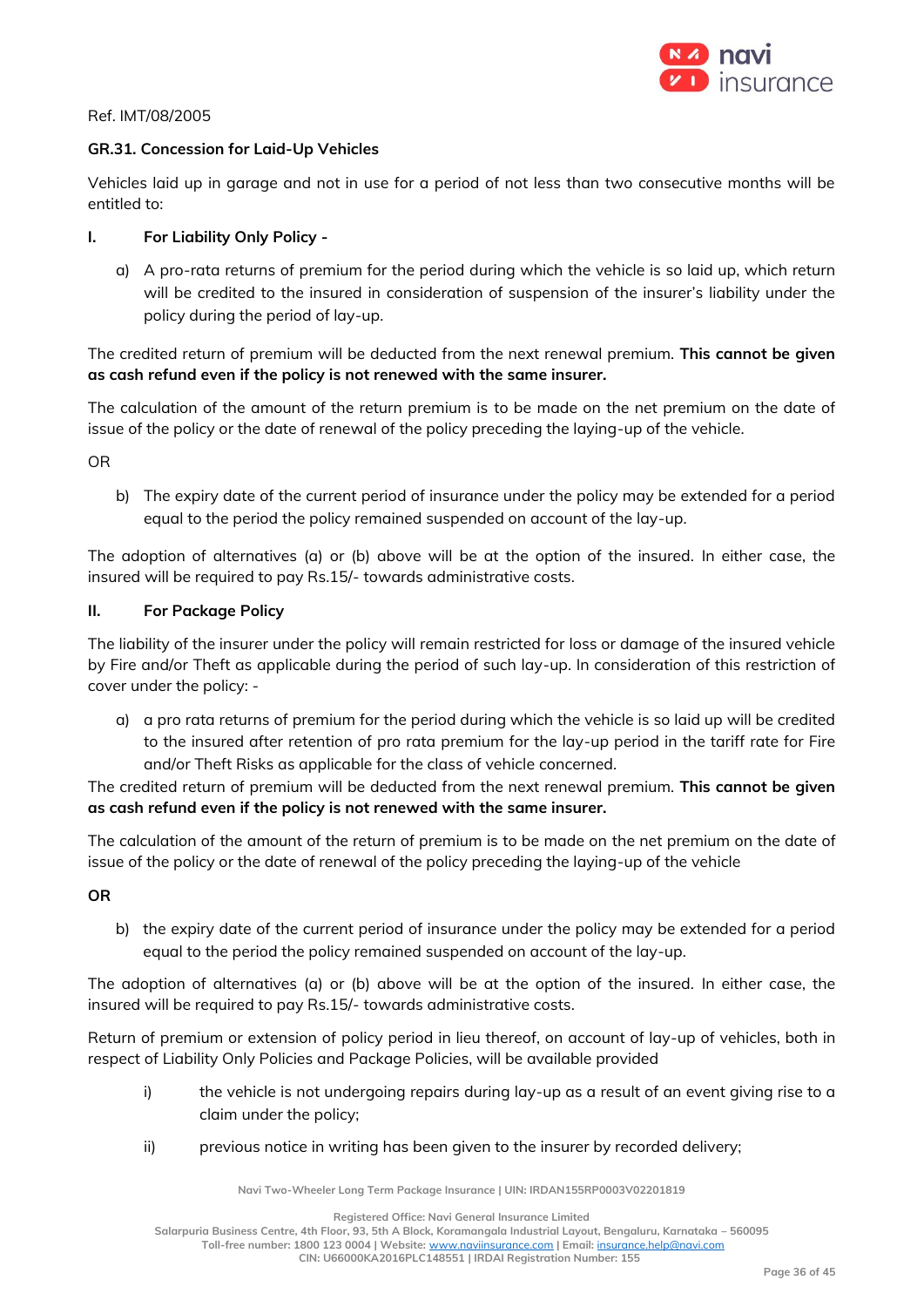

- iii) the certificate of insurance has been returned to the insurer; and
- iv) the period of lay-up / suspension of policy shall not extend beyond twelve months from the expiry date of the policy period in which the lay-up has commenced.

*Endorsement IMT 11-A is to be used* where the entire period of lay-up and suspension / restriction of cover has been intimated to the insurer.

*Endorsements IMT 11-B/11-C* is to be used where the entire period of lay-up and suspension / restriction of cover is "until further notice".

No return of premium or extension of policy period in lieu thereof is to be allowed for lay-up of trailers and vehicles used for hire or reward or for Motor Trade purpose, except when the permits for vehicles are temporarily withheld or suspended by the Government.

### **GR.32. Prohibition of mid-term inclusion/cancellation of extra benefits**

Mid-term inclusion/cancellation of extra benefits shall not be permitted more than once during the currency of a policy.

# **GR.33. Concessions for Specially Designed / Modified Vehicles for the Blind, Handicapped and Mentally challenged persons**

In case of vehicles specially designed / modified for use of blind, handicapped and mentally challenged persons, a discount of 50% may be allowed on the Own Damage premium in respect of both privately owned vehicles and vehicles owned and used by institutions engaged exclusively in the services of the blind, handicapped and mentally challenged persons. The discount is to be allowed only in respect of such vehicles, which have been suitably endorsed in the Registration Certificate by the RTA concerned.

### *Endorsement IMT –12 is to be used.*

### **GR.34. Registration, use and Insurance**

It is not permissible to insure any vehicle in the name of an insured not conforming to the name recorded as owner of the vehicle in the vehicle registration document, excepting

- i) in case of temporary substitution,
- ii) in respect of Motor Trade Risk, or
- iii) as provided in General Regulation 19, 20 and 21

# **It is not permissible to insure any vehicle for use for a purpose other than that permitted by the RTA concerned**

### **GR.35. Use of Vehicles within Insured's Premises / Sites**

### **(i) Use confined to own premises (applicable to all classes except as otherwise provided in the Tariff).**

Where a vehicle is to be used in the insured's own premises to which the public have no general right of access and provided the vehicle is not licensed by the authorities concerned for general road use, a policy may be issued at the applicable Tariff rate with a discount of 33 1/3%.

# **No Certificate of Insurance or Cover Note which includes a Certification is permitted to be issued in such cases.**

## *Endorsement IMT 13 is to be used.*

**Navi Two-Wheeler Long Term Package Insurance | UIN: IRDAN155RP0003V02201819**

**Toll-free number: 1800 123 0004 | Website:** [www.naviinsurance.com](http://www.naviinsurance.com/) **| Email:** [insurance.help@navi.com](mailto:insurance.help@navi.com)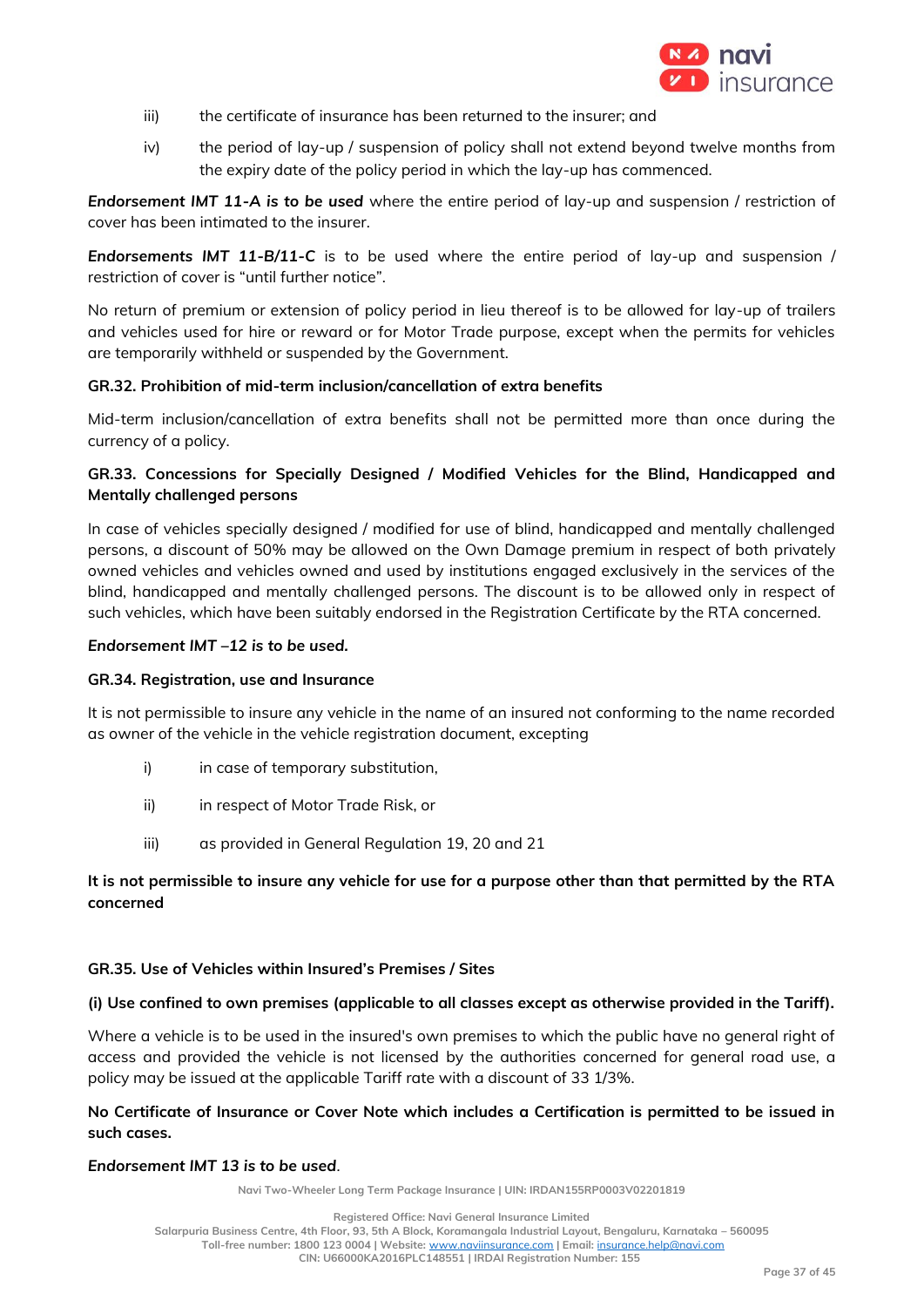

### **(ii) Use confined to Sites (Applicable to Goods Carrying Vehicles).**

Where a vehicle is to be used only on a site or sites to which the public has no general right of access and the vehicle is not required to be registered under the Motor Vehicles Act, a policy may be issued at the applicable Tariff rate with a discount of 33 1/3%.

# **No Certificate of Insurance or Cover Note which includes a Certification is permitted to be issued in such cases.**

### *Endorsement IMT 14 is to be used.*

### **GR.36. Personal Accident (PA) Cover under Motor Policy**

### **(not applicable to vehicles covered under Section E, F and G of Tariff for Commercial Vehicles)**

### *A. Compulsory Personal Accident Cover for Owner-Driver*

Compulsory Personal Accident Cover shall be applicable under both Liability Only and Package policies. The owner of insured vehicle holding an 'effective' driving license is termed as Owner-Driver for the purposes of this section.

Cover is provided to the Owner-Driver whilst driving the vehicle including mounting into/ dismounting from or traveling in the insured vehicle as a co–driver.

**NB. This provision deals with Personal Accident cover and only the registered owner in person is entitled to the compulsory cover where he/she holds an effective driving license. Hence compulsory PA cover cannot be granted where a vehicle is owned by a company, a partnership firm or a similar body corporate or where the owner-driver does not hold an effective driving license. In all such cases, where compulsory PA cover cannot be granted, the additional premium for the compulsory P.A. cover for the owner - driver should not be charged and the compulsory P. A. cover provision in the policy should also be deleted.** 

#### No. IMT/02/2006

The scope of the cover, Capital Sum Insured (CSI) and the annual premium payable under this section are as under: -

| <b>TYPE</b>                         | <b>OF</b> | <b>CAPITAL SUM</b> | <b>COVER</b>                                                                                           |
|-------------------------------------|-----------|--------------------|--------------------------------------------------------------------------------------------------------|
| <b>VEHICLES</b>                     |           | <b>INSURED</b>     |                                                                                                        |
|                                     |           | (Rs.)              |                                                                                                        |
| <b>Motorised</b><br><b>Wheelers</b> | Two       | 15 lakh            | i) 100% of CSI for Death, Loss of Two Limbs or sight of<br>both eyes or one limb and sight of one eye. |
|                                     |           |                    | ii) 50% of CSI for Loss of one Limb or sight of one eye.                                               |
|                                     |           |                    | iii)100% for Permanent Total Disablement from injuries<br>other than named above.                      |
| <b>Private Cars</b>                 |           | 15 lakh            | i) 100% of CSI for Death, Loss of Two Limbs or sight of<br>both eyes or one limb and sight of one eye. |
|                                     |           |                    | ii) 50% of CSI for Loss of one Limb or sight of one eye.                                               |
|                                     |           |                    | iii)100% for Permanent Total Disablement from injuries<br>other than named above                       |

**Navi Two-Wheeler Long Term Package Insurance | UIN: IRDAN155RP0003V02201819**

**Registered Office: Navi General Insurance Limited**

**Salarpuria Business Centre, 4th Floor, 93, 5th A Block, Koramangala Industrial Layout, Bengaluru, Karnataka – 560095**

**Toll-free number: 1800 123 0004 | Website:** [www.naviinsurance.com](http://www.naviinsurance.com/) **| Email:** [insurance.help@navi.com](mailto:insurance.help@navi.com)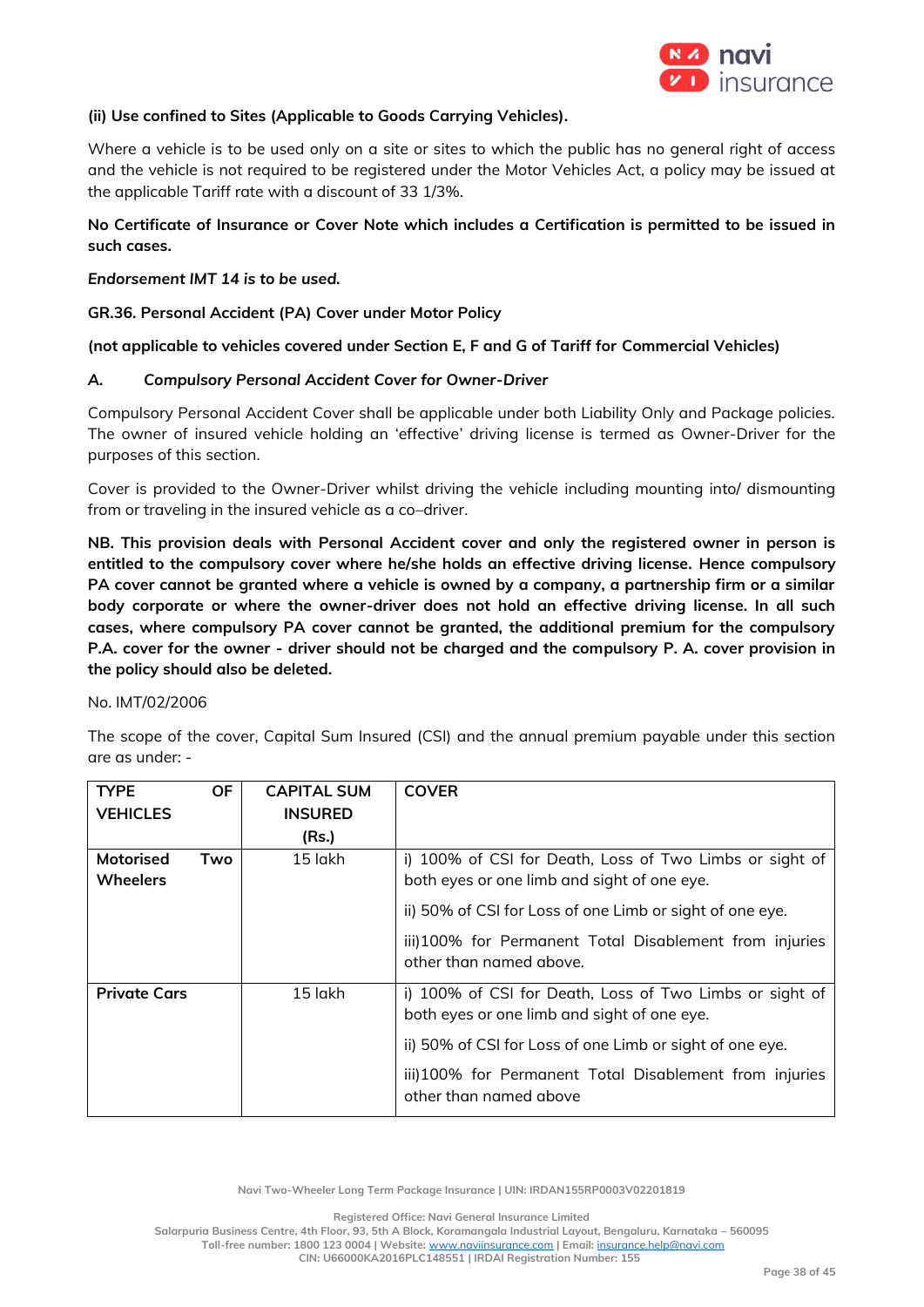

| Commercial<br>vehicles | 15 lakh | i) 100% of CSI for Death, Loss of Two Limbs or sight of<br>both eyes or one limb and sight of one eye. |
|------------------------|---------|--------------------------------------------------------------------------------------------------------|
|                        |         | ii) 50% of CSI for Loss of one Limb or sight of one eye.                                               |
|                        |         | iii)100% for Permanent Total Disablement from injuries<br>other than those named above.                |

## **B. Optional Personal Accident Cover for persons other than Owner-Driver**

The cover under this section is limited to maximum Capital Sum Insured (CSI) of Rs. 2 lacs. per person.

### **Cover is available only in respect of the following persons: -**

1. Private Cars including three wheelers rated as Private cars and motorized two wheelers with or without side car (not for hire or reward): For insured or any **named person** other than the paid driver and cleaner.

### *Endorsement IMT – 15 is to be used.*

2. Private Cars, three wheelers rated as Private cars and Motorized Two Wheelers (not used for hire or reward) with or without side car: For **unnamed passengers** limited to the registered carrying capacity of the vehicle other than the insured, his paid driver and cleaner.

### *Endorsement IMT – 16 is to be used.*

3. In respect of all classes of vehicles: For paid drivers, cleaners and conductors.

### *Endorsement IMT – 17 is to be used.*

4. Motorized Two Wheelers with or without side car (used for hire or reward): For unnamed hirer/ driver.

### *Endorsement IMT – 18 is to be used.*

The scope of the cover, Capital Sum Insured and the annual premium payable under this section would be as under:

| <b>Description of benefits</b>            | % of Capital<br><b>Sum Insured</b> | Premium for every unit of CSI of Rs.<br>10,000/- or part thereof (in Rs) |
|-------------------------------------------|------------------------------------|--------------------------------------------------------------------------|
|                                           |                                    | Pvt. Cars Mot. Two-Wheeler Com. Veh.                                     |
| i) Death only                             | 100%                               | 576                                                                      |
| ii) Loss of Two Limbs or sight of two     | 100%                               | 576                                                                      |
| eyes or one limb and sight of one eye     |                                    |                                                                          |
| iii) Loss of one Limb or Sight of one eye | 50%                                | 576                                                                      |
| iv) Permanent Total Disablement from      | 100%                               | 576                                                                      |
| injuries other than named above           |                                    |                                                                          |

### **GR.37. Foreign made vehicles belonging to Embassies, High Commission or Consulates in India**

Policies issued to cover imported vehicles belonging to Embassies, Consulates and such other diplomatic mission where the 'import duty' element is not included in the IDV the premium chargeable under Section – I (loss of or damage to the vehicle insured) of the policy shall be loaded by 30%.

#### *Endorsement IMT - 19 is to be used.*

*Endorsement IMT-19 is to be used*."

**Navi Two-Wheeler Long Term Package Insurance | UIN: IRDAN155RP0003V02201819**

**Registered Office: Navi General Insurance Limited**

**Salarpuria Business Centre, 4th Floor, 93, 5th A Block, Koramangala Industrial Layout, Bengaluru, Karnataka – 560095**

**Toll-free number: 1800 123 0004 | Website:** [www.naviinsurance.com](http://www.naviinsurance.com/) **| Email:** [insurance.help@navi.com](mailto:insurance.help@navi.com)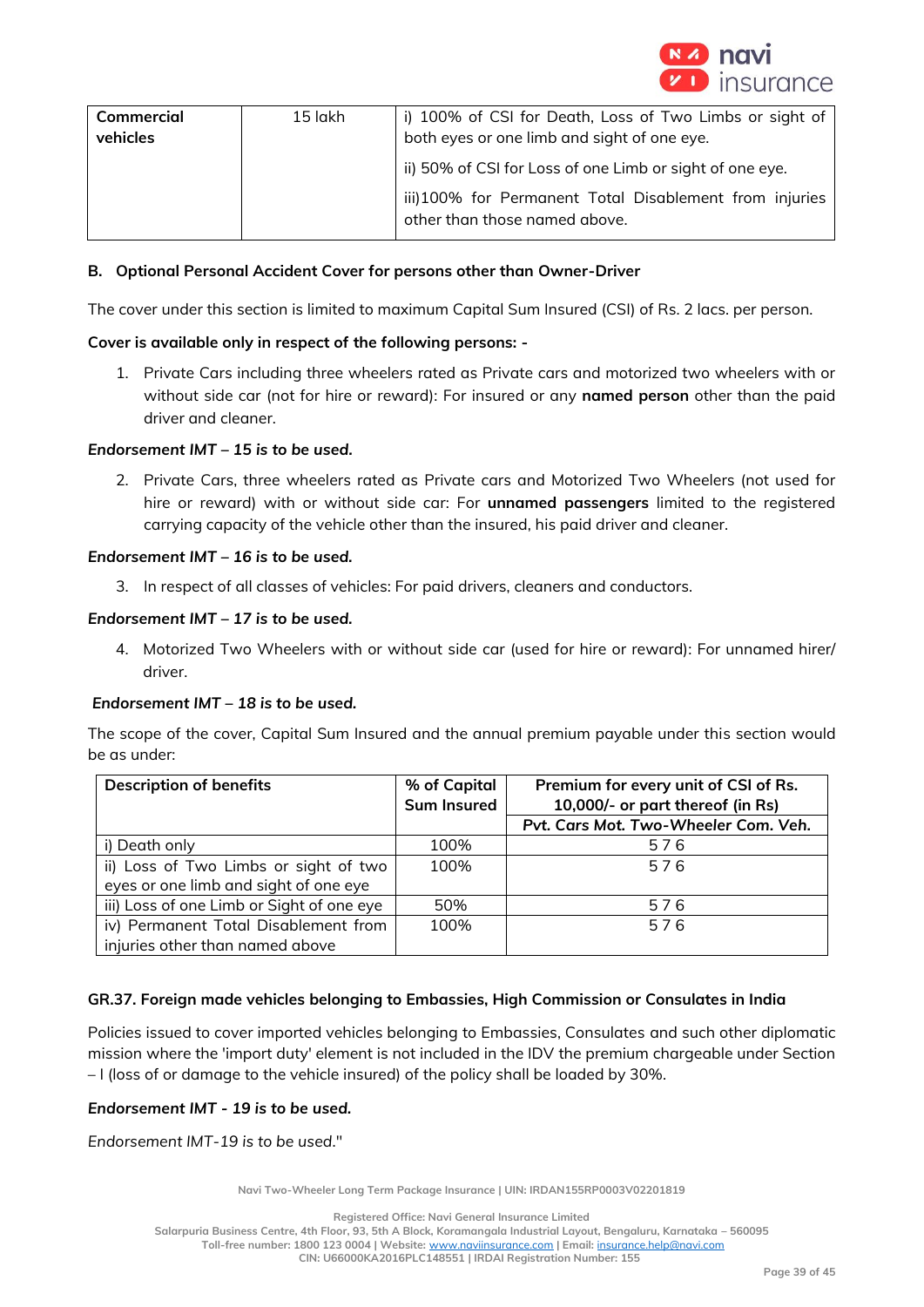

### Ref.No.Mot/1/2004

### **GR.38. Vehicles requisitioned by Government**

Vehicles requisitioned by the Government are automatically held covered during the period of requisition without any additional premium. In the event of a loss/ damage occurring during the period of such requisition, the insurer shall pay losses / liabilities if any, in excess of the amount(s) made good by the Government.

## **GR.39. Third Party Property Damage (TPPD) Cover**

**A.** Limits of cover for Third Party Property Damage (other than for goods carried in the insured vehicle) under **Liability Only** policies and under Section II – 1(ii) of various **Package** policies are as per the following table: - (This provision shall not apply to vehicles ratable under Class G – Tariff for Motor Trade - Internal Risks)

|    | <b>CLASS OF VEHICLES</b>                                                                                                         | <b>TPPD</b>       |
|----|----------------------------------------------------------------------------------------------------------------------------------|-------------------|
|    |                                                                                                                                  | <b>COVER (Rs)</b> |
| 1. | Commercial Vehicles (Excluding Three Wheelers, Taxis and motorized<br>two wheelers ratable under Tariff for Commercial vehicles) | 7.50 lakhs        |
| 2. | <b>Commercial Vehicles - Three Wheelers and Taxis</b>                                                                            | 7.50 lakhs        |
| 3. | Private Cars                                                                                                                     | 7.50 lakhs        |
| 4. | Motorized Two Wheelers – Private and Commercial                                                                                  | $1.00$ lakh       |

**B.** However, the insured can at the inception of the policy, opt to restrict to the TPPD cover to the statutory limit of Rs. 6000/- as provided in the M. V. Act. In such an event, the base TP premium applicable (before any loading/ discount) may be reduced by Rs. 200/-, Rs. 150/-, Rs. 100/- and Rs. 50/ for Class 1, 2, 3 and 4 as above respectively.

**C**. No TPPD cover for unlimited liability or for limits other than those shown under this GR shall be granted.

### *Endorsement IMT - 20 is to be used.*

**Mid-term change of TPPD limits is not permitted.** 

### **GR.40. Compulsory Deductibles.**

Claims under **Own Damage** section of policies covering all classes of vehicles are subject to a compulsory deductible as per the under noted table: -

| <b>TYPE OF VEHICLES</b>                         |                                |                                             | <b>COMPULSORY</b><br><b>DEDUCTIBLES</b> |
|-------------------------------------------------|--------------------------------|---------------------------------------------|-----------------------------------------|
| Commercial<br><b>Vehicles</b><br>(other<br>than | <b>Goods carrying Vehicles</b> | Passenger<br>carrying<br><b>Vehicles</b>    | (Rs)                                    |
| vehicles<br>rateable<br>Class-<br>under         | Not exceeding 7500 Kg.<br>GVW  | 17<br><b>Not</b><br>exceeding<br>passengers | $500/-$                                 |

**Navi Two-Wheeler Long Term Package Insurance | UIN: IRDAN155RP0003V02201819**

**Registered Office: Navi General Insurance Limited**

**Salarpuria Business Centre, 4th Floor, 93, 5th A Block, Koramangala Industrial Layout, Bengaluru, Karnataka – 560095 Toll-free number: 1800 123 0004 | Website:** [www.naviinsurance.com](http://www.naviinsurance.com/) **| Email:** [insurance.help@navi.com](mailto:insurance.help@navi.com)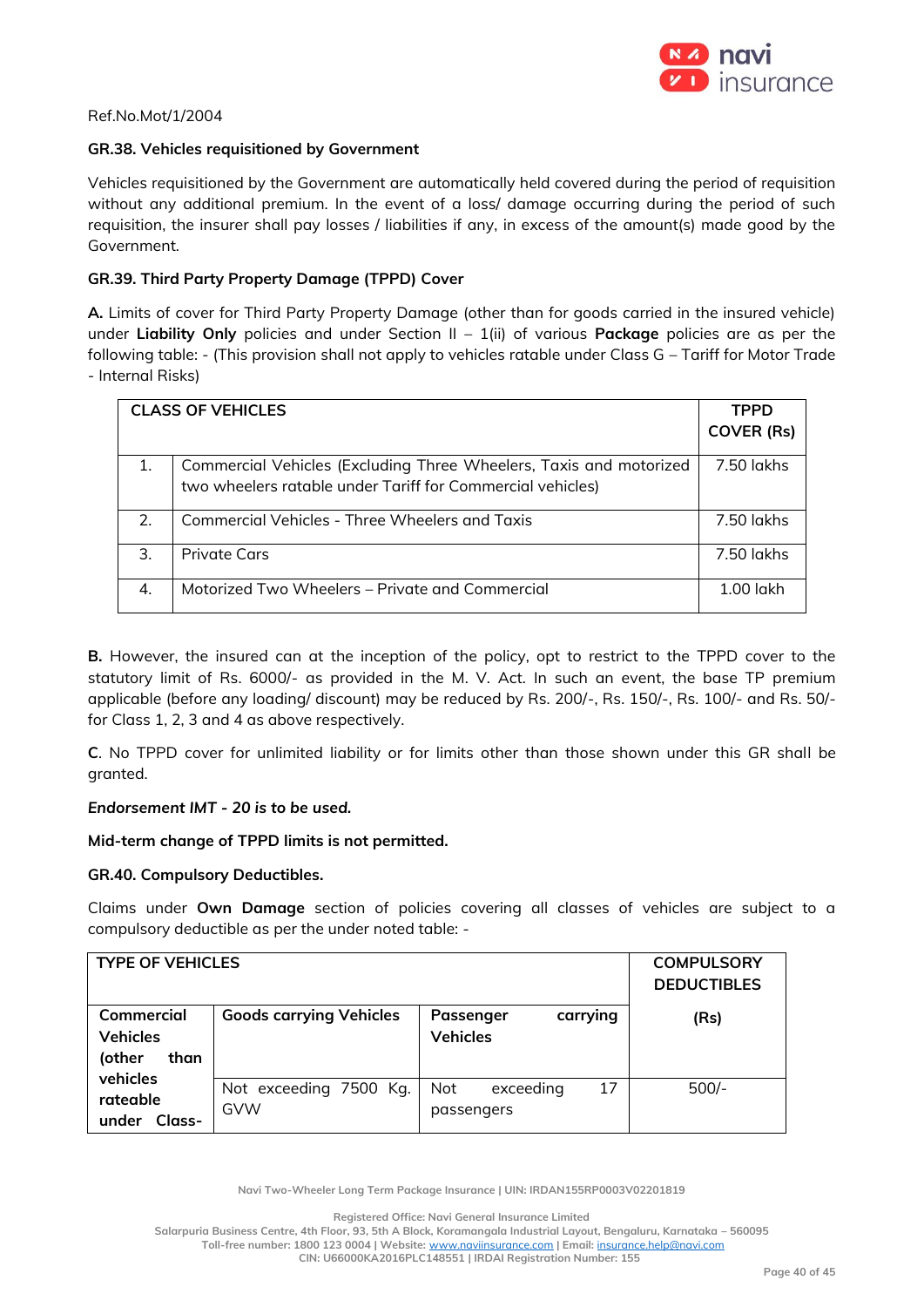

| D, E, F and G<br>of CVT)                                                              | Exceeding 7500 Kg. GVW<br>but not exceeding 16500<br>Kg. GVW | Exceeding 17 passengers<br>but not exceeding<br>36<br>passengers | $1000/-$                                                                 |
|---------------------------------------------------------------------------------------|--------------------------------------------------------------|------------------------------------------------------------------|--------------------------------------------------------------------------|
|                                                                                       | 16500<br>Exceeding<br>Kg.<br><b>GVW</b>                      | Exceeding 36 passengers                                          | 1500/-                                                                   |
| Vehicles rateable under Class D of the Commercial Vehicles Tariff (CVT)               |                                                              |                                                                  | 0.5% of IDV of the<br>vehicle subject to<br>a minimum of Rs.<br>$2000/-$ |
| Vehicles rateable under Class E, F and G of the Commercial Vehicles<br>Tariff (CVT)   |                                                              |                                                                  | Rs.50/-for two-<br>wheelers and Rs.<br>500/- for others                  |
| Taxis and Three Wheelers rated as Commercial Vehicles (Not exceeding<br>1500 cc)      |                                                              |                                                                  | $500/-$                                                                  |
| Taxis and Three Wheelers rated as Commercial Vehicles (Exceeding<br>1500 cc)          |                                                              |                                                                  | 1000/-                                                                   |
| Private Cars including three wheelers rated as Private Cars (Not<br>exceeding 1500cc) |                                                              |                                                                  | $1000/-$                                                                 |
| Private Cars including three wheelers rated as Private Cars (Exceeding<br>1500 cc)    |                                                              |                                                                  | $2000/-$                                                                 |
| Motorized Two Wheelers.                                                               |                                                              |                                                                  | $100/-$                                                                  |

**NB.1.** The above Compulsory Deductibles are also to be applied where restricted covers as specified under GR 45 A/B are granted.

**NB.2.** The endorsements applicable for compulsory deductibles as per above schedule will be as follows:

- a. For all commercial vehicles excluding taxis and motorized two wheelers
- b. carrying passengers for hire or reward– *Endorsement IMT – 21 is to be used.*
- c. For private cars, three wheelers rated as private cars, all motorized two wheelers and taxies – *Endorsement IMT– 22 is to be used.*

**NB.3.** Exclusions under (a) of Endorsement IMT- 21 may be reinstated in cover by payment of additional premium @15% of the total gross OD premium (before application of any discount) and *Endorsement IMT-23* is to be used for such reinstatement of excluded cover.

### **GR.41. Electrical / Electronic fittings**

If electrical and or electronic items fitted to the vehicle but not included in the manufacturer's selling price of the vehicle are to be insured, it can be done separately under Section-I ( loss of or damage to the vehicle insured) of the package policy at an additional premium @ 4% on the value of such fittings **to be specifically declared by the insured in the proposal form and or in a letter forming part of the proposal form.**

### *Endorsement IMT- 24 is to be used.*

**Navi Two-Wheeler Long Term Package Insurance | UIN: IRDAN155RP0003V02201819**

**Registered Office: Navi General Insurance Limited Salarpuria Business Centre, 4th Floor, 93, 5th A Block, Koramangala Industrial Layout, Bengaluru, Karnataka – 560095 Toll-free number: 1800 123 0004 | Website:** [www.naviinsurance.com](http://www.naviinsurance.com/) **| Email:** [insurance.help@navi.com](mailto:insurance.help@navi.com) **CIN: U66000KA2016PLC148551 | IRDAI Registration Number: 155**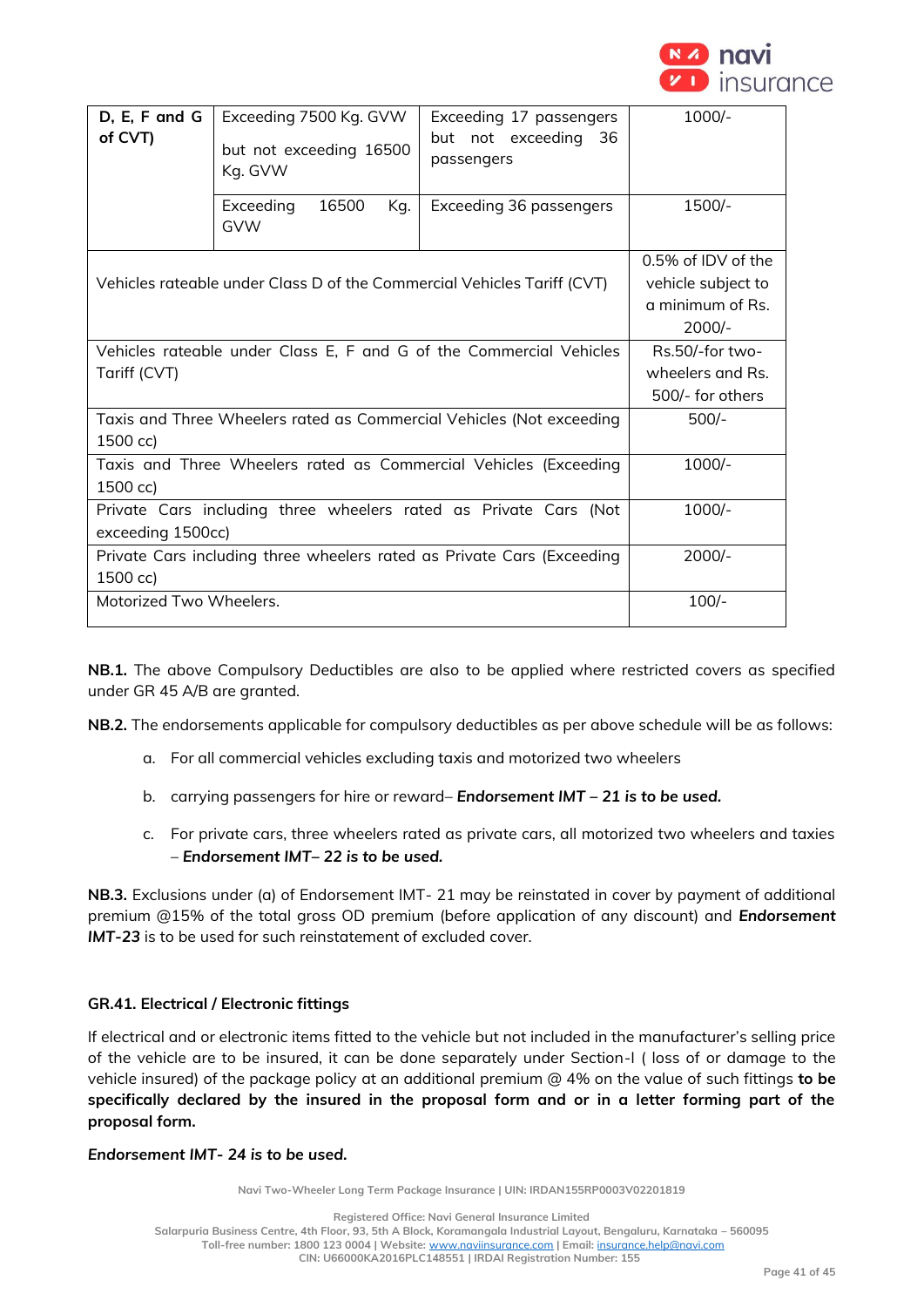

### **GR.42. Use of CNG / LPG fuel** (IMT/08/2002 dt 16th Dec, 2002).

**(a)** In case of vehicles fitted with bi-fuel system such as Petrol/Diesel and CNG /LPG, permitted by the concerned RTA, the CNG/LPG kit fitted to the vehicle is to be insured separately at an additional premium @ 4% on the value of such kit to be specifically declared by the insured in the proposal form and/or in a letter forming part of the proposal form. If CNG/LPG kit is fitted during the currency of the policy, pro-rata premium is to be charged.

### *Endorsement IMT- 25 is to be used.*

(b) "Where the vehicle is fitted with only CNG / LPG engine or **Bi fuel system** as approved by RTA and the value of the CNG / LPG kit is not separately available, 5% extra is to be charged on Own Damage Premium"

### *Endorsement IMT-25 is to be used*

(a) An additional premium of Rs. 60/- per vehicle to be charged towards Liability Only cover on account of CNG/ LPG system.

Note: To insert sum arrived at in terms of GR42, where the value of the CNG/LPG kit is not separately available, the words, "premium of Rs" appearing in the first line of the IMT shall be replaced by the words "5% extra on Own Damage premium of Rs". The words in the last two lines of IMT reading as "subject to the limit of the Insured's Declared Value of the CNG/LPG kit specified in the Schedule of the policy" are to be deleted".

The 5% extra referred to above in GR 42 (b) shall be accounted under item f) of "A". "Own Damage" portion of the premium computation table on page number 185.

### **GR.43. Fibre glass fuel tanks**

All policies covering vehicles fitted with fibre glass fuel tanks will attract an additional premium of Rs. 50/- in the Own Damage section excepting vehicles rateable under Class D of Commercial Vehicles Tariff where the additional premium will be Rs. 100/-.

### **GR. 44. Vehicles used for Driving Tuitions**

Vehicles used by Driving Schools recognized by the **RTA** for giving tuition, having double clutches and double brakes with professional tutor accompanying the trainee can be covered by charging premium as under: -

| <b>VEHICLE</b>                                       | <b>OWN DAMAGE PREMIUM</b>     | <b>LIABILITY ONLY PREMIUM</b>        |
|------------------------------------------------------|-------------------------------|--------------------------------------|
|                                                      |                               |                                      |
| Private cars                                         | Applicable O.D. premium + 60% | As per Private car tariff            |
| Commercial vehicle - Goods<br>carrying vehicle       | Applicable O.D. premium + 60% | As per Commercial vehicle<br>tariffs |
| Commercial<br>vehicle<br>Passenger carrying vehicles | Applicable O.D. premium + 60% | As per Commercial vehicle<br>tariffs |

In case of three wheelers and motorized two wheelers used by Driving Schools recognized by the **RTA** for giving tuition, the premium chargeable will be the applicable tariff premium with a loading of 60% (on both Own Damage and Liability Only risks premiums.)

**Navi Two-Wheeler Long Term Package Insurance | UIN: IRDAN155RP0003V02201819**

**Registered Office: Navi General Insurance Limited**

**Salarpuria Business Centre, 4th Floor, 93, 5th A Block, Koramangala Industrial Layout, Bengaluru, Karnataka – 560095 Toll-free number: 1800 123 0004 | Website:** [www.naviinsurance.com](http://www.naviinsurance.com/) **| Email:** [insurance.help@navi.com](mailto:insurance.help@navi.com)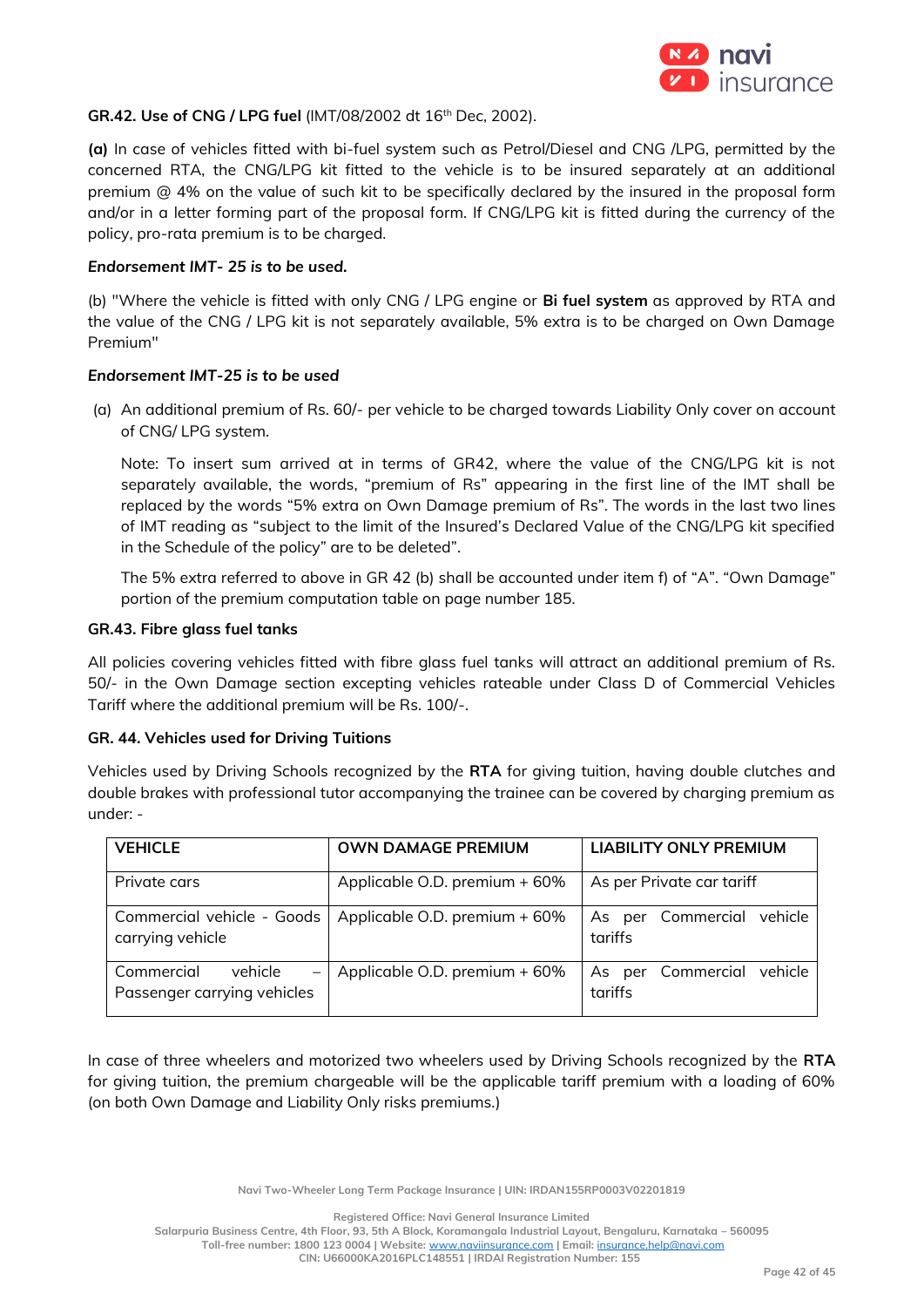

Note: For vehicles used for driving tuitions the words "other than for the purpose of driving tuitions" are to be added after the words "hire or reward" in the Policy Schedule/ Certificate of Insurance concerning "LIMITATIONS AS TO USE".

# **GR. 45A Restricted cover for Fire and / or Theft Risks**

## **(Only while the vehicle is in garage and not in use)**

On the basis of written specific declaration from the insured to the effect that for the entire duration of the policy period the vehicle will not be used at all, policies may be issued to cover the risks of Fire and/or Theft only (without Liability Only cover) at the following rates of premium subject to a minimum premium as specified under **GR. 16.**

**Issuance of this restricted cover is prohibited for vehicles rateable under Class – D (Tariff for Miscellaneous and Special Types of Vehicles), Class – E (Tariff for Motor Trade - Road Transit Risks), Class – F (Tariff for Motor Trade – Road Risks only) and Class – G (Tariff for Motor Trade – Internal Risks only).**

| <b>RISKS COVERED</b> | <b>PREMIUM</b> |
|----------------------|----------------|
| Fire Only            | 0.50 % on IDV  |
| Theft Only           | 0.50 % on IDV  |
| Fire & Theft Only    | $0.75%$ on IDV |

### *Endorsement IMT 26 is to be used.*

Compulsory deductibles as in GR.40 shall apply.

Additional premium for electric / electronic items as in GR.41 shall apply.

Additional premium for use of CNG / LPG as in GR.42 shall apply.

Additional premium for compulsory PA cover to owner-driver as in GR 36 shall apply.

N.B. Discounts may be granted on the net premium for Fire & Theft risks if the insured opts for voluntary deductibles in respect of vehicles rateable under Tariff for Private Cars / Motorized Two Wheelers.

No other discount is permissible.

### **GR 45 B Restricted cover for Liability Only and Fire and / or Theft Risks**

Policy may be issued covering the vehicle for the restricted Liability Only with Fire and /or Theft risks only by charging premium as per the following schedule subject to a minimum premium as specified under  $GR - 16.$ 

Issuance of this restricted cover is prohibited for vehicles rateable under Class – D, Tariff for Miscellaneous and Special Types of Vehicles.

| <b>Risk Covered</b>             | <b>Premium</b>                                                                                                         |
|---------------------------------|------------------------------------------------------------------------------------------------------------------------|
| cover                           | Liability Only Policy with Fire only   Liability Only Premium $+$ 25% of the appropriate OD<br>Premium for the vehicle |
| Liability Only Policy and Theft | Liability Only Premium $+$ 30% of the appropriate OD<br>Premium for the vehicle                                        |

**Navi Two-Wheeler Long Term Package Insurance | UIN: IRDAN155RP0003V02201819**

**Registered Office: Navi General Insurance Limited**

**Salarpuria Business Centre, 4th Floor, 93, 5th A Block, Koramangala Industrial Layout, Bengaluru, Karnataka – 560095**

**Toll-free number: 1800 123 0004 | Website:** [www.naviinsurance.com](http://www.naviinsurance.com/) **| Email:** [insurance.help@navi.com](mailto:insurance.help@navi.com)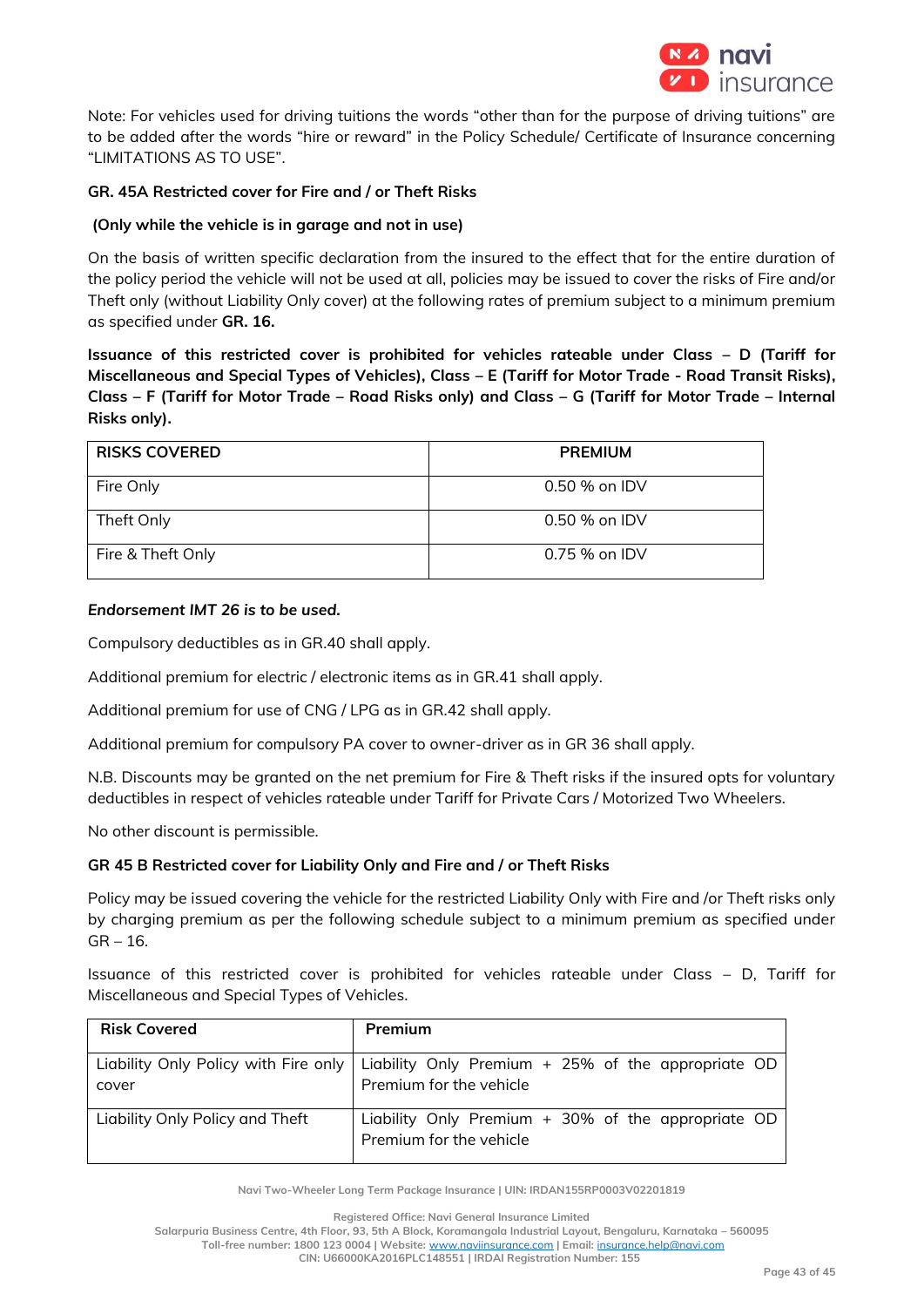

|       |  |  |  |                         |  |  | Liability Only Policy and Fire & Liability Only Premium $+$ 50% of the appropriate OD |  |
|-------|--|--|--|-------------------------|--|--|---------------------------------------------------------------------------------------|--|
| Theft |  |  |  | Premium for the vehicle |  |  |                                                                                       |  |

*Endorsement IMT 27 is to be used.*

# **NOTE: For Declaration Policies issued under Section 'Motor Trade – Road Transit Risks only – Class E' – Refer to the relevant section of the said Tariff.**

Compulsory deductible as in GR- 40 shall apply

Additional premium for electric / electronic items as in GR.41 shall apply.

Additional premium for use of CNG / LPG as in GR.42 shall apply**.**

Additional premium for compulsory PA cover to owner-driver as in GR 36 shall apply.

- **N. B.** The following discounts are permissible
- (a) NCB on Fire and/or Theft components of the premium
- (b) Discounts on fire and / or theft risks premium components for voluntary deductibles for vehicles rateable under Tariff for Private Cars / Motorized Two Wheelers.
- (c) Discounts for Membership of Recognised Automobile Associations as per **GR.28** for vehicles rateable under Tariff for Private Cars / Motorized Two Wheelers.

GR. 46. Vehicles driven by non-conventional source of power. (IMT/08/2002 dt 16<sup>th</sup> Dec, 2002).

"Rating of Private Cars/Taxis and Motorised Two Wheelers running on battery, as approved by RTA, is to be done as under:

Private Cars/Taxis: To be rated as private cars/taxis upto 1000 cc (refer to tariff for private car/commercial vehicles).

Motorised Two Wheelers: To be rated at par with rates applicable for motorised two wheeler of capacity exceeding 150 CC but not exceeding 350 CC (refer to tariff for motorised two wheelers).

For rating of vehicles driven solely by any other non-conventional source of power approved by RTA, reference may be made to TAC"

### **GR.47. Towing charges for vehicles met with an Accident** (IMT/08/2002 dt 16th Dec, 2002).

It is permissible to opt for higher towing charges, subject to charging extra premium, as per the following table (in addition to the limit already provided under the Standard Package Policies).

| Vehicles            | Additional towing charges<br>opted for over and above the<br>limit prescribed in the policy | Premium chargeable on the<br>additional amount opted for |
|---------------------|---------------------------------------------------------------------------------------------|----------------------------------------------------------|
| <b>Private Cars</b> | <b>Upto Rs 1500</b>                                                                         | 5% on the additional amount<br>opted                     |
| Two Wheelers        | Upto Rs 300                                                                                 | 5% on the additional amount<br>opted                     |

**Navi Two-Wheeler Long Term Package Insurance | UIN: IRDAN155RP0003V02201819**

**Registered Office: Navi General Insurance Limited**

**Salarpuria Business Centre, 4th Floor, 93, 5th A Block, Koramangala Industrial Layout, Bengaluru, Karnataka – 560095**

**Toll-free number: 1800 123 0004 | Website:** [www.naviinsurance.com](http://www.naviinsurance.com/) **| Email:** [insurance.help@navi.com](mailto:insurance.help@navi.com)